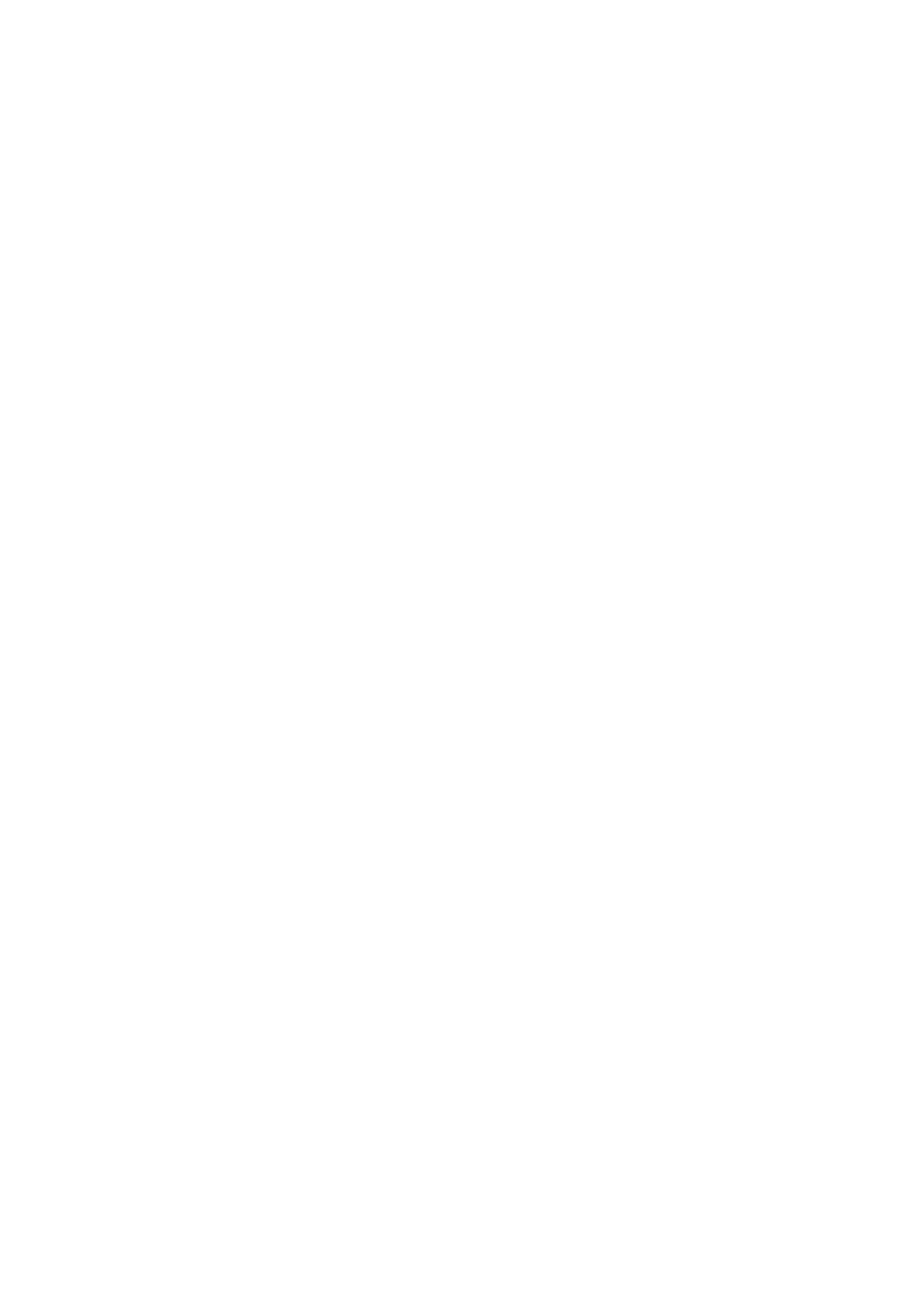#### **1 HISTORICAL DEVELOPMENT OF THE PROBATION SERVICE SYS-TEM**

#### **1.1 The start of probation in Norway 1**

The first clear sign of interest in organising a probation and aftercare service is probably a visit to Norway in 1819 from two representatives of an association established in London in 1815-16, whose most prominent member was Elisabeth Fry. The visitors, William Allen and Stephen Grellet, told of prison reforms and organising aftercare work for released prisoners. This greatly increased the interest in these matters in Norway, both by private persons and by the government. A commission was appointed to examine this topic thoroughly, and their report was presented in 1841. The main focus of the document was prison reform, but this is also probably the first public document where the necessity of organising aftercare was mentioned. The first private association with the aim of offering help and care to released prisoners was established in Oslo in 1849.

 In the following period up to about 1920, new voluntary associations with similar goals were established all over the country. From 1923 on these individual associations formed a federal organisation called "Norges Vernesamband". They had at the time already been authorised by the Ministry of Justice to supervise probationers and parolees. This organisation continued to exist until the end of 1979. The development of these probation and aftercare organisations must be seen in connection with reforms and changes in the penal code and prison legislation, especially the introduction of suspended sentence combined with supervision (1919) and conditional release from prison combined with supervision (from 1911 by the police and from 1922 by the probation and aftercare organisations).

## **1.2 Important developments**

The voluntary organisations were from the earliest days subsidised by the Government, but were also dependent on grants from their members and others. It is characteristic for the development that private involvement in the probation and aftercare organisations gradually decreased. Parallel to this, the organisations became more and more dependent on government grants. Furthermore the actual work was being done by an increasing number of professionally trained social workers. In 1980 responsibility for the supervision of offenders was assumed by the State through the creation of the Prison and Probation Administration, a department within the Ministry of Justice. Prison and Probation remained separate entities. Under the Execution of Sentences Act (Straffegjennomføringsloven) from 2001, the Probation Service and the Prison Service merged at the regional and national level. At a local administrative level, prisons and probation offices

<sup>1</sup> 1 Parts of this text have been reproduced from the chapter on Norwegian probation in the previous edition of this book, written by Einar Fæste, and from the text on the website of the Norwegian Correctional Services, www.kriminalomsorgen.no. Also, translations from www.lovdata.no, where all Norwegian laws are gathered, has been used. Thank you to Jan-Erik Sandlie for comments and to John Gray for correcting my English.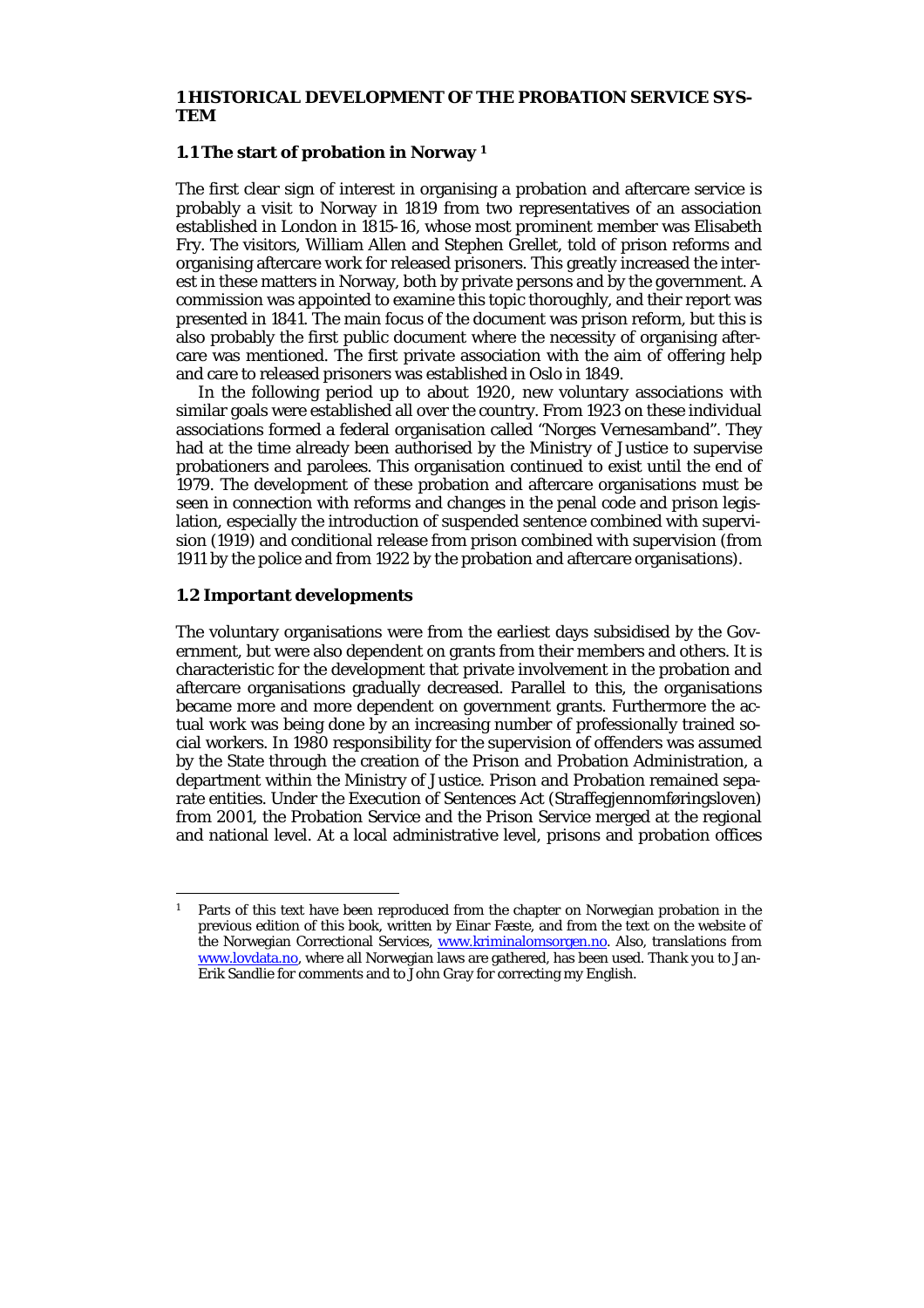continue to function independently of one another. The Act defined the activities of the Probation Service to a large extent in terms of the execution of sentences.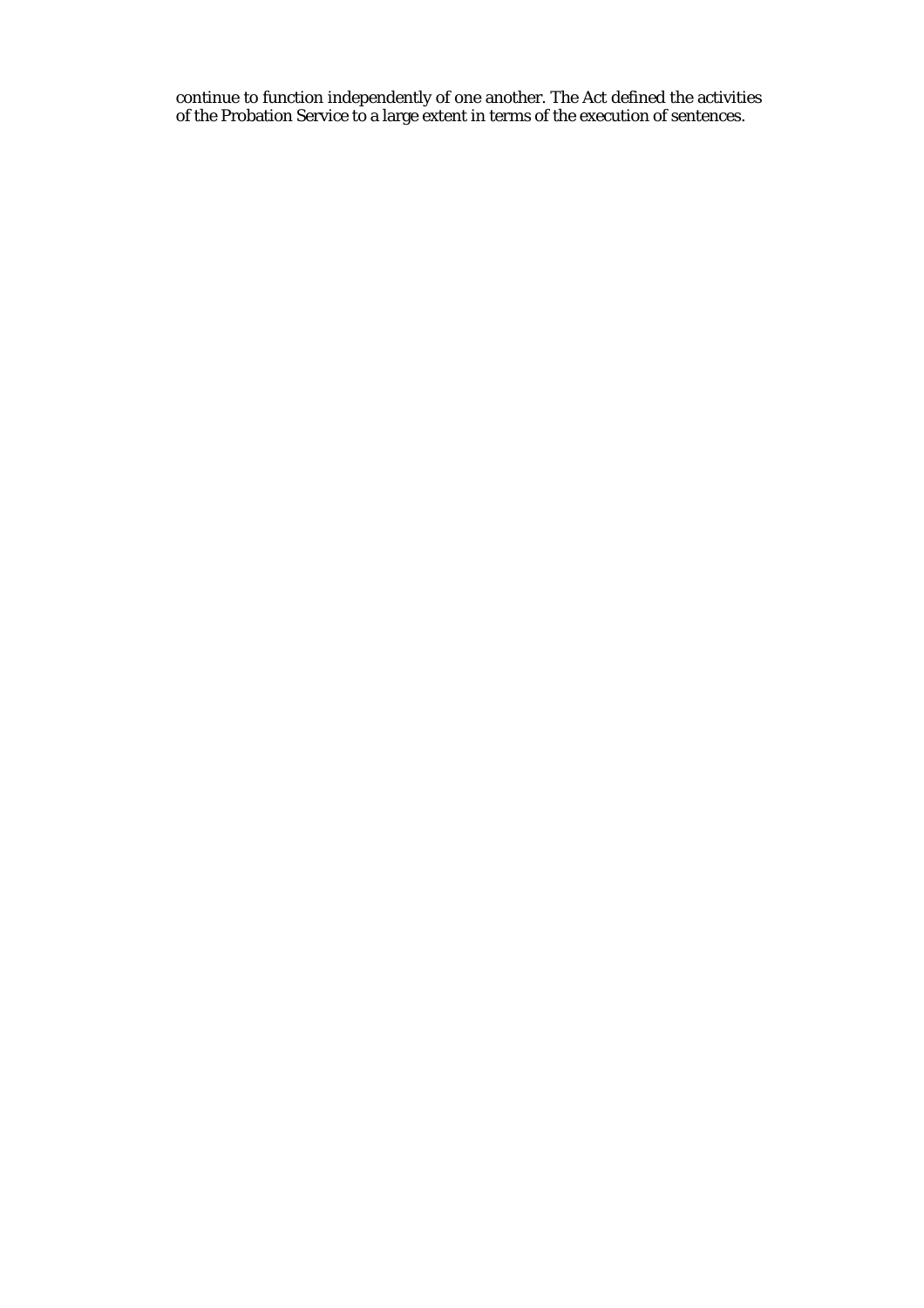## **1.3 Probation activities in a nutshell**

The Norwegian Probation Service has the following main activities:

- execution of community sentence (samfunnsstraff);
- supervising conditional release from prison (prøveløslatelse fra fengsel):
- supervising conditional release from preventive detention (prøveløslatelse fra forvaring);
- execution of the Drunk Driving Programme (promilleprogram);
- supervising home detention (hjemmesoning);
- preparing pre-trial reports (personundersøkelse).

Pre-trial reports are prepared at the request of the police prosecutor or the court. The report should focus on information about the indicted person that may be relevant for the type of punishment or the possible conditions connected to it that may be imposed by the court. Community service projects started already in 1985. Community Service Orders, (samfunnsnyttig tjeneste) became an independent penal sanction available to the courts in 1991 and the Service thereby gained another statutory task. This new sanction was implemented at first as a condition of a suspended sentence until it was regulated in the Penal Code (Straffeloven) and became an independent penal sanction. In 2001 the Community sentence was introduced as a new form of this type of punishment, replacing among others the community service order.

 The age of criminal liability in Norway is 15 years. The Norwegian penal system does not distinguish between adult and juvenile offenders. Juvenile offenders under the age of 18 will normally be treated by child welfare institutions under the Directorate for Children, Youth and Family Affairs (Barnevernet) and they seldom go to prison. In 2006, a White paper was accepted by Parliament where the treatment of juvenile offenders under the age of 18 is regulated<sup>2</sup>. It states among other things as a principle that this age-category will – very extreme cases excepted – not be imprisoned or remanded into custody.

# **2 LEGISLATIVE BASIS AND MISSION**

#### **2.1 Legislative basis**

1

The Norwegian Probation Service finds its legislative basis in the Execution of Sentences Act from 2001, which also covers the Prison Service. Both services are administratively combined at the central and regional level in the Correctional Services. The activities of Probation Service are regulated by the Execution of Sentences Act and the lower level regulations connected to it. Furthermore, law and regulations pertaining to the Probation Service are to be found in the Penal Code. Norwegian law distinguishes between "crimes" (forbrytelser) and "misdemeanours" (forseelser). The Probation Service deals exclusively with offenders who have committed crimes.

<sup>2</sup> Stortingsmelding nr. 20 "Alternative reaksjoner overfor unge lovbrytarar" (Alternative reactions towards young offenders).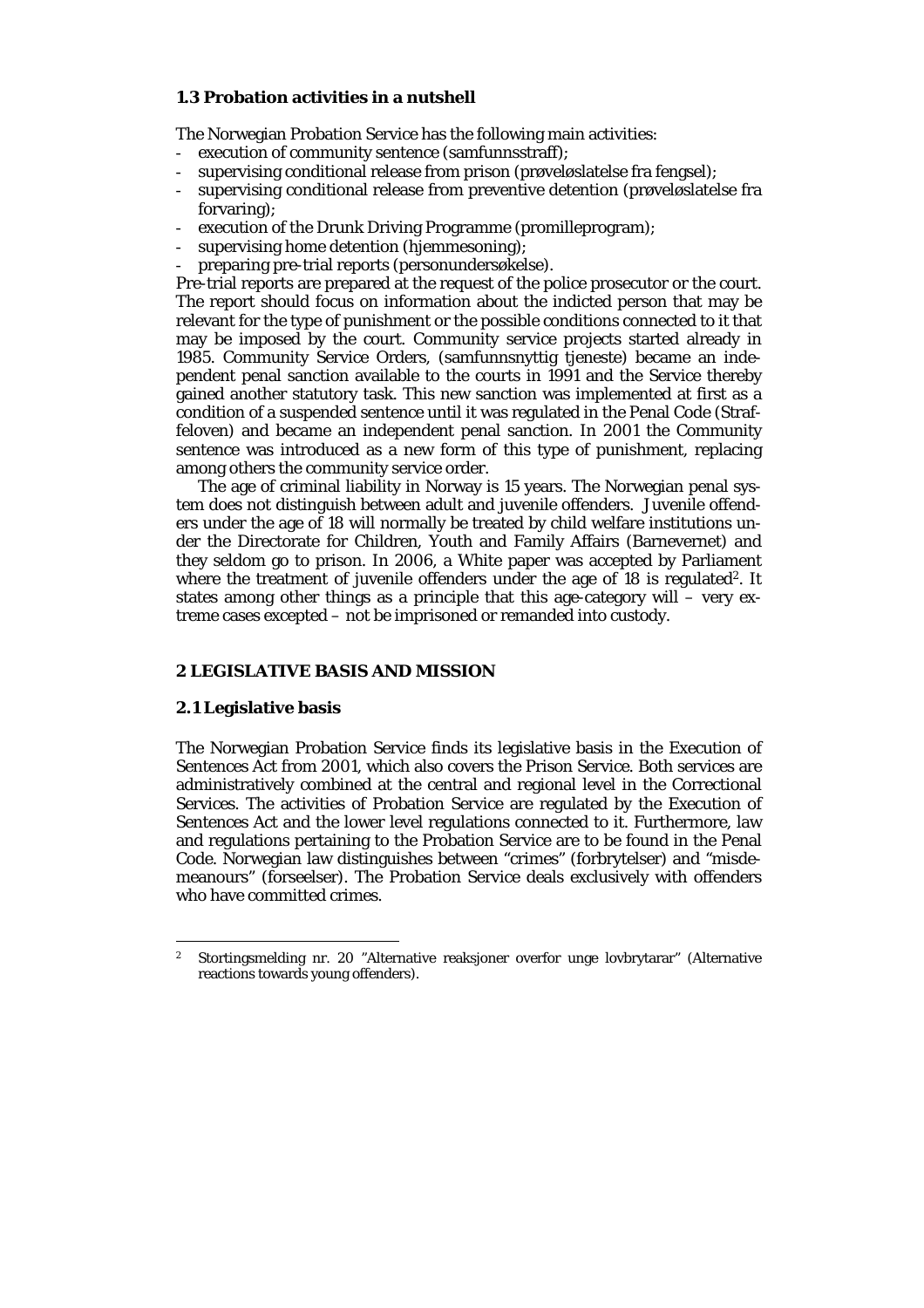# **2.2 Mission and mission statement**

The Norwegian Correctional Services are responsible for carrying out remands in custody and penal sanctions in a way that takes into consideration the security of all citizens and attempts to prevent recidivism by enabling the offenders, through their own initiatives, to change their criminal behaviour. The Correctional Services make remand places available to the police and execute penal sentences that have been imposed. It is important to note that the Norwegian Correctional Services according to this mission statement aims to enable offenders to change their criminal behaviour. This is done by offering them the tools with which they may be expected, according to research results and experience, to reduce their offending behaviour once they have served their sentence. The final step towards a life within the law is their responsibility. The Correctional Services has as its slogan: "An active Correctional Services  $-$  a safer society". The service will be active in its approach to the offender, and the ultimate goal is a safer society by reductions in recidivism. In 1997, a White Paper on the Correctional Services (Stortingsmelding nr. 27, 1997 – 1998) was accepted by parliament. In this White Paper, the basic principles of the "What works" - approach to correctional practices were embraced and it was proposed to formulate goals, mission and working methods for the Correctional Services in this spirit. As a result of the approach taken in the White Paper, a professional strategy plan was developed (Strategi for faglig virksomhet  $2004 - 2007$ ). It states among other things as a basic principle that we believe that a human being is capable of change. The offender has a responsibility of his own for taking action in order to stop offending. As facilitators it is our mission to give those who have committed an offence a better opportunity. After the sentence is served, the offender must be better prepared for a life without offending. Everything we do will be measured after this. Serving the sentence shall be a turning point. Quality in corrections shall not only be measured by the effectiveness of measures taken to prevent recidivism. It is a goal in its own right to male life while serving a sentence worth living. This is especially important in the case of long prison sentences and for offenders with less potential for development.

# **2.3 Crime prevention**

The Probation Service and the Correctional Services in general are not directly involved in any crime prevention programmes on a larger scale. In some cases the service may however cooperate on a local level with relevant authorities, organisations or institutions in structural or temporary activities with a background in primary prevention. This will most often be in the framework of establishing or maintaining a position in a local network and it will not be in a leading role.

# **2.4 Victim protection**

The Probation Service is not responsible for or involved in the provision of services for victims. However, mediation between offender and victim may be a part of a community sentence. The hours included in the mediation process itself are included in the total number of hours of community sentence, as well as the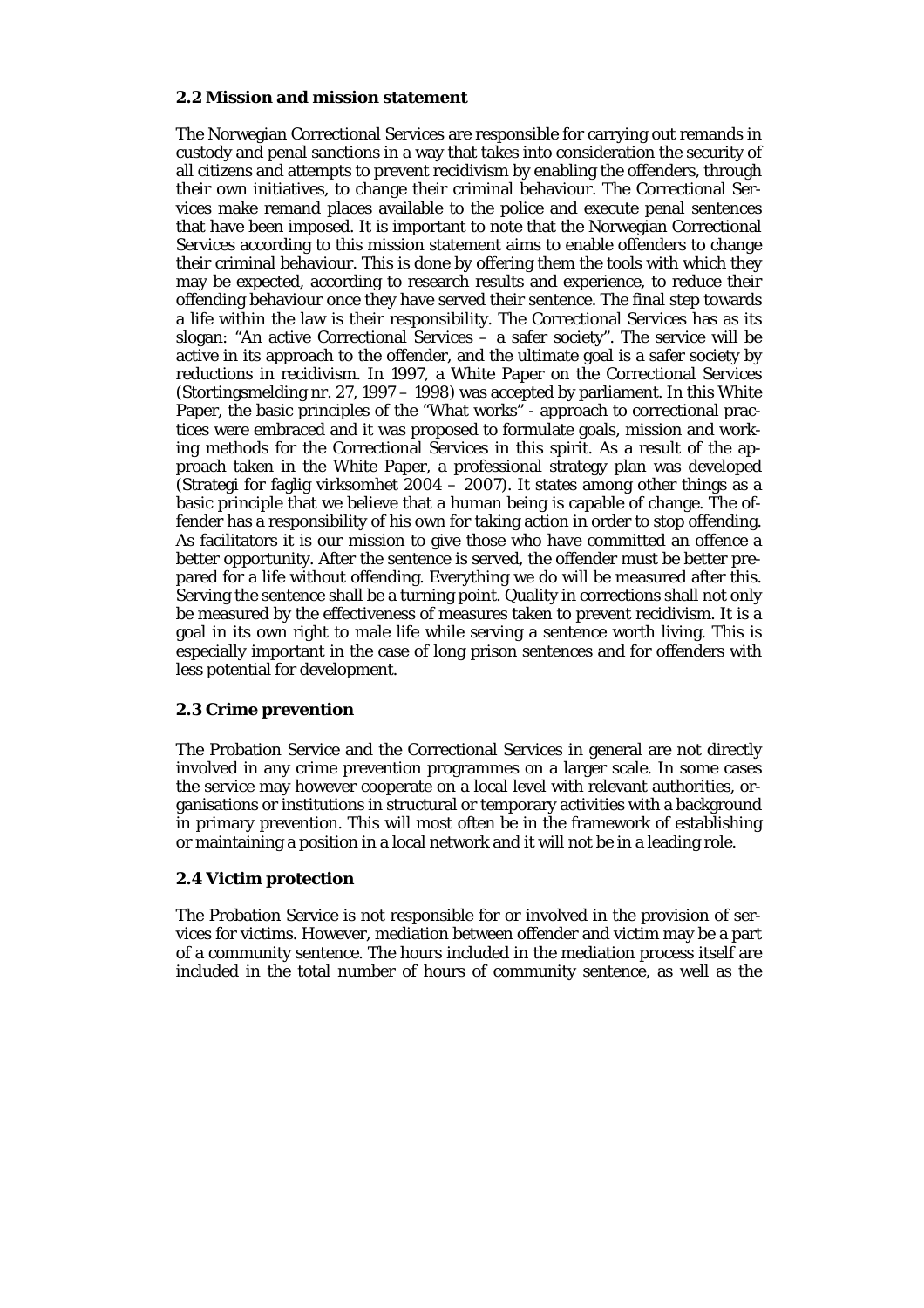number of hours that the offender will work for the victim as a possible result of the mediation.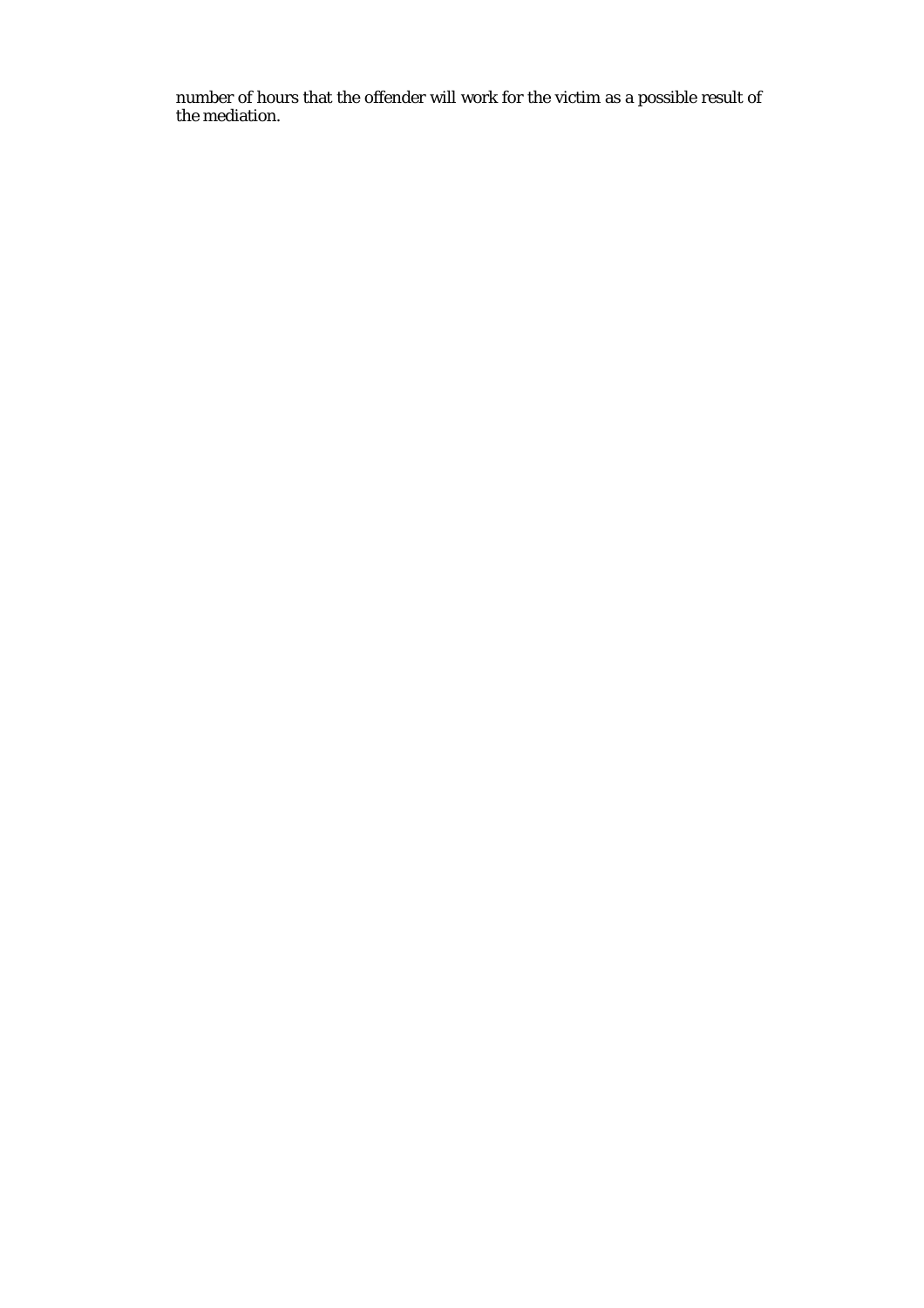#### **3 THE ORGANISATION OF THE PROBATION SERVICES**

#### **3.1 Main characteristics**

The Probation Service is a governmental organisation under the Ministry of Justice. It is part of the Norwegian Correctional Services together with the Prison Service. This merger was effectuated through the introduction of the Execution of Sentences Act in 2001, whereby the line-organisation of the separate Probation Service disappeared. The Act regulates the different tasks and responsibility levels in the Correctional Services. The reorganisation of the Probation Service was a necessary consequence of the new legislation.

## **3.2 Internal organisation**

The Norwegian Correctional Services are organized on three levels:

- the Norwegian Correctional Services Central Administration (Kriminalomsorgens sentrale forvaltning KSF);
- the regional level with six different administrations;
- the local level with individual prisons and probation offices.

The administration of the prison and the Probation Service is joined at the central and regional level, and a separation is only effective at the directly operative local level. In addition to the administrative line there are two departments with specific tasks, the Correctional Services of Norway Staff Academy (Kriminalomsorgens utdanningssenter KRUS) and the Correctional Services Information Technology Centre (Kriminalomsorgens IT-senter KITT). These are placed directly under KSF.

 The Norwegian Correctional Services Central Administration (KSF): the central level of the Norwegian Correctional Services (KSF) is responsible for the professional and administrative management of Correctional Services in Norway. It is housed in the Ministry of Justice in Oslo. In addition, it is responsible for a number of decisions in individual cases, for example with respect to requests for a pardon or the transfer to the home country of offenders who are foreign nationals. KSF is an integral part of the Correctional Services Department of the Ministry of Justice and is headed by the Director General. As the Correctional Services Department it acts as the political secretariat of the Minister of Justice and is divided into three sections: The juridical section, the administrative section and the development section. The Regional Administration: the Correctional Services are divided into six regions:

- Eastern Norway (Region øst), office in Oslo;
- Northeastern Norway (Region nordøst), office in Lillestrøm;
- Southern Norway (Region sør), office in Tønsberg;
- Southwestern Norway (Region sørvest), office in Sandnes;
- Western Norway (Region vest), office in Bergen;
- Northern Norway (Region nord), office in Trondheim.

Each region is responsible for the execution of sentences within its regional boundaries and is charged with ensuring the coherent use of resources and effective cooperation with other regions. The regions have the freedom to develop policies and establish priorities relevant for their respective situations, within the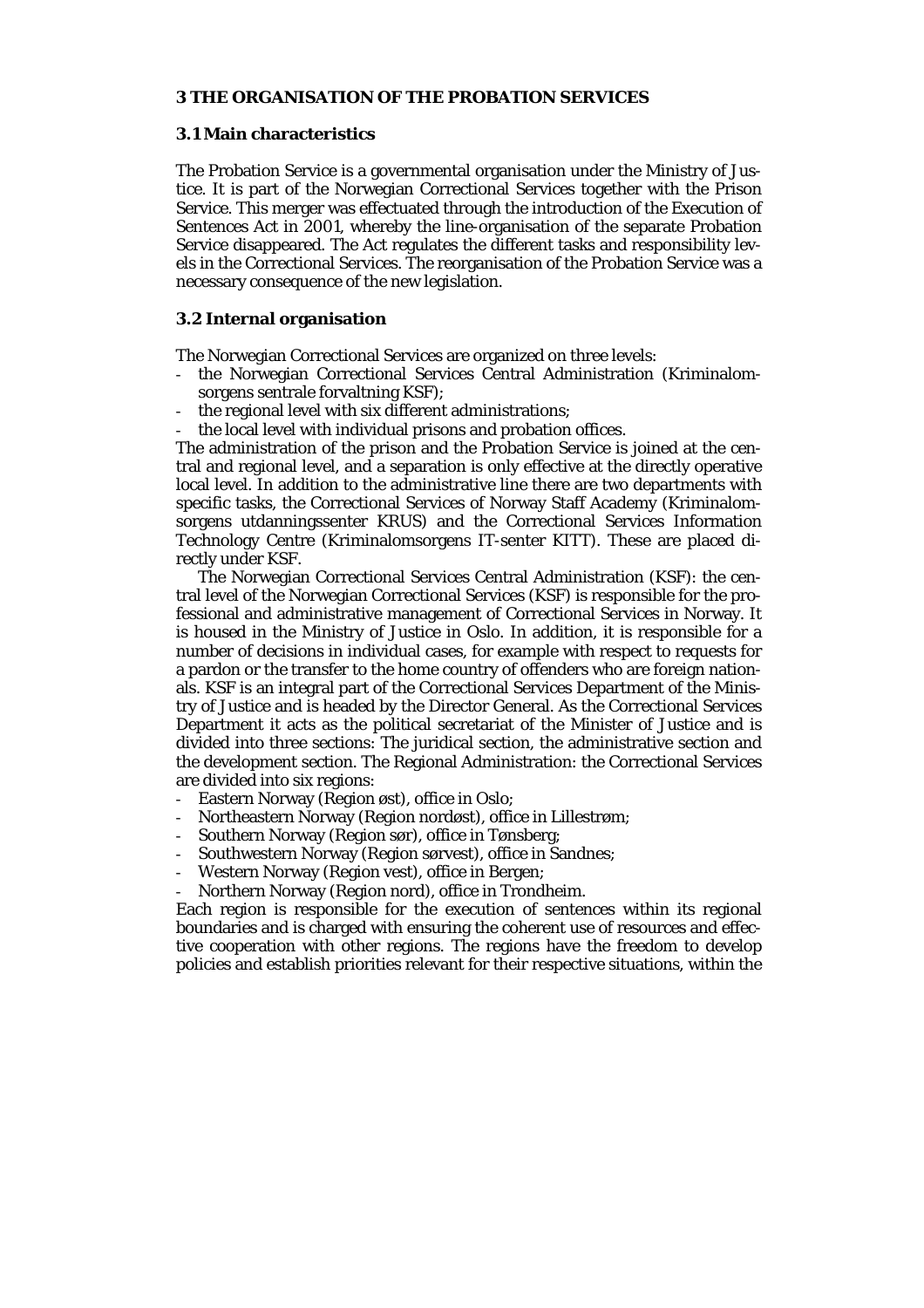boundaries set by legislation, overall-policy and budgets. Prisons and probation units are responsible for day-to-day operations at local level. The Execution of Sentences Act establishes the different types of decisions that may be taken as to individual cases at the central, the regional and the local level. For the Probation Service, these mostly concern breach of conditions in a community sentence and its consequences.

## **Figure 1: Organisation chart**



Norway is divided into 19 counties. Each county has a main probation office, with the exception of Hedmark and Oppland, which share a main office. In that way, there are 18 local main probation offices in Norway. In many cases there are branch offices because of the large distances within the counties. In total there are 26 of these branch offices, making a total of 44 Probation Service units throughout the country. The following table shows the distribution of both prisons and probation units over the six regions of the Correctional Services.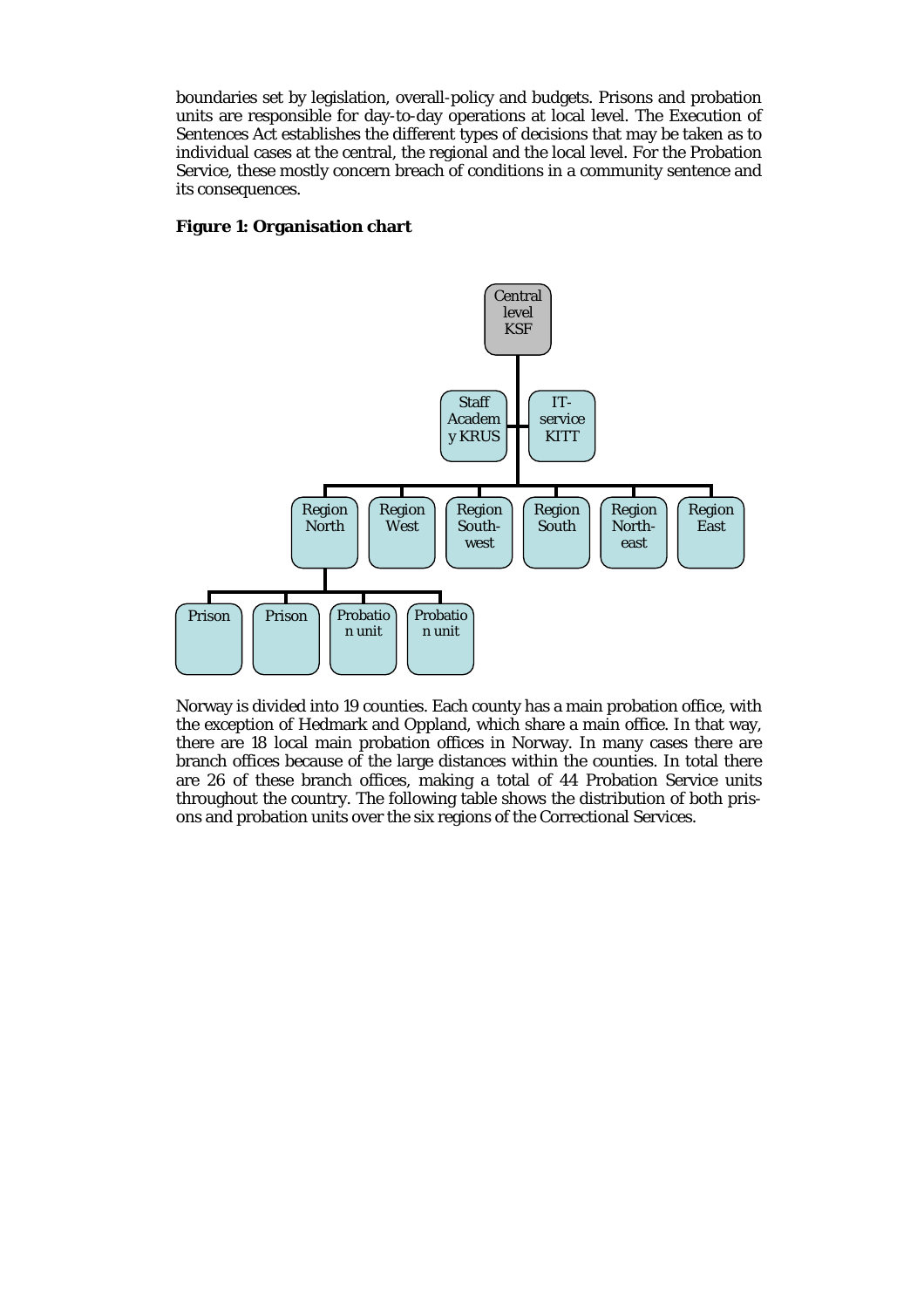| Region           | Prisons | <b>Probation units</b> | <b>Total</b> |
|------------------|---------|------------------------|--------------|
| <b>North</b>     | 7       | 12                     | 19           |
| <b>Northeast</b> | 7       | 7                      | 14           |
| <b>West</b>      | 4       | 8                      | 12           |
| East             | 9       | 3                      | 12           |
| South            | 13      | 8                      | 21           |
| Southwest        |         | 6                      | 13           |
|                  | 47      | 14                     | 91           |

# **Table 1: Prisons and probation units per region**

The Correctional Services of Norway Staff Academy (KRUS) is a centre of expertise for Correctional Services in Norway. Its tasks are to provide a two-year specialized training for prison-officers, offer further education and in-service training for the close to 3000 employees of the Correctional Services, carry out research and provide information on the services. The Research and Development Unit at KRUS is commissioned by the Ministry of Justice to execute research projects and methods and programmes in the Prison and Probation Services. The Correctional Services' IT Centre (KITT): the IT Centre develops and maintains IT systems for the Correctional Services and supervises security, infrastructure and central technical applications.

# **3.2.1 Probation workers**

The Probation Service consists of professionals, generally speaking with an education at an academic level. There are around 300 full-time equivalent jobs, distributed over a somewhat larger number of employees. These include 18 probation unit managers (friomsorgsleder), secretarial personnel and practitioners in various functions. The average caseload of a probation worker is dependent on the type of work he or she or in some cases the section where he or she works deals with. Larger probation units may have specific sections dealing with community sentence. Other types of specialisations very seldom occur. Another factor influencing individual caseloads is whether the practitioner is working full-time or part-time. An average can be computed by dividing the number of active cases on a given day by the number of full-time equivalent jobs. In 2005, an investigation was carried out by a work-group from the Ministry into workloads for the separate units and their use of resources. Every month on a given day, the number of active cases was counted. These twelve measurements showed variations from a total caseload of 1760 in January to 2011 in November. The average caseload over these twelve measurements was 1924. Assuming that around 200 to 225 of the Probation Service's workforce are practitioners, it would mean that the average caseload per practitioner varies around 9 active cases on any given day. Probation unit managers have the responsibility for the carrying out of the day-to day activities involved in the Probation Service's tasks. They usually have control over the budget as it is distributed to their unit by the regional level, and they are accountable to this level as to production levels and spending. The inves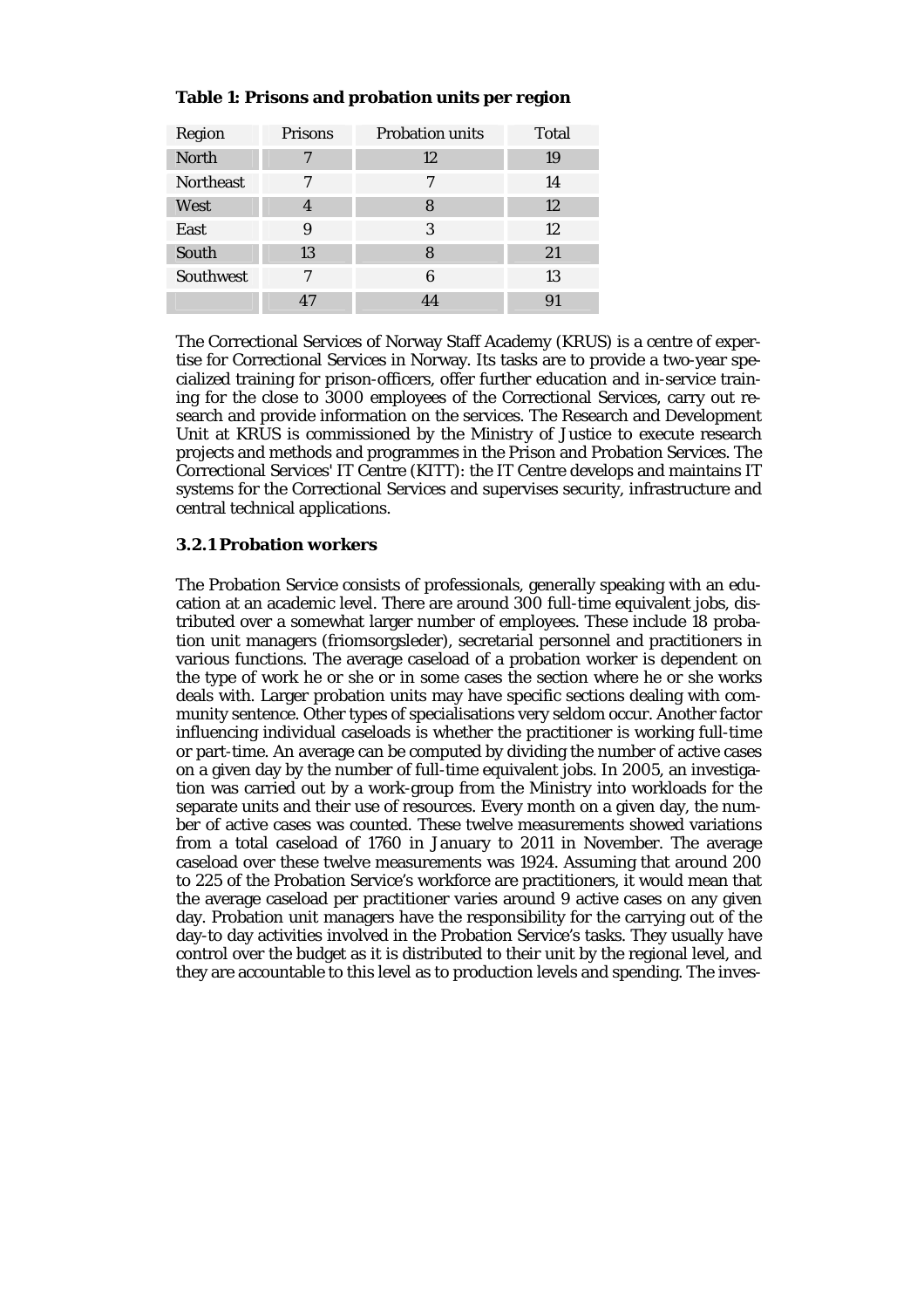tigation into the Probation Service's resources mentioned above, gives an impression of how the total workload is divided over the various tasks for the practitioners. This is represented in the table below.

# **Table 2: Percentage of time involved in various forms of production and other activities in 2005**

| <b>Products</b>                               | $\%$  | $\%$  |
|-----------------------------------------------|-------|-------|
| <b>Community sentence</b>                     | 27,8  | 65,4  |
| <b>Drunk Driving Programme</b>                | 4,8   | 11,3  |
| <b>Conditional release from prison</b>        | 3,8   | 8,9   |
| Conditional release from preventive detention | 0,7   | 1,6   |
| <b>Home detention</b>                         | 0,1   | 0,2   |
| Pre-trial report                              | 5,3   | 12,5  |
| <b>Total products</b>                         | 42,5  | 100,0 |
| <b>Activities</b>                             |       |       |
| <b>Travel-activity</b>                        | 4,5   |       |
| <b>Meetings</b>                               | 11,1  |       |
| <b>Courses</b>                                | 6,8   |       |
| Absence because of leave, holiday etc.        | 10,1  |       |
| Other                                         | 24,93 |       |
| <b>Total activities</b>                       | 57,4  |       |
| <b>TOTAL</b>                                  | 100,0 |       |

# **3.2.2 Education, training requirements and opportunities**

Traditionally probation officers are qualified social workers. This normally implies a three-year study. It is also possible to take a course of further education in social work, in cooperation with universities, which leads to a higher degree in social work. The Correctional Services Staff Academy KRUS is responsible for the professional training of staff in the Prison Service. For probation workers the main activities lie in the organisation of training in programme-activity and other more general subjects, and KRUS also organises national and international seminars, workshops, presentations etc. Each year a catalogue is published where the opportunities to participate in this type of activities are presented. In general, the costs of these courses are covered by KRUS. The Academy provides hotel facilities of its own in the building for course participants.

# **3.2.3 Other organisations involved in probation work**

At the local level, the Probation Service collaborates with a number of different service providing partners. These have, however, no formal tasks in probation work. Private organisations or persons may in some cases act as a supplementary

<sup>1</sup> <sup>3</sup> It should be noted that also mercantile staff was asked to participate.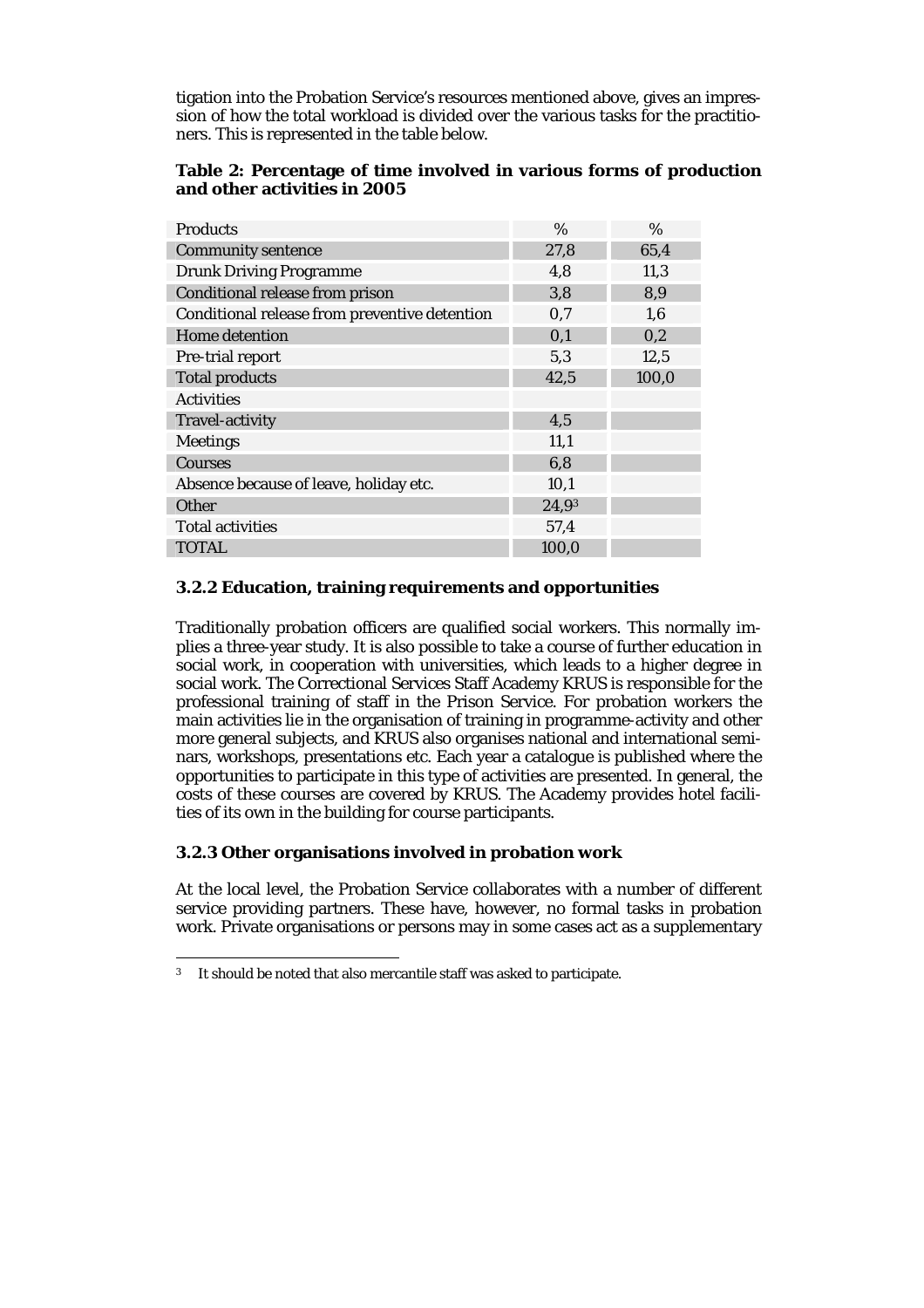supervising body, especially in the case of unpaid work as part of a community sentence, but they have no formal responsibility as to the execution of the sentence. In many cases all over the country the Probation Service has started a collaboration with educational or vocational organisations, municipalities etc. in connection with community sentences. A specific example is the foundation "Youth against violence" ("Ungdom mot vold") in Oslo that not only provides unpaid work for the larger part of the offenders with a community sentence in Oslo, but is also very active in following up these juveniles after their sentence has ended. The foundation has developed a programme based on cognitivebehavioural principles and is – apart from their work with this group of offenders – very active and outreaching in crime prevention. The local Probation Service co-operates actively with this foundation.

# **4 PROBATION IN DIFFERENT PHASES OF THE CRIMINAL PROCESS**

#### **4.1 General**

The legislative basis for probation activities in Norway is located in the Execution of Sentences Act (Straffegjennomføringsloven) from 2001. Following this law, a number of Regulations (Forskrift) and more detailed guidelines (Retningslinjer) were issued. With irregular intervals, the central level issues circulars (Rundskriv) with respect to specific matters. In addition, the central level of the Correctional Services has issued a number of quality indicators that are among other things being used in the budgeting process. The indicators relevant for the Probation Service will be described at a later stage (see Chapter 5). The penal sanctions executed by the Probation Service are described in the Penal Code (Straffeloven). In the case of pre-trial reports, a number of other legal documents are relevant. The Criminal Proceedings Act (Straffeprosessloven) offers the legislative basis here, together with the Regulations for the Prosecutor (Påtaleinstruksen) and the Guidelines for pre-trial reports in penal cases (Retningslinjer for personundersøkelser i straffesaker).

 The Drunk Driving Programme finds an additional legislative basis in the Regulations for the application, contents and execution of the Drunk Driving Programme. This also includes regulations on how to use the pre-trial report in connection with this programme. These regulations are developed within the framework of an experimental arrangement, which now covers the whole country.

 Norway is also trying out a court-controlled drugs programme, where the Probation Service is heavily involved, in the two largest cities, Oslo and Bergen. This may be compared with what in other countries is known as a drug court. This arrangement also has its own temporary legislative framework, which includes preparing a pre-trial report.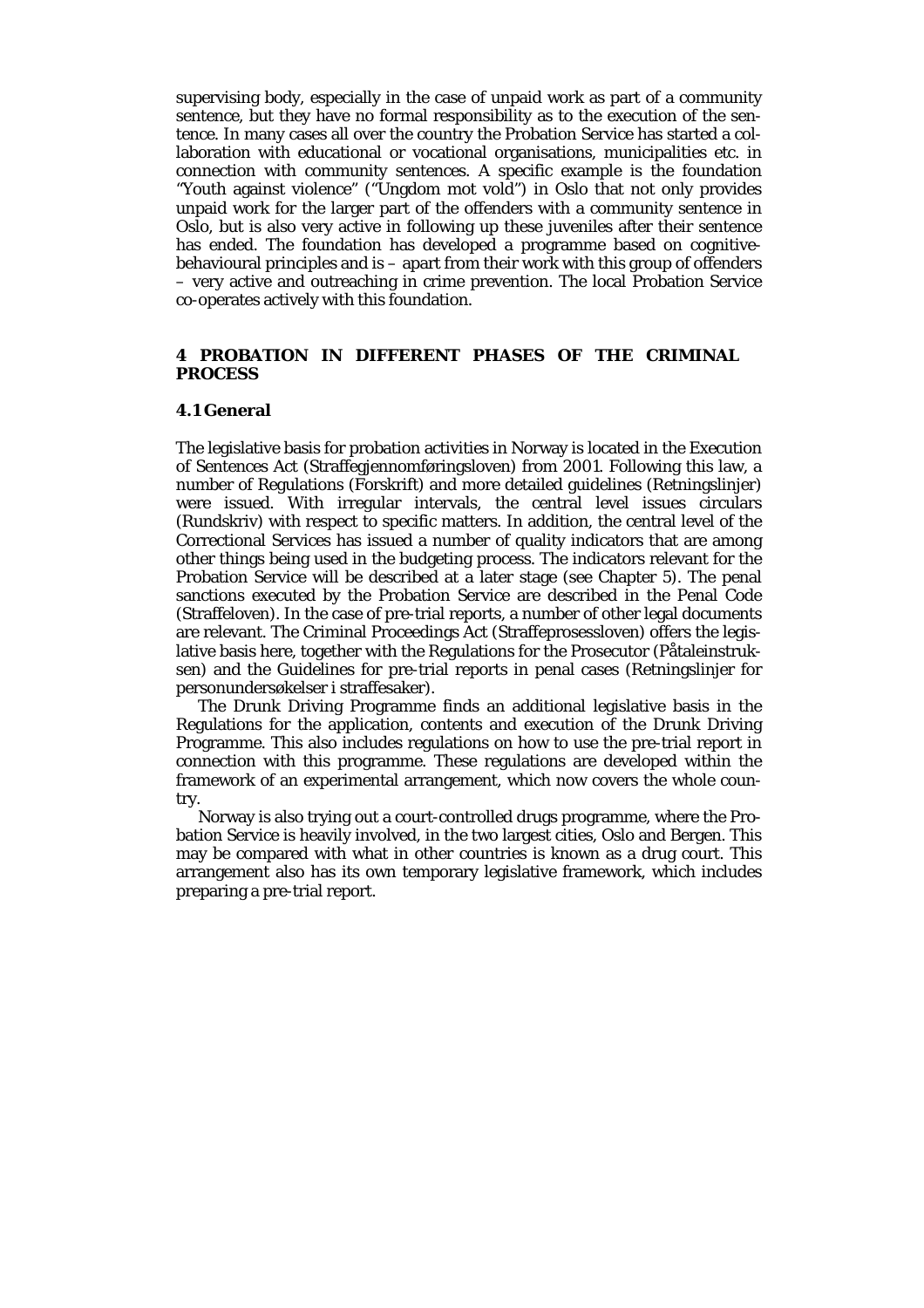|                                                                                            | Pre-Trial<br><b>Phase</b> | <b>Trial and</b><br>Enforcement<br><b>Phase</b> | Post<br>Release<br>Phase |
|--------------------------------------------------------------------------------------------|---------------------------|-------------------------------------------------|--------------------------|
| Supervision/assistance etc. to<br>offenders whose cases were con-<br>ditionally waived     | $\mathbf{x}$              |                                                 |                          |
| Mediation/victim support                                                                   |                           | X                                               |                          |
| Supervising/organising etc.<br>community service                                           |                           | $\mathbf{x}$                                    |                          |
| Supervising/organising training<br>or learning projects                                    |                           | $\mathbf{x}$                                    |                          |
| Supervising etc. drug/alcohol<br>treatment programmes                                      |                           | $\mathbf x$                                     |                          |
| Supervising etc. electronic moni-<br>toring                                                |                           | Not yet                                         |                          |
| Supervising etc. other community<br>sanctions, namely the community<br>sentence in general |                           | $\mathbf{x}$                                    |                          |
| Pre - sentence report                                                                      | As pre-trial<br>report    |                                                 |                          |
| Supervising etc. conditional sen-<br>tence                                                 |                           | $\mathbf{x}$                                    |                          |
| Assistance/support to offenders<br>in home detention                                       |                           | $\mathbf x$                                     |                          |
| Supervising etc. conditional re-<br>lease/parole                                           |                           | $\mathbf x$                                     |                          |
| Court-controlled drugs pro-<br>gramme                                                      | X                         | X                                               |                          |

# **Table 3: Probation activities during the different stages of criminal Procedure**

Using the general scheme for probation activities, the Norwegian Probation Service may be said to be involved in or closely connected with the following.

# **4.2 The pre-trial phase**

# **4.2.1 General**

In some cases, the prosecutor may decide to react to an offence by conditional waiver of prosecution (påtaleunnlatelse). In minor cases where guilt is presumed, the prosecutor may decide to refrain from prosecution if there are specific reasons to do so. The conditions for the waiver may be that the suspect will refrain from committing an offence during the period of probation. The probation period is two years from the date when the waiver is decided, but no longer than the statute of limitations for opening a case against the suspect permits. The prosecutor may also issue other conditions in connection with the waiver, and in specific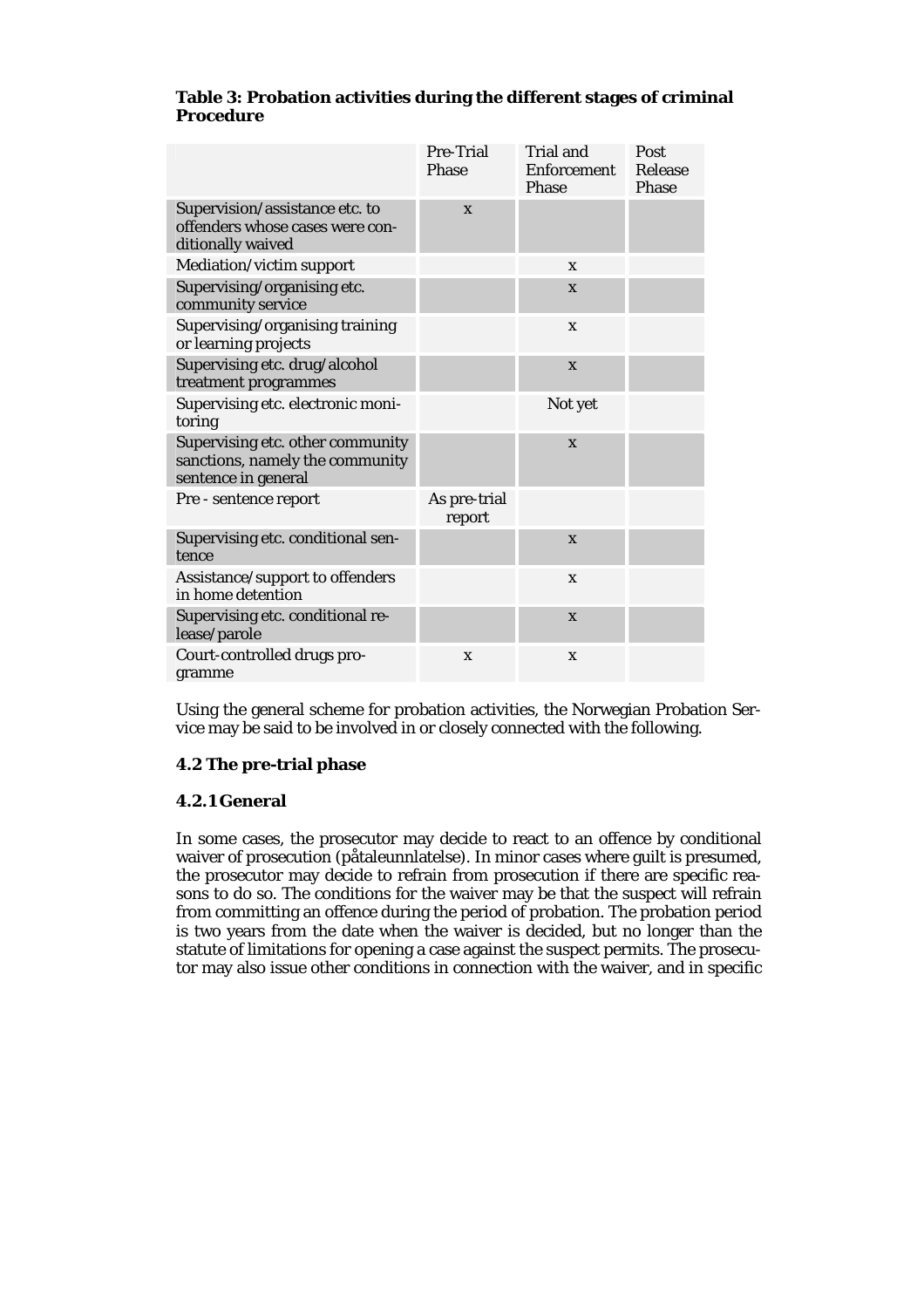cases these may include contact of some kind with the Probation Service. Otherwise, the Probation Service is only involved in the pre-trial phase through the preparation of pre-trial reports. This is also the earliest point at which the Probation Service may enter the criminal procedure. Other possible reactions in the pre-trial phase, in which the Probation Service is not involved, include among others the following:

- remand in custody: according to the Prosecution Instruction, the police shall inform the Probation Service immediately if investigation is started against one of its clients. If the client is in remand, there is a possibility to visit and assist the client in co-operation with the police;

- referral to child welfare: **t**his is applicable in cases where the offender is under the age of criminal responsibility, i.e. 15 years old. The police may also inform child welfare when investigating an offence where a suspect is under 18 years old, or even older in certain circumstances;

- municipal Mediation Council (Konfliktråd)**: t**his is an alternative to prosecution and is a reaction administered outside of the judicial system by the local municipality. In less serious offences, a case may be referred by the prosecution to a Mediation Council administered by municipality. The mediator shall assist the parties in coming to a mutually acceptable agreement regarding compensation, reparation or a similar end result. If the offender fulfils his obligations then the mediation Council will report to the prosecutor that mediation was successful. The prosecution may decide to drop the case and the offender will not have his offence recorded in a criminal record. A precondition for referral is that both offender and victim agree to participate in the process. There is no age limit neither upper nor lower - but this reaction is primarily aimed at young persons, the majority in the age group from 15 to 18 years old. The Councils are administered by local authorities who may themselves (employees) assume the role of mediator, or they may engage suitably able persons in individual cases.

#### **4.2.1 Pre-trial report4**

1

The prosecuting authority or the court decides whether a pre-trial report is to be drawn up concerning the suspect in a criminal case. The suspect himself or the defence lawyer may apply to the prosecutor that he or she request a pre-trial report before the case goes to trial.

 Section 161 of the Criminal Procedure Act (Straffeprosessloven) states that when it is deemed to be of significance for deciding on a penalty or other precautions, a pre-trial report or social inquiry relating to the person charged shall normally be prepared. The purpose of such inquiry is to obtain information concerning the personality, social circumstances and future prospects of the person charged, for use in deciding the case. The following sections of the Criminal Procedure Act describe how the prosecuting authority may decide on the desirability for a social inquiry when the person charged has admitted guilt, or when he or she consents to the inquiry, or when the inquiry is to be used at the hearing of an

<sup>4</sup> This text is partly taken from the English translation of the Criminal Procedure Act on the Norwegian website www.lovdata.no, and partly translated from the fact-sheet on pre-trial reports issued by the Correctional Services.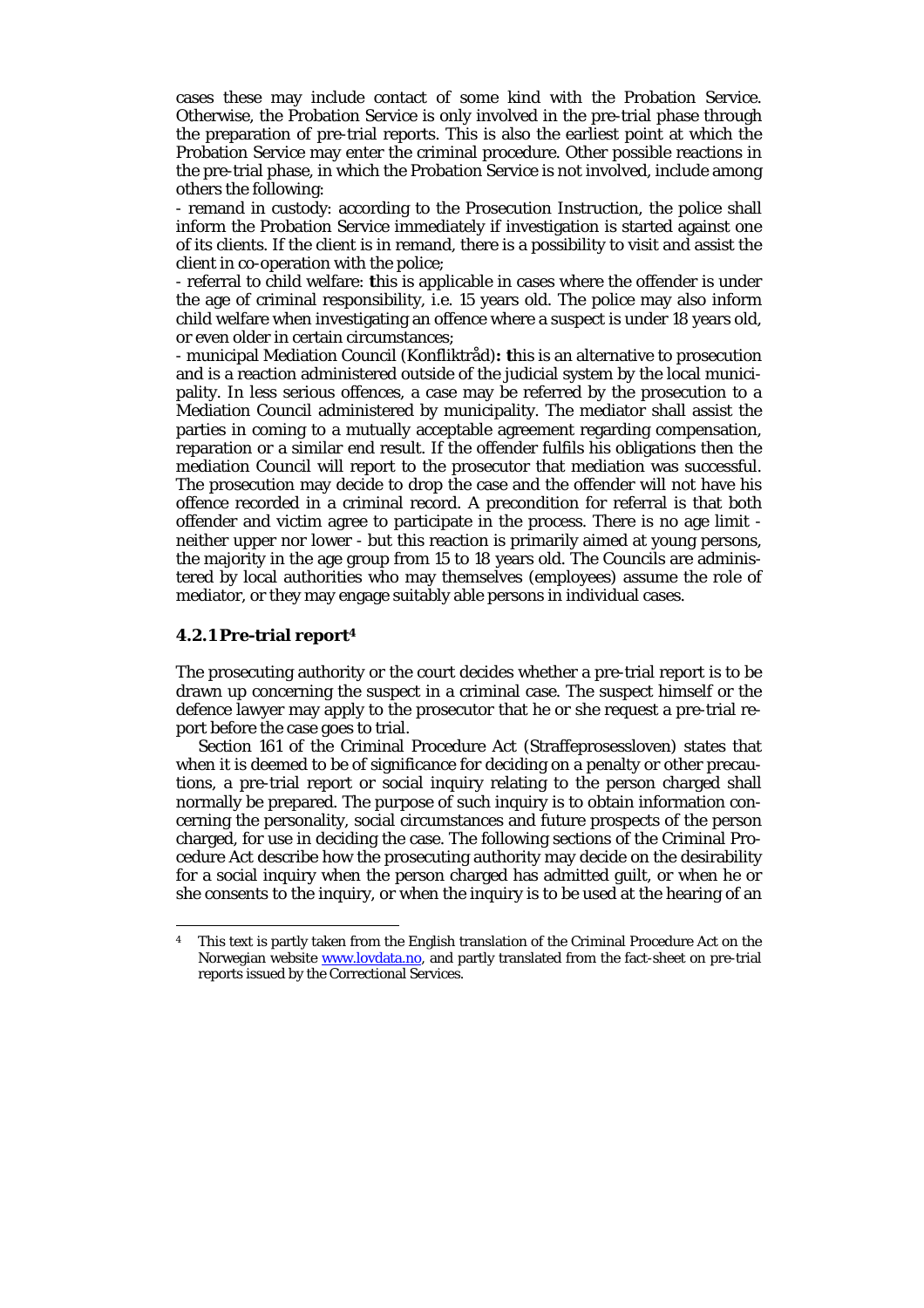appeal against the sentence or other precautions. Otherwise the court shall make any such decision. A social inquiry shall be carried out by a suitable person, selected by the appropriate local probation unit, unless the court appoints a specific person to carry out the inquiry.

 The aim of a pre-trial social inquiry is to provide information concerning the suspect so that the prosecution and the court may be able to have a clearer picture of the defendant's health, use of alcohol or drugs, financial position, social relations etc. The report may affect the decision to impose a specific type of sanction or to impose specific conditions connected to the sanction. The Probation Service must adjust the contents and length of the report to the individual case in question, and make use of a standard approved format. Four different models have been developed for the pre-trial report.

- form for a common pre-trial report: this must be used when the requesting authority has asked for a report without connection to a specific type of sanction. This form must also be used in connection with a possible community sentence;
- form for a pre-trial report where the Drunk Driving Programme may be relevant: This form must provide information on whether the suspect is within the relevant target group and is suitable for participating in the programme;
- form for a pre-trial report when the Court-controlled drugs programme is relevant; This form must provide information on whether the suspect is within the relevant target group and is suitable for participating in the programme;
- form for a pre-trial report when preventive detention may be relevant.

The Probation Service must inform the suspect on the purpose of the report and on his or her rights in connection with the report. The report must be prepared without any unnecessary inconveniences for the suspect. The report is based upon conversations with the suspect and through collecting information from other persons, institutions or public authorities. The suspect has the right to be informed on the contents of the report and is asked to sign a declaration saying that he or she has been informed of the contents. The Correctional Services have the possibility to make use of the information from the pre-trial report during the execution of the possibly resulting penal sanction.

# **4.3 Trial and enforcement phase**

# **4.3.1 General**

The Norwegian Probation Service provides services in the trial and enforcement phase solely in the form of executing sanctions imposed by the court. These include the community sentence, the Drunk Driving Programme and the Courtcontrolled drugs programme. All three will be described here in some detail.

# **4.3.1.1 Community sentence**

Since 1994, community service – as unpaid work for the benefit of the community – had been a part of the spectrum of sanctions, yet it had never really become a considerable factor in the penal system. The number of sentences carried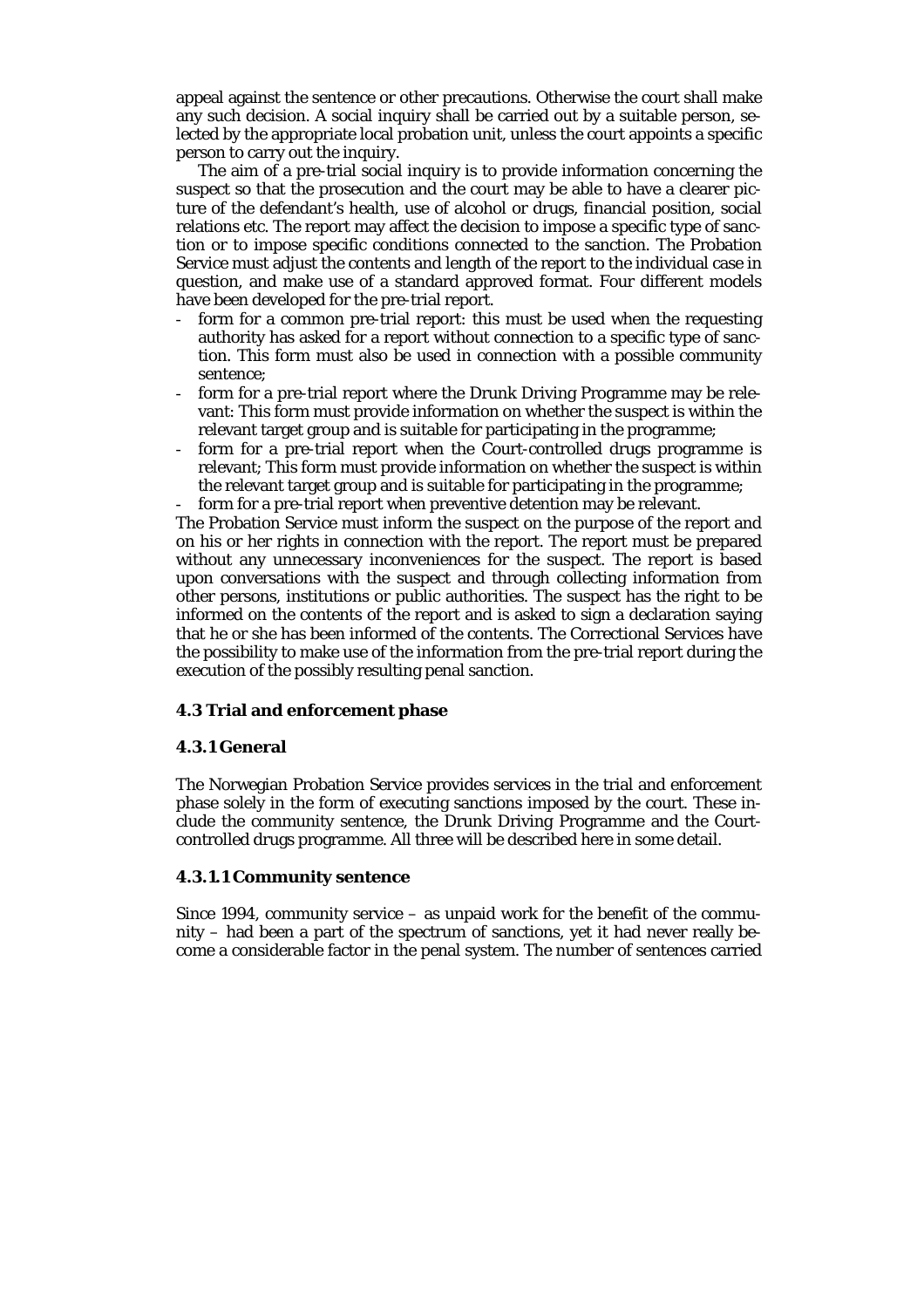out decreased steadily from 1994 until 20015. Courts appeared to be little impressed by the nature of the sanction and preferred other possibilities. Limited use led to limited experience, which in turn led to limited possibility for development. The number of potential workplaces remained low; the sanction was often "tried out" on people who otherwise would have received a conditional sentence or a fine; thorough evaluation was difficult because of small numbers and an insufficiently defined target-group. This is a general problem that many countries developing community-based sanctions have experienced. A specific Norwegian problem lies in the geographical situation, where Probation Service units sometimes have to cover areas stretching for hundreds of kilometres, with a very low population density. As a result, it was difficult to develop community service in practice into a form of punishment with a reliable, trustworthy image. After a number of years of thinking the process through in relation to practice as well as legislation, a new form of community sanction was introduced through the Execution of Sentences Act from 2001, called "Community Sentence".

 The most striking aspect of the Norwegian variant is the high degree of discretion given to the Probation Service in deciding the contents of the sanction. The court imposes a community sentence of a specific length, which may vary from 30 to 420 hours. The law identifies community service in the sense of unpaid work, and participation in programmes as concrete elements in a community sentence, but it may also include other activities that the Probation Service as the organization carrying out the sanction deems suitable in an attempt to prevent further offences under the particular circumstances. Clearly, this requires an assessment of the offender's problems and resources. The number of hours that this assessment takes is part of the sentence. In addition to the community sentence, the court may impose specific conditions as to

- locations where the offender must stay or keep away from;
- work, education or treatment;

1

persons the offender is not to have contact with.

The community sentence is an independent main form of punishment, along with imprisonment and fines. Yet in addition to the length of the community sentence and the possible conditions, the court decides on the length of a period of subsidiary imprisonment in every individual sentence. This decision has consequences for the amount of time to be spent in prison in case of breach, and for the period in which a community sentence needs to be completed. The court may however set a different completion period, for example when the duration of the subsidiary imprisonment implies a completion period in which very little can be done. In such a case, the completion time may be altered by up to 120 days.

 A community sentence is one of the possible sanctions available to the court when the seriousness and characteristics of the offence otherwise would lead to unconditional imprisonment up to one year. Before January 1, 2006, the Penal Code defined the possible use of a community sentence to be limited to offences with a maximum penalty of six years unconditional imprisonment. The focus has in this respect been moved from replacing a general, potential length of imprisonment to the intended length in an individual, actual case. As a number of

<sup>5</sup> Højdahl, T. and Kristoffersen R. (2003), "Evaluering av innføringen av samfunnsstraffen", page 16.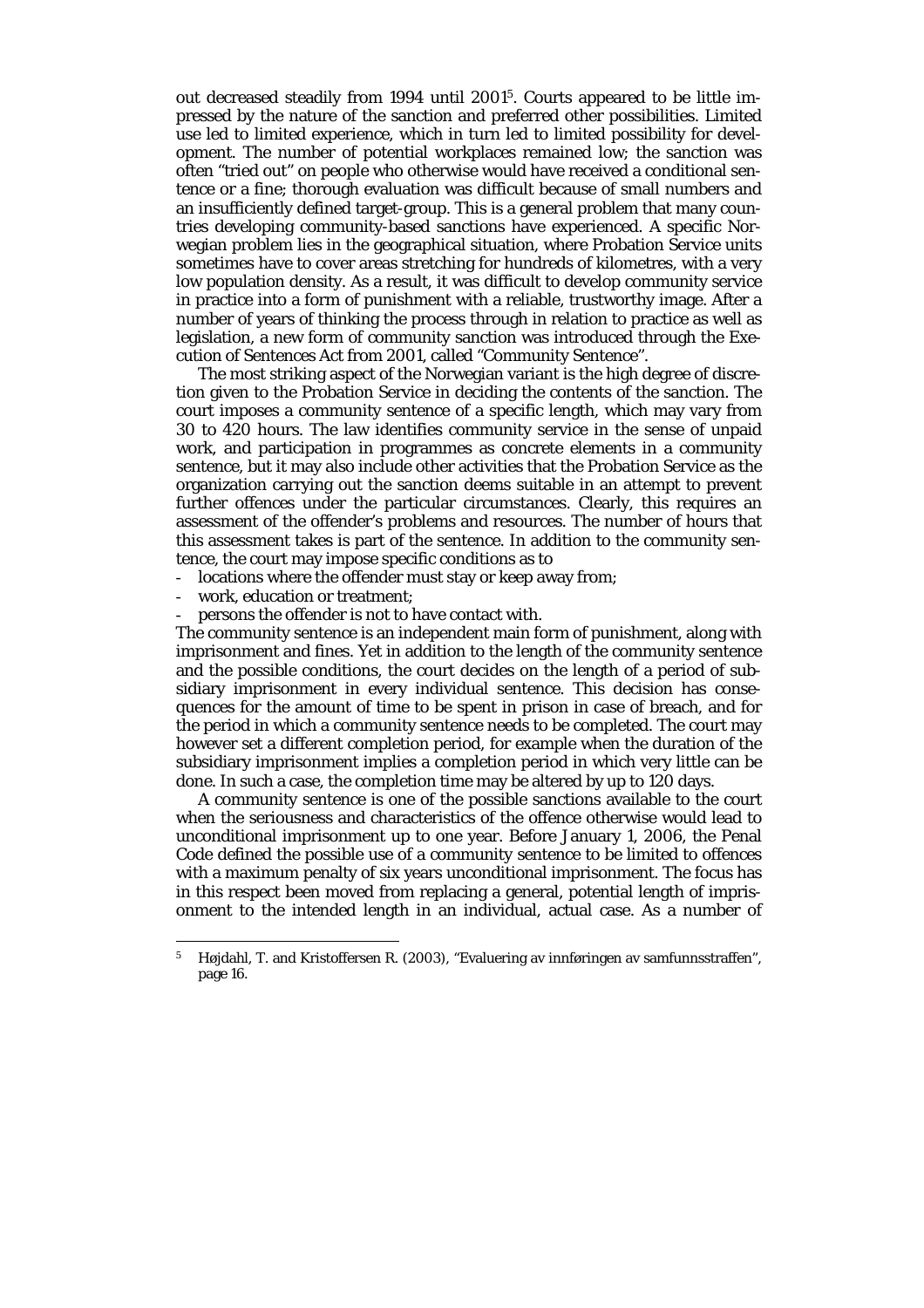drugs-related offences have maximum penalties of over six years in Norway, these offences – which often were of minor character within this category and led to much shorter actual sentences – were excluded from community sentence. The changes in the law brought also this type of offences within its scope. No types of offence are formally excluded from community sentence but there is a general agreement on a preferred target-group of young offenders, and on the fact that violent and sexual offences are not a priority category.

 In deciding on the contents of the community sentence, the Correctional Services is obliged to take into account in what way the sanction may serve to improve the offender's abilities to avoid further criminal activities. For unpaid work, the Probation Service decides when, where, and what type of work the offender shall do; for all the other activities, it is also the Probation Service that decides. Most work found for offenders will be for official and municipal or voluntary organisations that are not for profit. Apart from their role as "employer" these organisations play no part in the administration of the reaction. No task shall be performed which will bring gain or profit to individual, body or organisation. For the most part, the tasks performed will consist of unskilled physical work, with the emphasis on refurbishing; repairing; painting; cleaning etc.

 The Guidelines to the Execution of Sentences Act state that the Probation Service will need to be able to offer relevant programmes on short notice at any given time. In case these are not available, the Probation Service is to ascertain whether this or a similar programme exists in other public sectors and, if so, whether it can be used. Clearly, the fact that many of the currently available programmes imply group-work presents a number of problems in view of the geographical distances and the small number of potential participants.

 Participation in programme-based or other activities – apart from unpaid work – is in principle voluntary. Yet if the offender has agreed to participate in any of these activities and breaches the conditions, this can be considered as a breach of the sanction as a whole. The number of community sentences has seen a strong annual increase since the introduction from 380 in 2002 to 2 683 in 2006. Other possible forms of contents may include treatment, mediation and locally based programmatic or otherwise structured activities which may involve partnerships with organisations or institutions and a number of individual conversations with the offender, focusing on and aiming at reducing further criminal activity. Assessment is a part of the community sentence and the hours involved are subtracted from the sentence. This goes also for the evaluative conversation conducted towards the end of the sentence. During the execution period and as part of the number of hours, individual conversations between the Probation Service and the offender are obligatory. These shall focus on the prevention of further offending.

 Table 4 shows some figures concerning the number of community sentences in Norway in 2006, including the distribution of several main forms of contents among the hours served. The average duration of a community sentence is between 90 and 95 hours.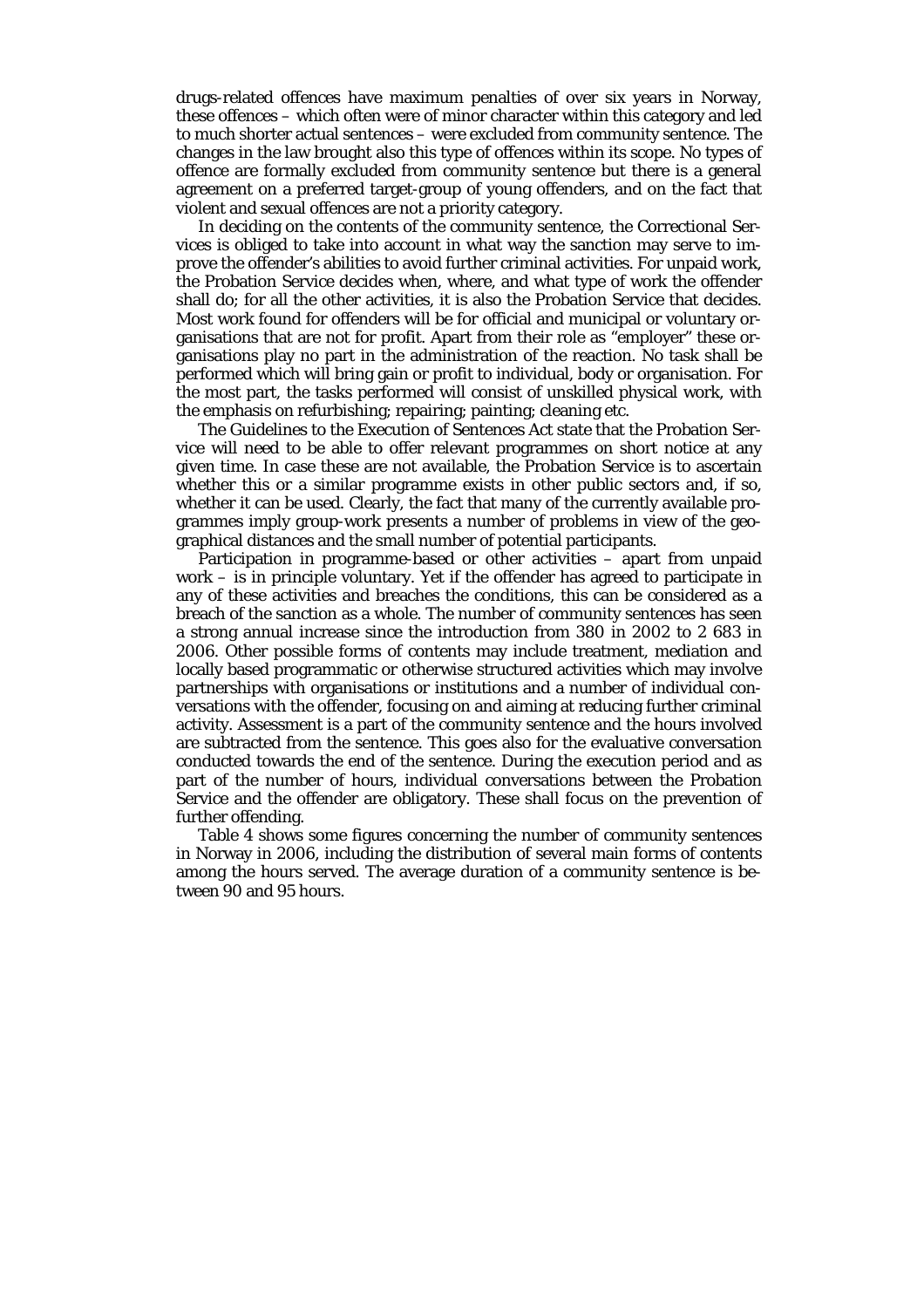|                               | 2005         |        | 2006         |        |
|-------------------------------|--------------|--------|--------------|--------|
|                               | <b>Hours</b> | %      | <b>Hours</b> | %      |
| Unpaid work                   | 126500       | 70,9%  | 123898       | 67,8%  |
| <b>Locally based measures</b> | 21231        | 11,9%  | 27216        | 14,9%  |
| Individual conversa-<br>tions | 18475        | 10,4%  | 18976        | 10,4%  |
| <b>Programmes</b>             | 8814         | 4,9%   | 8836         | 4,8%   |
| <b>Treatment</b>              | 3217         | 1,8%   | 3539         | 1,9%   |
| <b>Mediation</b>              | 113          | 0,1%   | 184          | 0.1%   |
| Total                         | 178350       | 100.0% | 182649       | 100,0% |

#### **Table 4: Community sentence in Norway – numbers and contents**

Evaluation Studies: the community sentence has been thoroughly evaluated since its introduction. Three reports have appeared in 2003, 2004 and 2006 respectively dealing with the first results, the challenges and the offender's perspective, measuring among other things user satisfaction<sup>6</sup>. One of the main conclusions of the earlier evaluations is that the by far largest part of the sanction still consists of unpaid work. The Ministry of Justice has issued quality indicators implying that first 25% and then 30 % of the contents of community sentences will have to consist of other activities than unpaid work. This appeared to present a number of practical difficulties in the beginning. The authors therefore recommended focusing attention on how this particular part of the sanction can be used in a more rehabilitative way. At present, this does not seem to present a very large problem anymore. In 2006, only 67.7 % of all hours in community sentences in Norway went into unpaid work. Taking into account that unpaid work is by far the cheapest component within the community sentence and therefore very attractive from a financial point of view, this may be considered a very good score. Results from the final evaluation show that offenders undergoing a community sentence tend to be very satisfied with the fact that they were sentenced to this type of sanction, with the contents of the sanction and with the way they were treated by the Probation Service. The final report from 2006 also included a number of results from a study into recidivism among those who had received a community sentence since its introduction in 2002. Analyses showed that 79 % of this group of persons had not received a new prison sentence or community sentence during the period after serving the sentence. The price of an average hour community sentence is estimated at around 425 Norwegian kroner, some 50 eu-

1

<sup>6</sup> Højdahl, T. and Kristoffersen R. (2003), "Evaluering av innføringen av samfunnsstraffen", KRUS, Oslo;

Højdahl, T. and Kristoffersen (2004), "Samfunnsstraffen 2003; resultater og utfordringer" , KRUS, Oslo.

Højdahl, T. and Kristoffersen (2006), "Dømt til samfunnsstraff. KRUS, Oslo.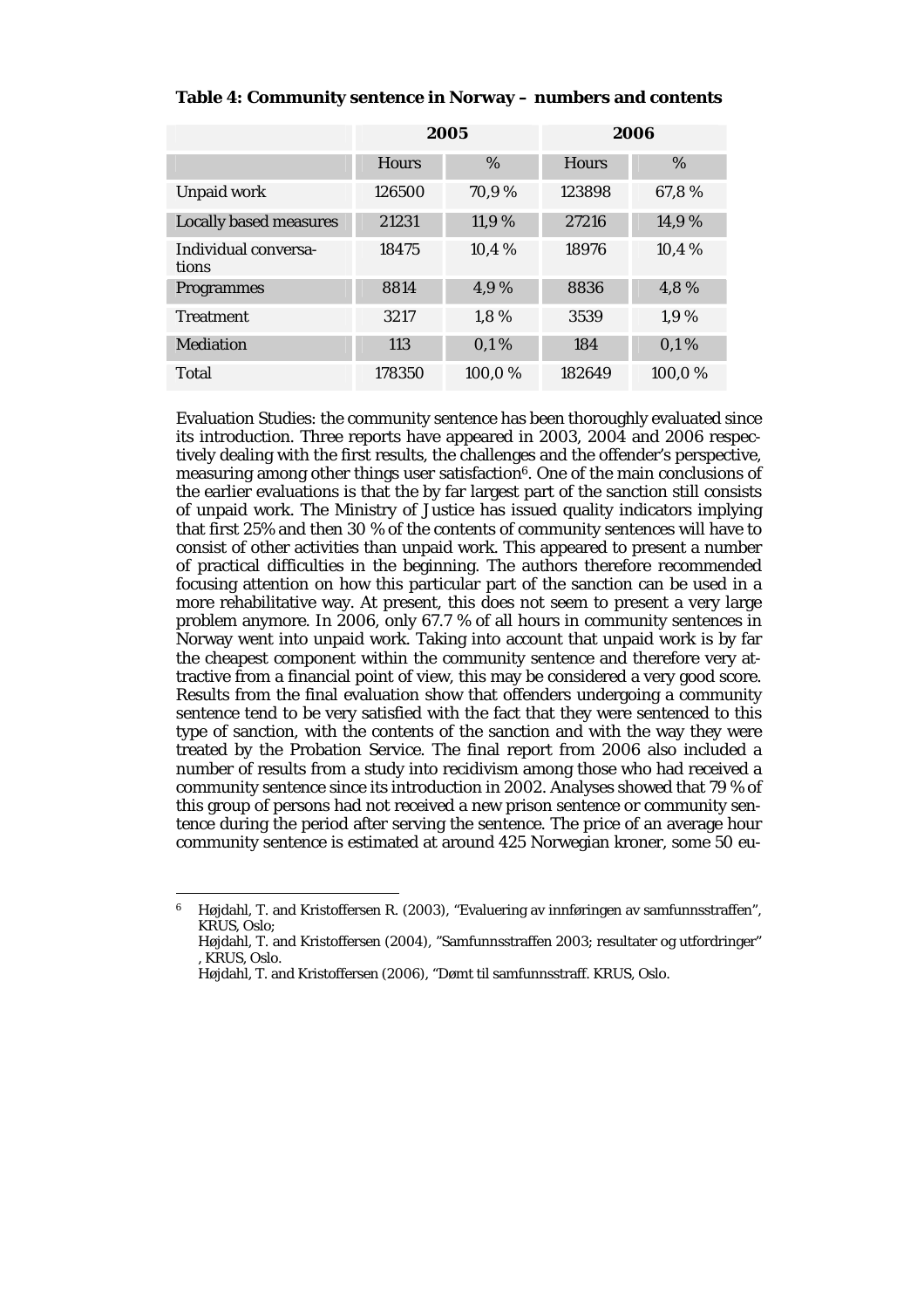ros. The price of an average sentence with duration of 90 hours is then between 450 and 475 euros.

#### **4.3.1.2 The drunk driving programme**

The Drunk Driving Programme was developed by the Norwegian Correctional Services itself and started in a limited number of places in the nineties. It is an alternative penal reaction for offenders who otherwise would have been sentenced to unconditional imprisonment for driving under the influence of alcohol. The limit for participating in the programme instead of going to prison lies at 0,15 % blood-alcohol or lower in case of a repeated offence. The Drunk Driving Programme is a condition within a conditional imprisonment sentence and the offender must consent in participating. Formally, the programme is still at the experimental stage, but it has grown to cover the whole country over the last ten years and will shortly become integrated in formal legislation.

 To participate in the programme, one must admit to having a serious alcohol problem. This shall be supported by an assessment drawn up by the Probation Service in the pre-trial phase. The assessment is part of the programme, which further consists of individual conversations, possibly treatment and participation in a training programme focusing on the dangers of alcohol and of the combination with driving a motorised vehicle. An important element in the training programme is the analysis of the chain of antecedent, behaviour and consequence (ABC-, or in Norwegian FAK-analyse), where the participant learns to identify the moments where an alternative decision would have had other results and not have led to driving drunk. The offender must be sober during the meetings with the Probation Service and during participation in the training programme. The Probation Service uses breathalysers to establish this. A serious or repeated breach may lead to the implementation of the imprisonment sentence. In 2006, 475 offenders started the programme

Evaluations: an early evaluation<sup>7</sup> showed no significant reduction in reoffending. Those who participated in the programme were caught driving under the influence of alcohol equally often as members of a control group who received another sanction. The dependent variable was a renewed contact with the police, there is no evidence as to whether the programme has led to another type of reoffending, for example that a lower percentage of alcohol was involved, or that speed was reduced. Local, internal evaluations performed by the Probation Service itself, show much more encouraging results $\delta$ . Although there is no guarantee for scientific quality, these results seem to be more in line with the general experiences.

## **4.3.1.3 Court-controlled drug programme9**

1

<sup>7</sup> Kristoffersen, R. (1999), "Promilleprogramme i friomsorgen. Om deltakerne og deres erfaringer" Oslo, KRUS.<br>8 Internal report from Nordland friomsorg, Bodø.

<sup>&</sup>lt;sup>9</sup> From a text by Berit Johnsen Ph.D., Correctional Services Staff Academy, who is currently evaluating the programme.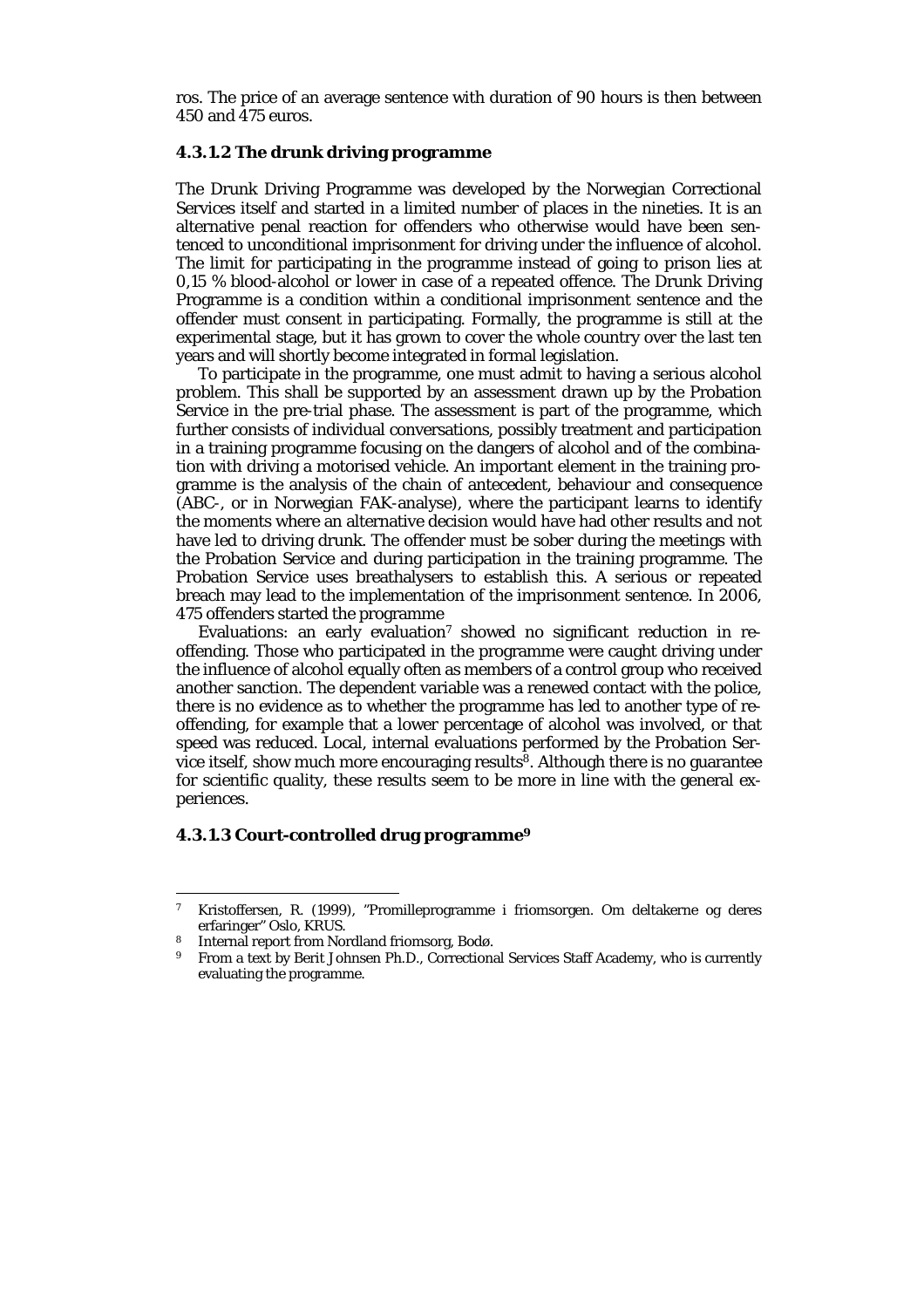On January 1 2006, two "Court-controlled drug programmes" were established in Norway as pilot projects in the cities of Oslo and Bergen. According to the US National Association of Drug Courts Professionals, a drug court is " a special court given the responsibility to handle cases involving substance-abusing offenders through comprehensive supervision, drug testing, treatment services and immediate sanctions and incentives". In Norway, drug treatment courts deal with offenders of all ages and of both sexes, with an established relationship between a pattern of serious drug misuse and offending. The aim of the drug treatment court is to reduce or eliminate offenders' dependence on drugs and to reduce the level of drug-related criminal activity.

 In the juridical sense, the drug treatment court sentence is a suspended sentence where participation in drug treatment court programmes is a condition. The offender has to agree to participate in the drug treatment court programme. The programmes include court-controlled treatment and rehabilitation activities. The programme consists of four phases, and is specially designed for each individual offender. Flexibility is an essential feature of the programme in order to meet the offender's various needs. Some may need a 24-hour a day treatment at an institution, while others may need policlinic treatment. A supervision and treatment team is responsible for the design of the programme. The team consists of representatives from the Correctional Services, the social service, and the health service and in some cases representatives from the educational and employment service. Other organizations may also be represented in the team, like the police, the child protection agency etc. The permanent members of the teamwork together at a drug treatment court centre, and some of the client's activities also take place there. The drug treatment court programme transforms the roles of both criminal justice practitioners and drug treatment providers, and one of the aims for the pilot project is to develop good models for cooperation between the services.

 A special feature of the Norwegian model is that the court's involvement in the programme is not as prominent as for example in the Irish or the Scottish model. However, the court supervises the programme, and all the time during the programme, the offender is accountable to the court. It is the court that rewards progress, by for example moving the client to the next phase, or sanctions noncompliance. Naturally, it is also the court that responds to criminal activity during the programme. The punishment for not following the conditions as well as for new criminality may be imprisonment.

Evaluations: The programme is currently being evaluated.

#### **4.3.2 Pre-sentence report**

The pre-trial report described in 4.2.2 serves also as a pre-sentence report.

#### **4.3.3 Probation procedures and process**

#### **4.3.3.1 Ethical guidelines (Yrkesetiske retningslinjer)**

The Correctional Services have issued a set of ethical guidelines of its own, specifically directed towards its employees. These concern a number of different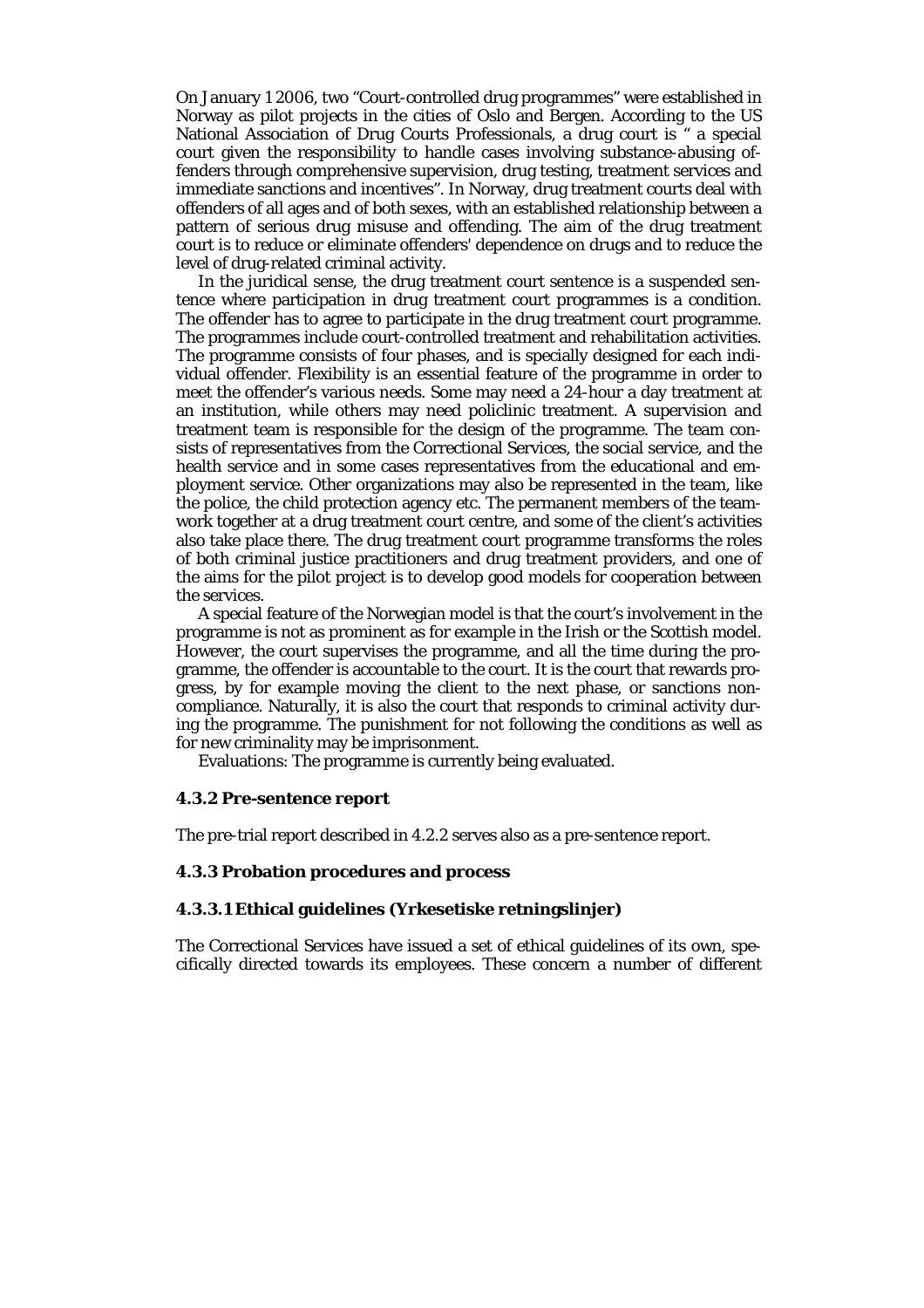areas of work: knowledge and attitudes, the employee's relationship to the offender, employee's relationships with each other, with others, with laws and legal regulations, and the specific responsibilities of leadership. In addition, there are laws concerning the relationship between the public and official employees which are intended to give the public – in this case the offenders - a just, efficient, and predictable treatment at the hands of officialdom. The Official Administration Act (Forvaltningsloven) gives explicit and detailed directions concerning confidentiality. Furthermore it gives the client right to see most of the documents regarding himself and his applications etc. The Freedom of Information Act (Offentlighetsloven) gives the public right of access to documents concerning official administration not protected by the rules of confidentiality.

## **4.3.3.2 Assessment procedures**

In many cases, the single units in the Correctional Services use their own assessment instruments and methods. Even though many of them are similar, there is not yet a general policy on this aspect of the work. In 2004 a pilot was performed in a limited number of places in Norwegian corrections, where a translated and "Norwegianised"10 version of the Offender Assessment System (OASys)11 as used in England and Wales was tried out for Norway. The pilot led to further efforts to develop a Norwegian version and the work has now become part of a larger process for developing a new integrated registration system for the whole of the Correctional Services (NEK). The instrument will provide both a risk-analysis with respect to re-offending and various forms of harm, and an assessment of criminogenic needs, resources and some other factors indicative for the use of specific programmes, measures or methods.

## **4.3.3.3 Procedures concerning breach of conditions in the execution of a penal sanction**

Breach is registered and documented by the Probation Service and brought before the court. In Norway, a new offence is also considered a breach and can lead to execution of the subsidiary prison sentence in addition to punishment for the new offence itself. In such cases, the community sentence is broken off and the public prosecutor takes the case to court. However, in other cases of breach of conditions connected to the community sentence, lawyers from the Correctional Services act as the prosecuting party, in accordance with the Execution of Sentences Act. The Correctional Services have in such cases also the right to appeal and appear in court in such appeal cases. It seems that this has increased the confidence of the courts in the Correctional Services and, by the same token, in the community sentence as an acceptable modality.

#### **4.3.3.4 Procedures concerning community sanctions**

1

<sup>10</sup> This work was done by Elisabeth Godø, Morten Cornell Jacobsen a.o.

<sup>11</sup> As laid down in the OAsys manual version 2002, written by Danny Clarke et. al. of the Probation Service for England and Wales.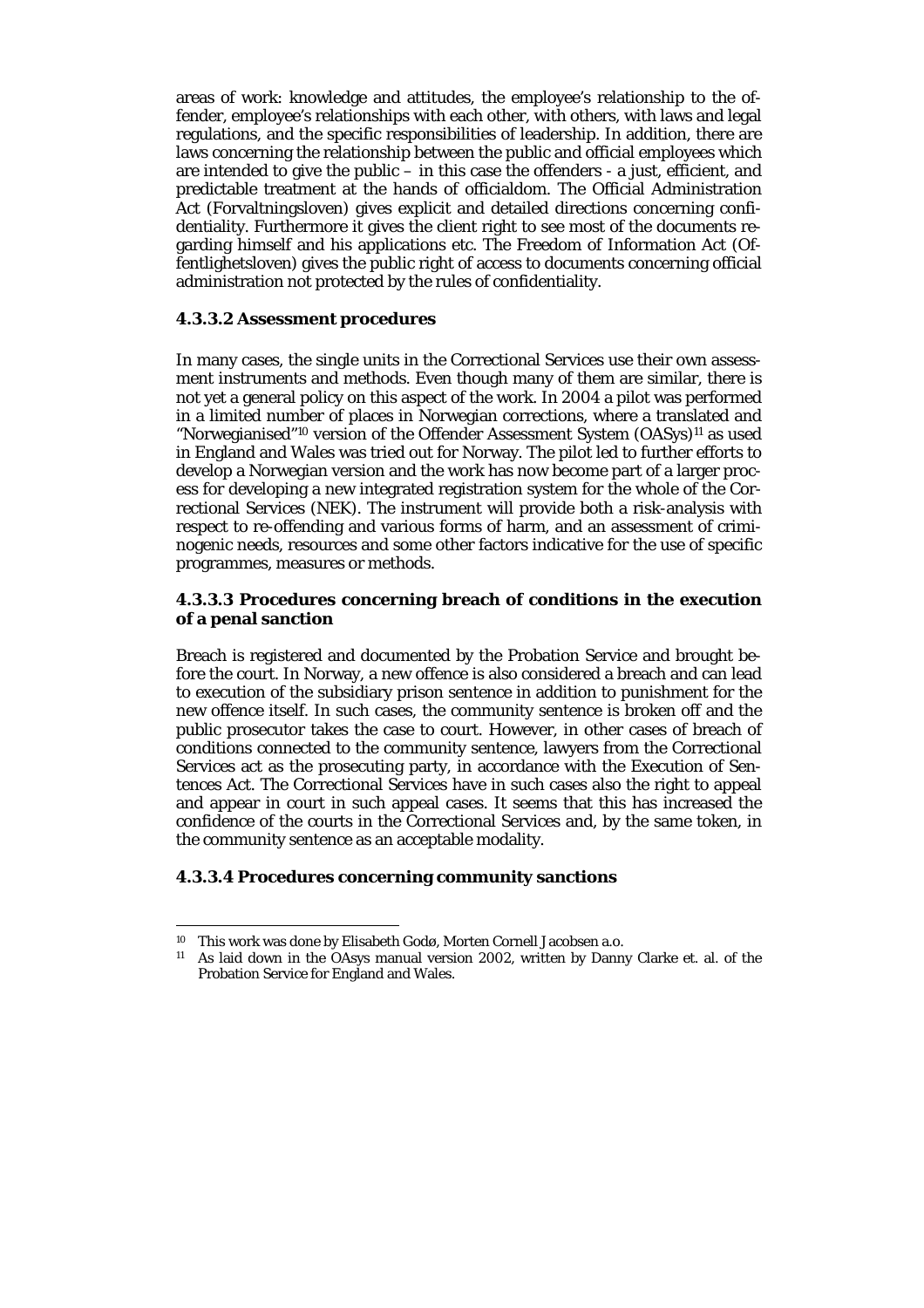The annex includes the contract that the offender must sign, stating the demands concerning the execution of community sentence. The offender's consent is required for the community sentence and its various conditions. Once the consent is given, a breach of a specific condition will be regarded as a breach of the whole sanction. A largely similar set of demands is used in connection with the Drunk Driving Programme.

## **4.3.3.5 Procedures concerning programmatic activity and accreditation**

The Norwegian Correctional Services make use of a number of programmes, both in prison and in probation work. The programmes are designed to help achieve the Correctional Services' goal of enabling prisoners to counteract criminal patterns of behaviour through their own efforts. The purpose of the programmes is to give prisoners new knowledge and motivate them to change, as well as to build up their resources and skills in order to cope with life without crime. The programmes can be carried out in groups or individually. Programmes may be offered to remand inmates and convicted persons who have been given prison sentences, community sentences and special criminal sanctions. Participation in programmes is voluntary, unless it is evident that it is part of the sentence itself as is the case in the Drunk Driving Programme run by the Probation Service. In certain prison units, participation in programmes is a condition for admission to the unit. In such cases, the prisoner must be informed about the content of the programme before being placed in prison.

 Before a convicted person or remand prisoner is invited to participate in a programme, an assessment must be made of whether the programme is suitable for the person concerned in the light of his or her risk profile and needs, and of whether the offer is being made at the right time. In making this assessment, the prisoner's overall situation is considered in relation to the target group and content of the programme in question. The Correctional Services currently offer a number of different programmes<sup>12</sup>:

- Ny Start (New Start) a cognitive programme to improve coping skills;
- Mitt valg (My Choice) a drug and alcohol abuse programme run by the Probation Service;
- RIF a drug and alcohol abuse programme run by the Prison Service;
- Brotts-brytet (Breaking with Crime) a cognitive Programme aimed at general crime prevention;
- VINN (WIN) a programme for women aimed at general crime prevention;
- En-til-en (One-to-One) a programme for use in prison and while on probation aimed at general crime prevention, in an individual form;
- Discussion groups for violent and sexual offenders based on the Alternativeto-Violence model;
- Anger Management Programme;
- Stress Management Programme used in prison;
- Sexual Offences Programme;

1

- Drunk Drivers' Programme – see above.

<sup>&</sup>lt;sup>12</sup> None of these have been accredited at the time of writing.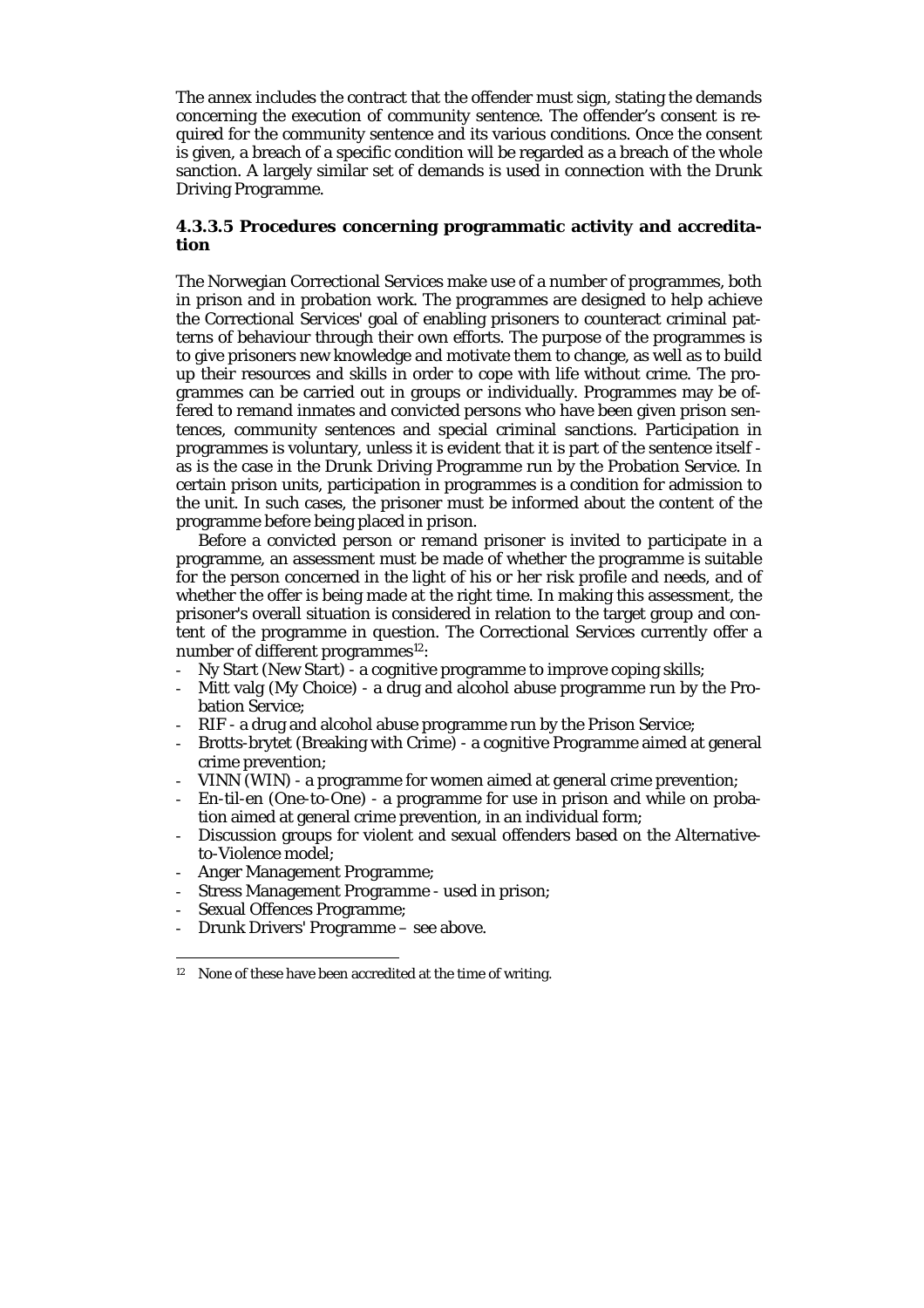Some of these were developed in Norway; others were bought, borrowed or copied from other countries, translated and adjusted to Norwegian circumstances as best as possible. Their set-up, implementation and execution would differ greatly, however. The Ministry of Justice finances the execution of a number of these programmes, as a result of a negotiation process with the six regional levels. These apply annually as a part of the overall budgeting process for the execution of a specific number of programmes for a specific number of times. Generally, the negotiation implies that the Ministry tries to increase the number of programmes by putting a quantitative demand to the regional levels. The regional level - and especially the actual local level which they represent and where the programmes are executed - is often confronted with difficulties in finding the right candidates for the group-based programmes. As a consequence, changes tend to be made in the target-groups and in the way the programme is executed. This leads to a practice where programme integrity is not always guaranteed and effectiveness therefore may be doubtful. Several programmes exist in various forms or are being only partly executed or with added elements.

 The installation of an advisory panel for the accreditation of programmes is intended – among other things – to create more unity in the use of programmes and obtain better programme integrity. A programme that is accredited will be guaranteed financing from the Ministry of Justice. The panel was inaugurated in the spring of 2006. It is a direct consequence of the policy-paper on the professional strategy of the Norwegian Correctional Services for the period of 2004 – 2007. This strategy is solidly based on the What Works way of thinking and identifies a number of criminogenic factors as the central focus of correctional work. The preferred working method is that of cognitive-behavioural change and social modelling.

 The panel consists of five members, all psychologists, with varying specialisations. All have experience with research and are at a national level considered to be experts in behavioural science, especially with respect to cognitive behavioural theory. They are independent of the Correctional Services or the Ministry of Justice and work at universities or so-called competence-centres. All have published on the subject matter. The members were invited to participate by the Ministry, and the Ministry pays them for their time, two workdays for preparation and one workday for meeting per application for accreditation. The Ministry of Justice, department of corrections, chairs the meetings. He is responsible for the technical aspects of the meeting, but has the possibility to participate in the discussions. In case one of the members of the panel is in some way involved in the development or the execution of a specific programme for which accreditation has been applied for, he or she does not participate in the meeting or in the decisionmaking.

 The panel is not called an accreditation panel, because the final decision on accreditation is taken by the Ministry of Justice in its role as directorate, the highest organisational level in Norwegian corrections. The panel notifies the Ministry of its opinion on both the programme and the application for accreditation, and concludes with an advice. This advice may be to accredit the programme at once, to preliminarily accredit it or to refuse accreditation. In the two latter cases, their advice includes an extensive motivation for the decision. In case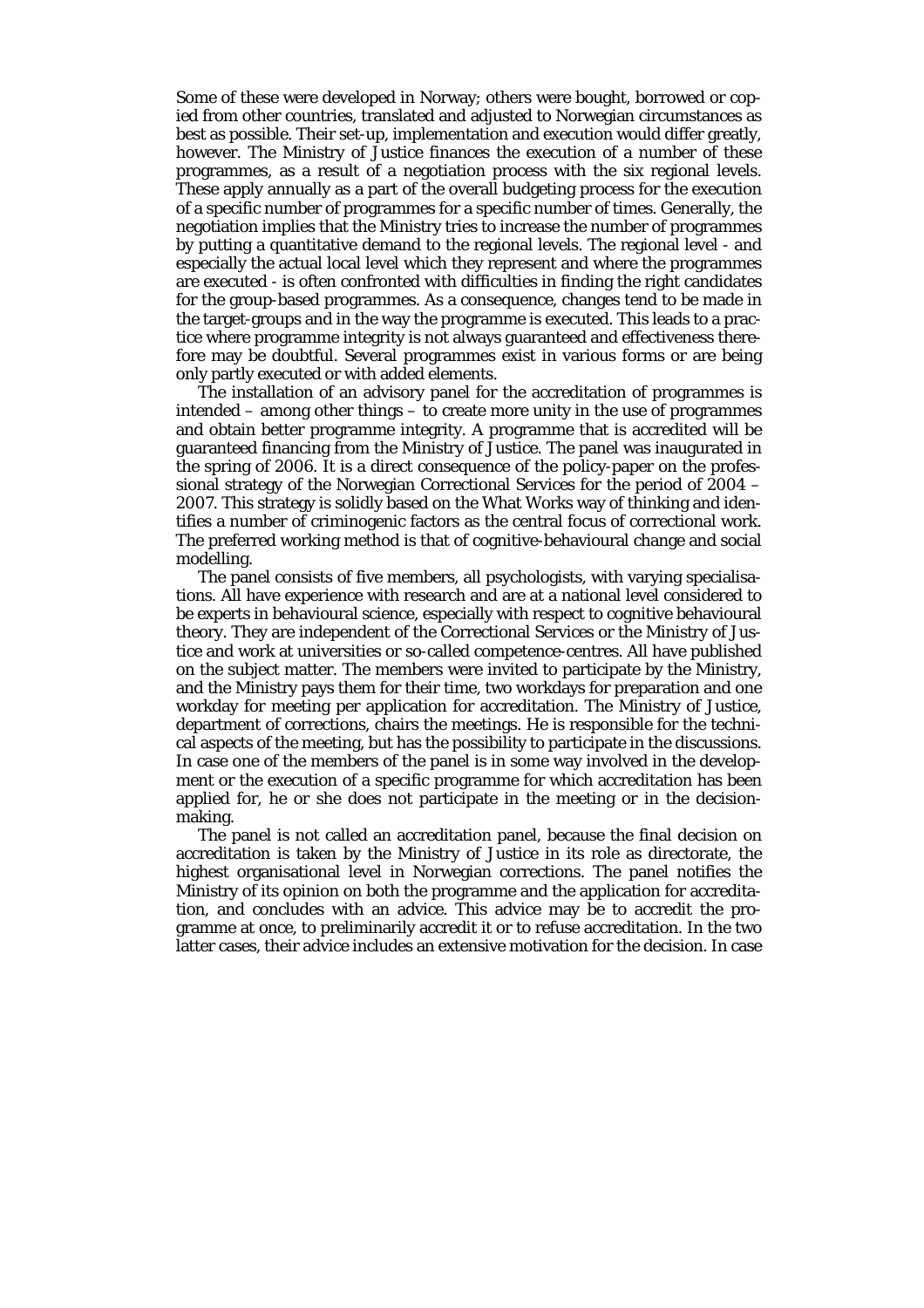of preliminary accreditation, the advice is accompanied by an overview of the critical points in need of improvement.

 The panel is assisted by a secretariat consisting of specialists in programme activities from within the Correctional Services. The secretariat is led by two representatives from the Correctional Services Staff Academy. One of their main tasks is to assist applicants with relevant information, so that their application can be up to standard. The secretariat is the first to receive the application and considers whether it gives relevant information on all the required points. If the secretariat finds the application to be in need of further revision, it informs the applicants on this and requests them to reconsider their current application. This is to protect the panel against applicants engaging in a "trial and error"-process with the panel – which of course also may turn out to be very expensive for the Ministry. The panel must only meet in order to discuss the contents in an application that supplies all the required information to a sufficient degree. The two members leading the secretariat are also present during the panel meetings and take care of the minutes. The panel may invite them to participate in the discussions on the basis of their specific expertise.

 Norway's criteria for accreditation are not significantly different from many of the other countries. However, a distinction is made between criteria and prerequisites. Where many other countries include aspects of site-accreditation in their procedures, Norway does not. Norway considers the provision of the right material conditions, facilitation and support by the management at different levels, registration and documentation, training of programme staff, guaranteeing ethical and human rights aspects etc. to be the responsibility of the different administrative levels within the Correctional Services. The panel will advise exclusively on contents and form of the programme and it will not include the conditions for execution as a criterion for accreditation. This implies that Norway employs the following criteria:

- a clear theoretical model of behaviour change;
- motivated selection of target group or target individuals;
- targeting multiple dynamic criminogenic factors;
- methods with documented effectiveness;
- aimed at the improvement of specific skills;
- a clear description of the pedagogical aspects;
- warrants for programme integrity and quality control;
- regular evaluation and updating.

An application will ideally be accompanied by a number of manuals, on the theoretical background, on training, on programme execution etc.

 Contrary to most other countries making use of accreditation procedures, Norway does not employ a scoring system. The reasoning behind this is that when one hires a number of highly skilled experts because of their critical abilities and their hopefully nuanced, well-informed and well thought out opinions on every single criterion, one should not then conclude by forcing them to quantify this in a score of 0, 1 or 2. The reasons for choosing a 1 instead of a 2 may at the end of the day be to a certain degree arbitrary, and the summation of several arbitrary decisions on multiple criteria may lead to a conclusion that is not fully in line with the member's overall opinion of the programme. The panel needs to reach a unanimous decision on whether a specific programme should be accred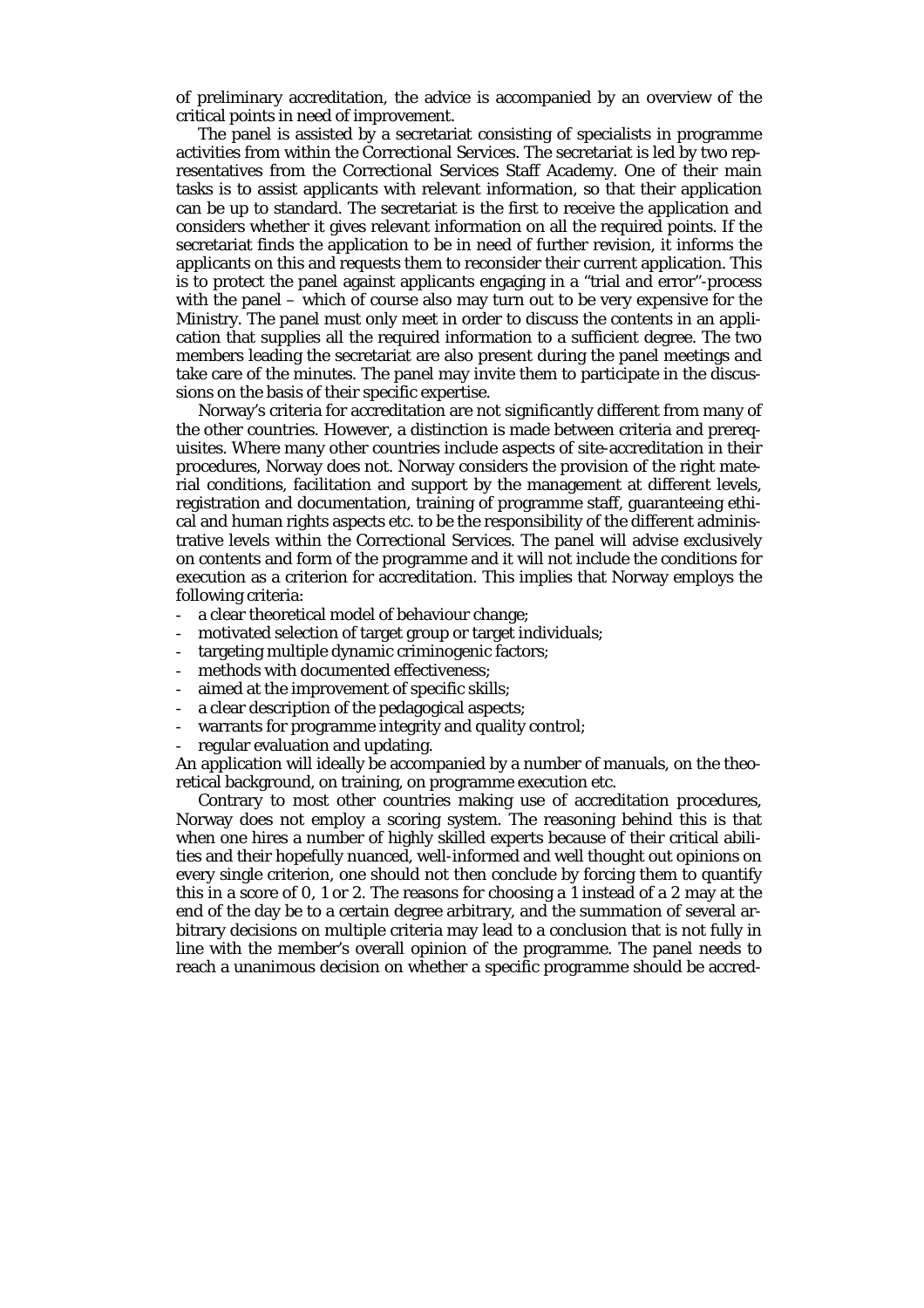ited immediately, preliminarily of not, and the reasons for this decision must be stated clearly and extensively, so that the applicants may take the comments with them in their attempts to improve the programme if necessary and possible.

 Annual reports on accredited programmes must be delivered to the panel on progress, possible changes and recent developments in research. Five years after accreditation the programme needs to go through a whole new application procedure. The main problems concerning programmatic activities are in connection with the relatively short sentences and the small number of offenders with a penal sanction. These two factors, combined with Norway's remarkable geography and transportation infrastructure, make it very difficult to execute group-based programmes. A large enough group within a desired framework of place and time is more of an exception than a rule. This may also lead to certified instructors losing their licence because of a too long period of inactivity.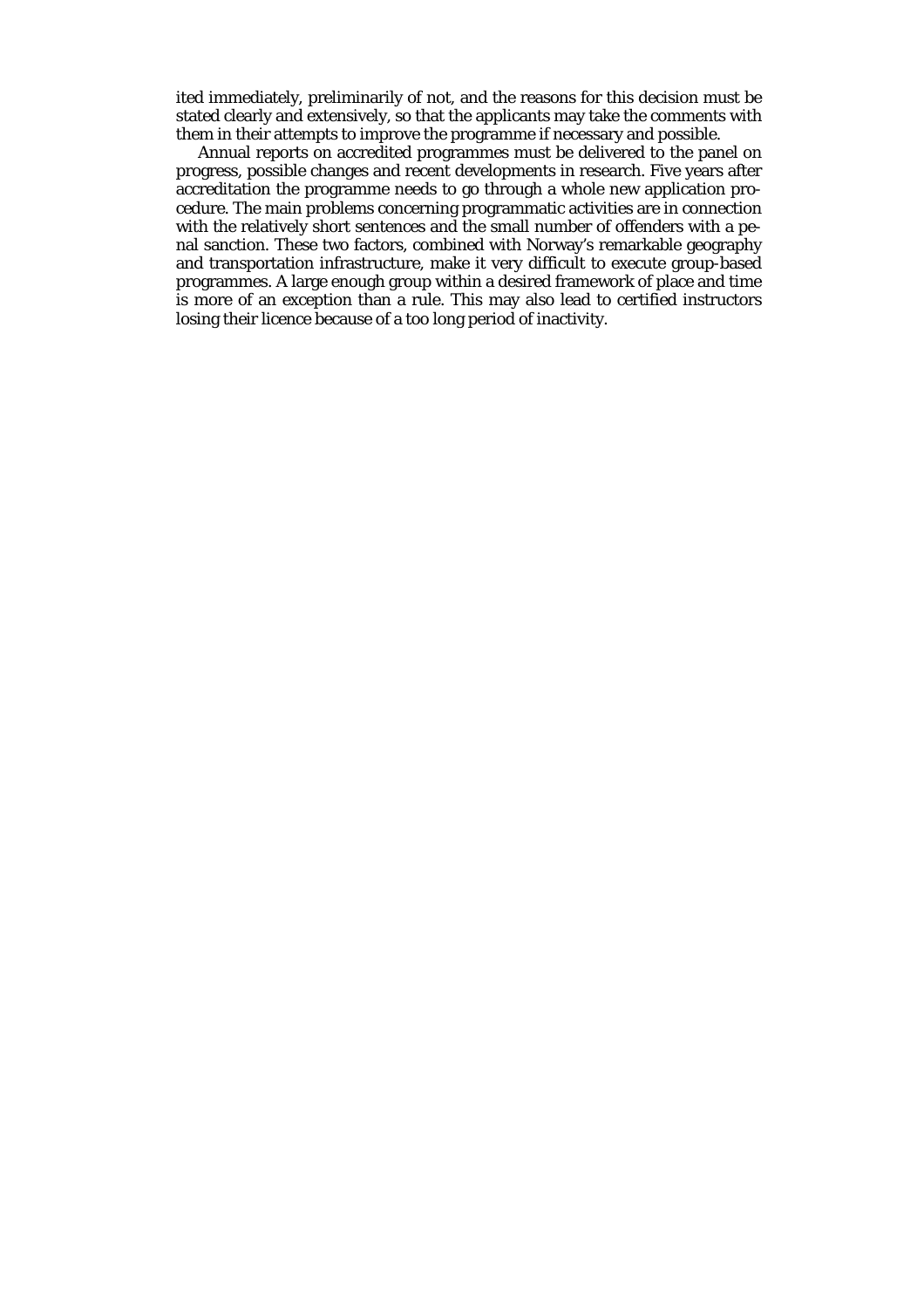#### **4.3.3.6 Procedures concerning security**

In the course of 2005, 2006 and 2007, a project concerning security in the Correctional Services (Sikkerhet i kriminalomsorgen SIK) was developed and implemented in all sectors. Prisons and probation units alike were instructed on risk-assessment, risk-management and security measures.

 The Norwegian penal system is based on humanistic principles and an individualised execution of sanctions. There is a fine balance between protecting the community against further crimes and creating possibilities for the offender to return to that same community better equipped for a law-abiding life than before. In addition, the safety of the correctional staff enters into the equation. In such a vulnerable situation, all involved need to be able to identify and recognise potentially risky situations, and will need to understand how their actions may have consequences in a larger context. This is the central issue in the SIK-project. It intends to increase the quality in safety-management, ensure a continuous focus on the "culture of safety" and secure a systematic study of deviance from routines.

 The Norwegian Correctional Services further consider protection of the position of the offender to be an important element in safety-management. The offender and his close relatives shall be able to feel safe and secure during the execution of the sentence and not become a victim of injury or insult, violence or threats or any other type of pressure. Equality in worthiness, common rights and opportunities, non-discrimination and equality in treatment are central values in penal law and in the execution of sentences. Humanistic values, impartial treatment, generally recognised human rights and respect for the value of the human being shall be the basis for the work of the Correctional Services. To keep to this value system is a central aspect of security and safety policy and these elements are stressed very strongly both during the two-year training for prison officers and in the SIK-project.

#### **4.3.3.7 Procedures concerning control of the use of alcohol or narcotics**

Almost all penal sanctions that the Probation Service is involved in include in some way and to some extent prohibitions as to the use of alcohol or narcotics. Paragraph 56 of the Execution of Sentences Act treats investigation in connection with the conditions or ban on intoxicants, or as a consequence of suspicion that the convicted person is under such influence when appearing; this goes for all sanctions the Probation Service may be involved in: community sentence, Drunk Driving Programme, conditional release and home detention. If the court has imposed such conditions, the Correctional Services shall investigate whether the condition or prohibition is being complied with. The investigation may entail unannounced visits to the person's home. When a ban on intoxicants is imposed, the Correctional Services may order the offender to provide a urine sample, a breath specimen or a blood specimen, or to cooperate in some other investigation that may be carried out without risk or particular discomfort. Only health-service personnel may take a blood specimen. If there is reason to assume that the offender is under the influence of intoxicants or anaesthetics when appearing, the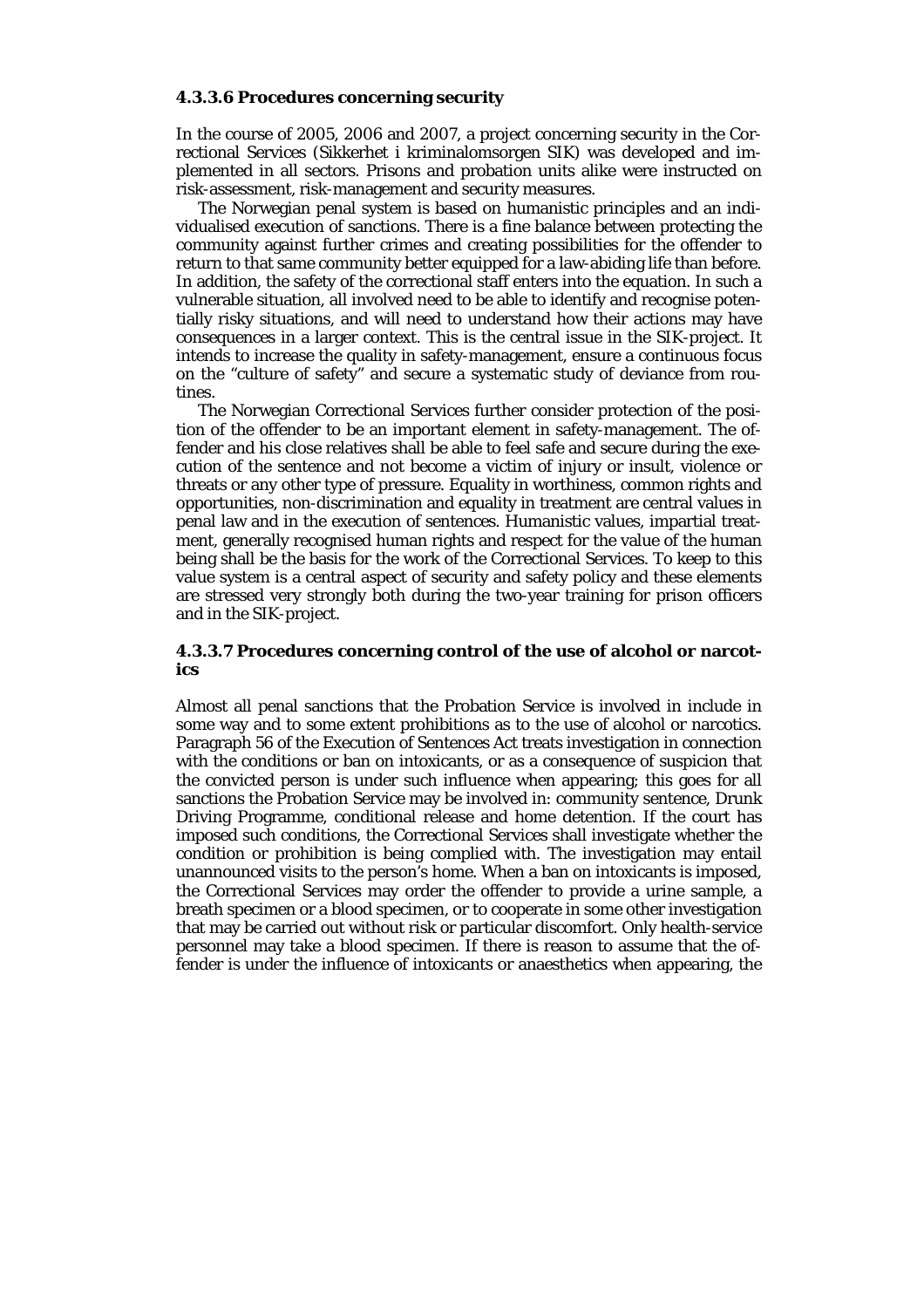Correctional Services shall investigate the matter as soon as possible. Measures that are part of such an investigation do not lead to a reduction in the number of hours of the sentence. The Correctional Services Staff Academy published a manual on control measures and methods in 200613.

# **4.3.3.8 Procedures concerning foreign nationals**

The principles of international penal law state that a penal sanction shall be executed in the country where the sentence has been imposed. However, from the point of view of rehabilitation and social relations, a transfer to the offender's home country for further execution may be considered expedient. In a circular from 2007 the Ministry of Justice states further routines for the treatment of such cases, in order to secure a quick and effective process of transfer. The circular applies to all penal sanctions, including community sanctions.

# **4.3.3.9 Preferred working methods**

In accordance with the intentions of the Professional Strategy plan, the Probation Service makes more and more use of the technique of motivational interviewing as developed by Miller and Rolnick $14$ . The Staff Academy provides extensive course activity concerning this method both on its own premises and out in the field. The basis for most programmatic activities lies in the use of cognitive behavioural theory and social modelling.

# **4.4 Post release phase**

# **4.4.1 Probation or conditional release from prison sentence (Prøveløslatelse)**

The Execution of Sentences Act § 42 states that a prisoner may be conditionally released when he or she has served two-thirds of an unconditional imprisonment sentence – including a possible period in remand – and a minimum of 60 days. The decision is made by the Correctional Services, in this case instigated by the prison where the offender is serving his or her sentence. Conditional release for a remaining period of less than fourteen days will only be granted when there are exceptional reasons for doing so. Conditional release may also be granted in cases where the offender is serving the sentence, in whole or partly, in a treatment institution, a hospital, a halfway house, home detention etc. In exceptional cases and for serious reasons a prisoner may be released when half of the sentence – and minimally 60 days – have been served. In some cases the actual release may take place a short time before the formal release date. Important elements in the decision to grant conditional release are the offender's behaviour during the execution of the sentence, and whether there are reasons to assume that the offender

<sup>1</sup> 13 Janne Helgesen (red.) (2006) Rusmiddelkunnskap for tilsatte i kriminalomsorgen, Oslo: KRUS.

<sup>14</sup> Miller, W., & Rollnick, S. (1991). *Motivational interviewing: Preparing people to change addictive behavior*. New York: Guilford Press.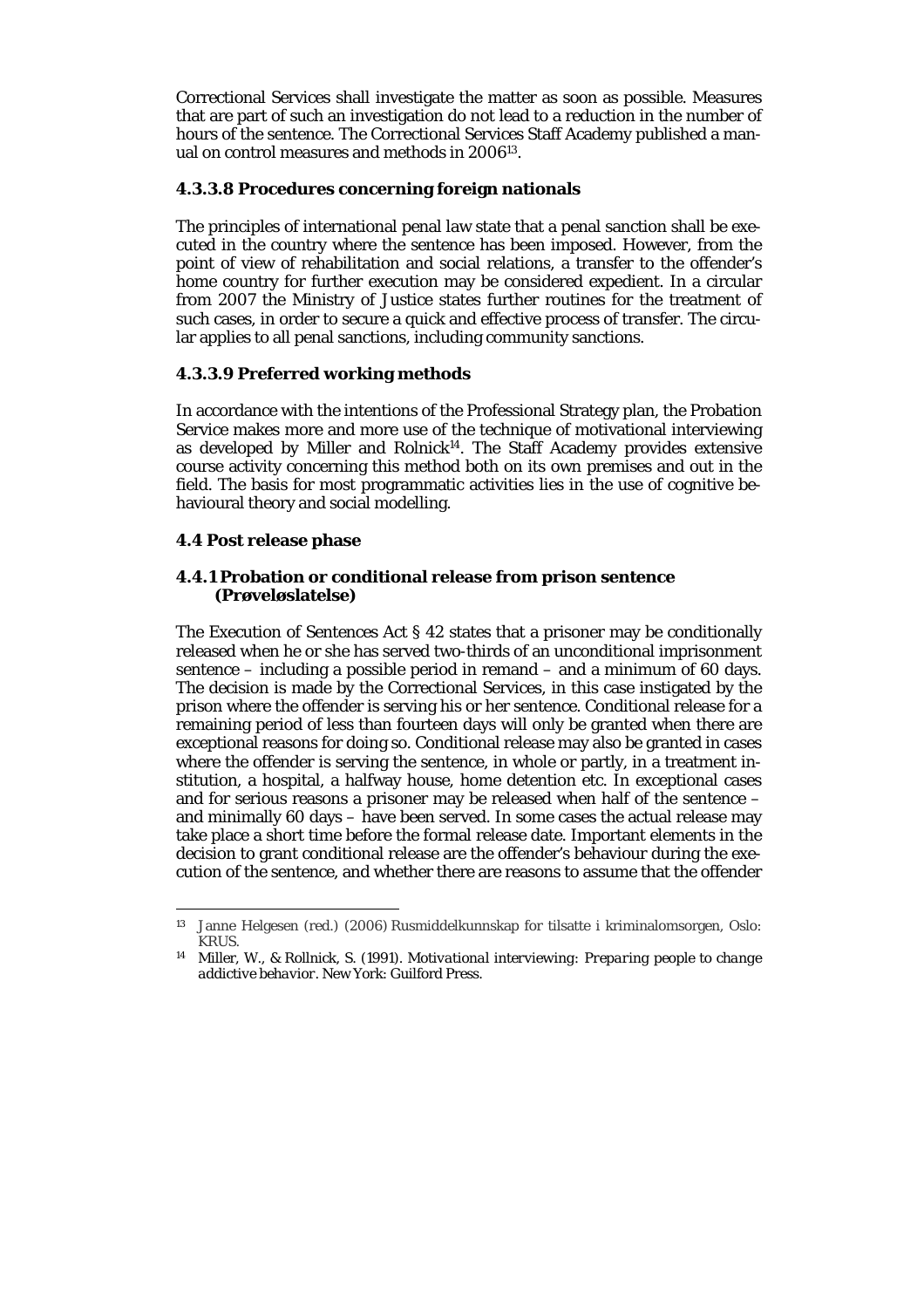will commit further crimes in the probation period. If it is deemed important for the victim in the criminal case or for the bereaved to be made aware of the time of release, the Correctional Services must inform them beforehand. The probation period ends when the original sentence would have ended. During the whole period of probation a general condition allies that the offender will not commit further offences.

 Where it is seen as necessary for a secure probation period, the Correctional Services may impose conditions to the extent that the offender will have to meet with the Probation Service for a specific period of time. The offender must be sober at these meetings. Conditions that may be imposed, include:

- keeping to certain requirements as to place of residence;
- meeting in a sober condition with a public authority, person or organisation which the Correctional Services has pointed out;
- keeping to certain requirements as to treatment;
- keeping to certain requirements as to accommodation, work or education;
- refraining from contact with certain persons.

In case of breach of one or more of the specific conditions, the Probation Service will call in the offender, which usually results in imposing stricter, or more conditions and informing him of the consequences of further breach of conditions. In case of further breach of conditions, the regional level of the Correctional Services may take the case to court and propose imprisonment for the whole or the remaining part of the probation period. When a new offence is committed, this will also be considered a breach, but here it is the prosecution that takes the case back to court with a demand for re-imprisonment. Conditional release is a part of the prison sentence; it is a form in which a prison sentence may be executed. It requires a good co-operation between the prison the offender is released from and the Probation Service unit, starting some time before the release date. Worth mentioning in this respect is a project in Oslo that deals specifically with prolific offenders, where prison officers and probation workers work very closely together during the period around conditional release.

#### **4.4.2 Probation or conditional release from preventive detention (Prøveløslatelse fra forvaring)**

Preventive detention may be imposed on dangerous, sane offenders when an ordinary time-limited prison sentence is considered to be insufficient in the light of public protection. It is the only sanction under Norwegian penal law that is of indefinite duration, but the court shall nevertheless set a timeframe. As such, it is not a sentence but a measure that is based to a higher degree on the person of the offender and his or her assessed danger to the public rather than on the intrinsic seriousness of the offence in question. It usually implies that a minimum time and sometimes a maximum time of incarceration are defined in the measure. When the period of preventive detention approaches its end, the dangerousness of the offender may be considered again. If the court decides – after taking into account the advice of specialists and of the high-security prison institution where the sentence has been served – that there still is a serious danger for reoffending, the detention period may be prolonged up to a maximum of five years at a time. There is no upper limit to preventive detention, so that the measure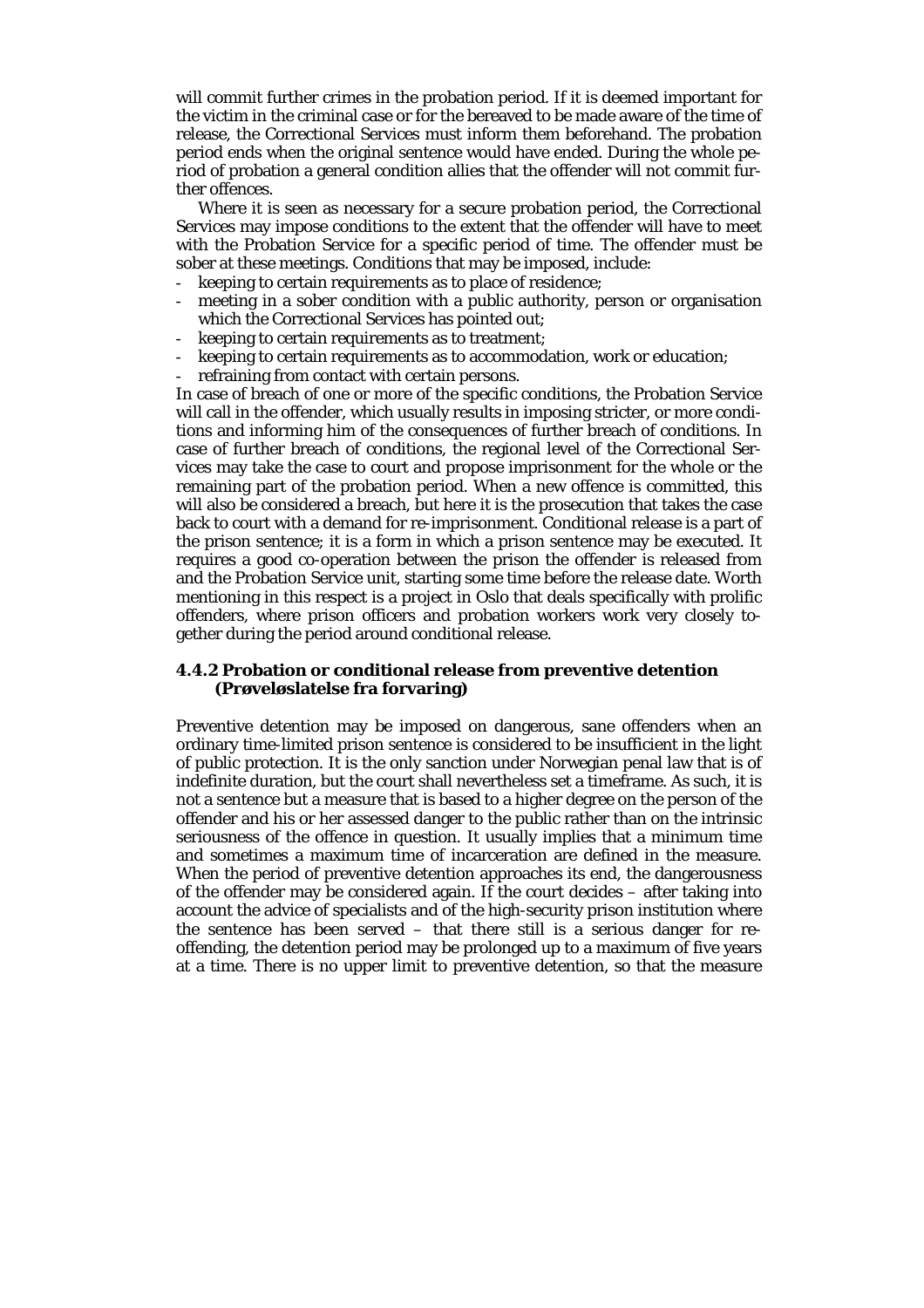may in practice turn out to be a life sentence. Yet also preventive detention may result in conditional release or probation.

 The regulations for the conditional release from preventive detention are in practice much like those for conditional release from a prison sentence. However, they find their legislative basis in the Penal Code and not in the Execution of Sentences Act. It is in this case not the Correctional Services that decide to release on probation, but the court in the jurisdiction where the offender is serving his or her preventive detention. However, the process starts with the offender or the Correctional Services requesting conditional release at the prosecutor's office. The prosecutor takes the case to court if he agrees with the request. If a minimum period of preventive detention has been established, the offender shall not be conditionally released before that period has ended. The period of probation shall vary from one to five years.

 The court is not obliged to impose a follow-up by the Correctional Services on conditional release and may formulate other conditions. When the court has decided to grant conditional release and the Correctional Services given the role of following up the offender, the Correctional Services may impose specific conditions connected to the probation.

 Conditional release from preventive detention demands much co-operation between prison and probation. Usually, the prison starts working with the offender's reintegration some time before the conditional release becomes an option. A successful process requires contact with the Probation Service at an early stage. This is also the case with conditional release from a prison sentence, but here it is even more important because of the longer period of detention normally involved, the history of the offender and the offences he or she has committed, which often include serious violent or sexual offences. Many offenders will need to start from scratch, which makes an intensive and well-managed working method to a prerequisite for success.

Control measures during the probation period include home visits; both announced and unannounced to check whether the released complies with the total prohibition of the use of alcohol or drugs by breathalyser or other tests. The supervision may also include obligatory meetings with the Probation Service or with for example a treatment institution.

 Upon breach of conditions, the prosecutor takes the case to court. The court may decide to impose a new period of preventive detention or change the duration or conditions connected with the conditional release.

#### **4.4.3 Home detention**

Norwegian law opens for the possibility to execute a prison sentence outside prison (§ 16 Execution of Sentences Act). If it is a necessary and appropriate means of ensuring the continuation of a particularly positive development and the counteraction of new criminality, the Correctional Services may transfer a convicted person for execution of sentence outside prison subject to special conditions when half the term of the sentence has been served. In such cases, the offender is not regarded as "released" from prison. No such decision to transfer shall be made if the purpose of the sentence or proper security considerations in regard to its execution contraindicates this. It is a precondition for execution of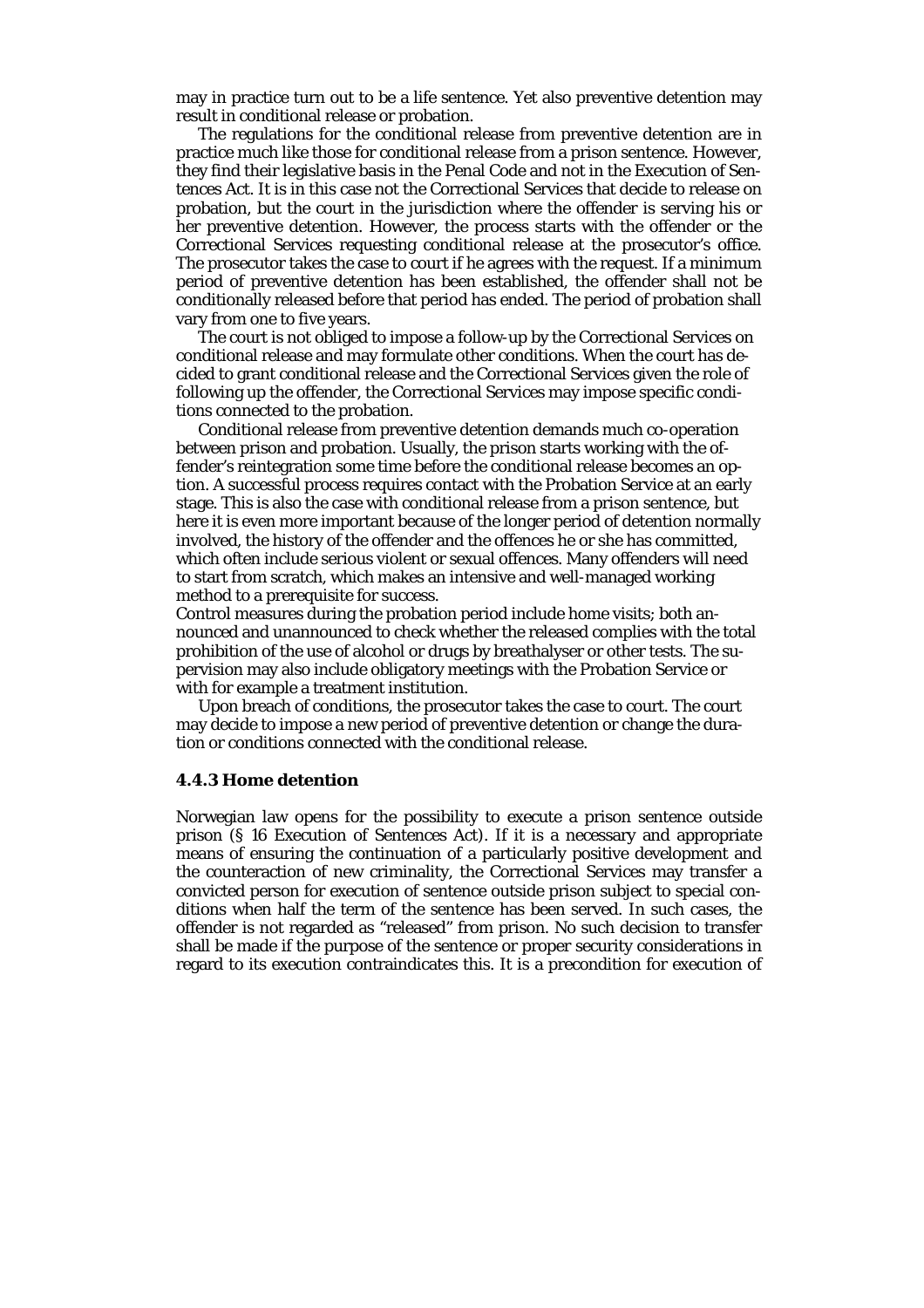sentence outside prison that the convicted person shall have a permanent residence and be employed in a form of work, training or other measures. In practice, this implies home detention. The convicted person shall also avoid the use of intoxicants, anaesthetics, hormone preparations or other chemical substances that are not lawfully prescribed. The Correctional Services may lay down special conditions, for example that the offender:

- undergo treatment;
- participate in a programme;
- take specific prescribed medicines;
- comply with provisions concerning where to stay, or
- avoid the company of specific persons.

The Correctional Services may abolish fixed conditions, amend them or lay down new conditions if it appears necessary for a properly secure execution of the sentence. The Correctional Services shall check that the convicted person complies with preconditions and fixed conditions. As a step in such control, measures pursuant to section 56 may be implemented. In the event of breaches of conditions or preconditions, or if it is probable that a convicted person has committed or will commit a criminal act or will evade execution of the sentence, the provisions concerning return to prison in section 14 fourth and fifth paragraphs, shall apply.

# **4.4.4 Voluntary work**

The Norwegian Probation Service makes little use of voluntary workers. In some cases, when the distance between a probation unit and a work-place for someone on unpaid work as part of a community sentence, the contact-person on the site functions as a supervisor on behalf of the Probation Service. He or she will receive a small compensation. Otherwise, the Probation Service does not make use of volunteers. Probation co-operates however with many different organisations in a local context, and among these are several voluntary ones.

# **4.4.5 Pardon and amnesty**

Individual pardon can be given to persons ordered to unsuspended sentence and therefore also in case of a community sentence. A prison sentence may not be changed into a community sentence through individual pardon. Amnesty may only be given by means of an act in Parliament. The Probation Service is not directly involved in pardon and amnesty.

# **4.5 Care and after-care outside the criminal justice system**

There is no statutory aftercare in Norway. Clients who have served their sentence and released after completion of the sentence or released on parole without supervision are not the responsibility of the Probation Service. If the client is not already a social client, and if he needs some support after the supervision period, he will be referred to social service agencies. Old clients may turn up if they need some help in writing a letter or complaint and the Service will give advice if needed.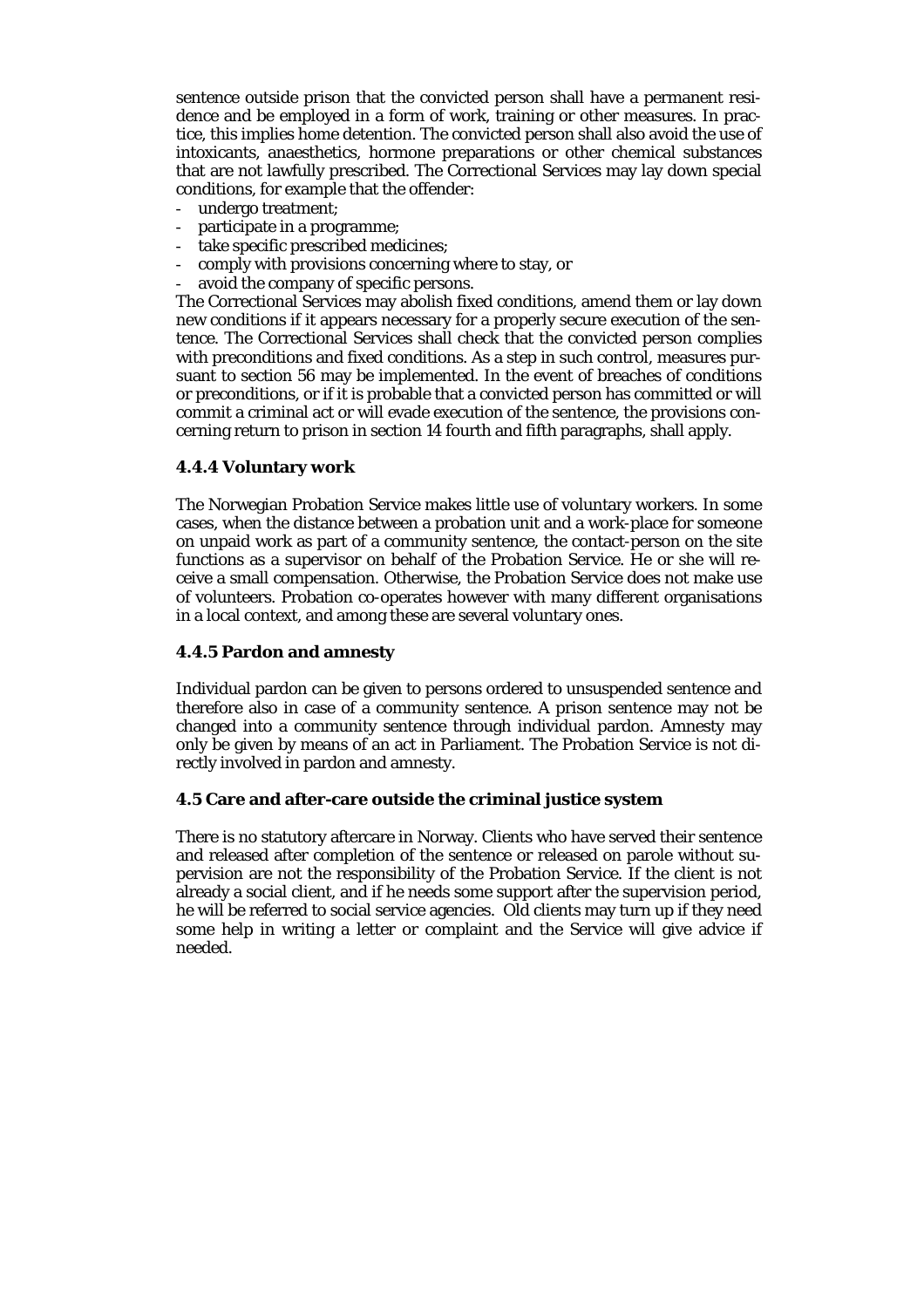Much of the client work of the Probation Service involves helping the offender through the maze of officialdom that may be met when applying for various benefits and help. For this reason it is of great importance to have a thorough knowledge of other agencies, governmental bodies and relevant procedures. The (re) reintegration of the client into the community is seen as an essential part of the work, and to this end successful co-operation with the employment agency/social services/health services and schools etc. can be decisive.

# **5 FINANCES, REGISTRATION, EVALUATION AND OUTSIDE OPINION**

## **5.1 Finances**

Normal operation costs of the Probation Service are met in their entirety by funds from the government. These are distributed by the central level of the Correctional Services through the budget of the Ministry of Justice to the regional level. The regional level has its own monetary arrangements with the local operational units. For 2006 the total budget for probation work was around 143 million Norwegian kroner, which amounts to a sum of around 18 million euros against the average course that year. In the course of 2006, an amount of around 15 million Norwegian kroner was added to the Probation Service's budget as a result of an extra effort to clear away the waiting list for community sentences, to be used on the creation of new jobs. The waiting list is defined as the number of sentences that have not yet gone into execution two months after reception by the Correctional Services. The list amounted to around 350 community sentences in the summer of 2006, and was reduced to around 135 a year later.

# **5.2 Accounting**

The process is carried out through the use of distributive letters (tildelingsbrev) from the central level to the regional and from the regional to the local. In these letters, policy guidelines are issued and the production levels and budgets for the various activities are stated. Before these are established, the local and the regional, and the regional and the central levels meet and discuss the various aspects of the contents of the distributive letters. Each year, specific resultindicators are identified that serve as a form of quality control. For the Probation Service, the important result-indicators are the percentage of unpaid work that may go into community sentences at an aggregate level, being 70 % for most regions in 2007, and the number of community sentences that have not started within two months after they have been received by the service – which should be zero. Furthermore, the number of programmes to be executed by or under the responsibility of the Correctional Services is decided upon by means of the distributive letter.

#### **5.3 Registration systems and evaluation procedure**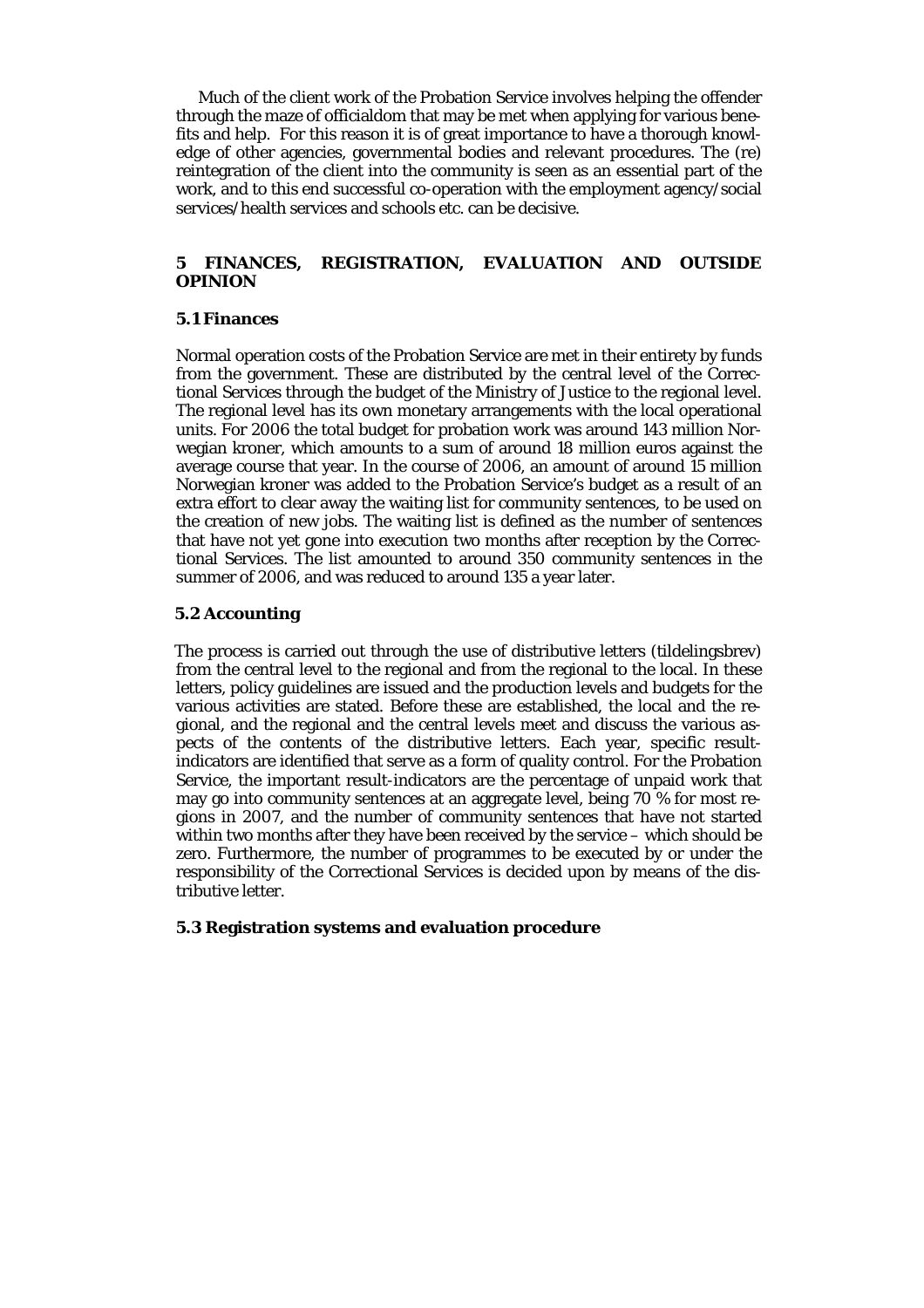The Probation Service uses a computer based case-register and information system. This system, known by its acronym, KOMPIS-Kif, is in use in all probation units. KOMPIS-Kif provides a case management system benefiting practitioners and management at all levels. There are – limited – possibilities to extract policy information from the system. In specific cases, a connection with the prison registration system KOMPIS-Kia may be established, for example in the case of conditional release, when an offender is transferred from the Prison Service's responsibility to the Probation Service's. Police, Prosecutor or others do not have access to the database. A case record, which will contain all documents regarding the offender, will be opened and registered by the secretarial staff. The secretary, together with the supervisor, has a responsibility to ensure that the case record is at all times kept up to date. At the termination of supervision, the secretary will ensure that the case record is filed according to directives. The case record contains the following:

- a copy of the probation order and the sentence;
- pre-trial report (if prepared);
- supervision journal that will contain the following information: name, address, marital status, date of birth and ID number, record of work and school history, extract of the premise for sentence, the sentence, name and address of the supervisor, copy of all correspondence, record of all contact with the offender and other persons or institutions regarding the offender or his case.

Before filing, a final report with a brief summary of the supervision period will be appended. No other information is allowed in the files.

 In a letter from 1984, the Head of the National Archives (Riksarkivet) in Norway states as his opinion that case records shall to be stored and sealed for a period of 25 years by the registering organisation. The seal may be broken during this period only with the consent of the Data Inspectorate (Datatilsynet). After 25 years, part of the material shall be stored indefinitely, while the remaining shall be destroyed. It will however be considered acceptable when 10 % of the material is sent to the National Archives for storage and 90 % is destroyed. This led to a practice where the case records for all who were born on the 1st, the 11th or the 21st of the month were sent to the National Archives. In the meantime, new legislation rendered decisions as to destruction of records by the Correctional Services or by the Data Inspectorate subordinate to decisions by the Head of National Archives. New rules are being developed at the moment, and while this process is in progress, no records are allowed destroyed.

 The law regarding confidentiality (taushetsplikt) has as a starting point the premise that no such information shall be divulged. To be allowed to pass on information the organisation must be able to refer to one or more points of the law that permit the exception. The client has the right to view all documents in his case record. An exception here may be a document that another part of the law allows withheld, e.g. a psychiatric report or internal working documents. The public prosecutor is privy to all information in a case record. The client may give his consent to certain information being imparted to a relevant third party. This may be done for example, where the Probation Service is acting on his behalf in meetings regarding potential employment. The employment authorities have a need to be informed of details that may preclude certain types of employment. If the client refuses to give his consent, The Probation Service may decide to impart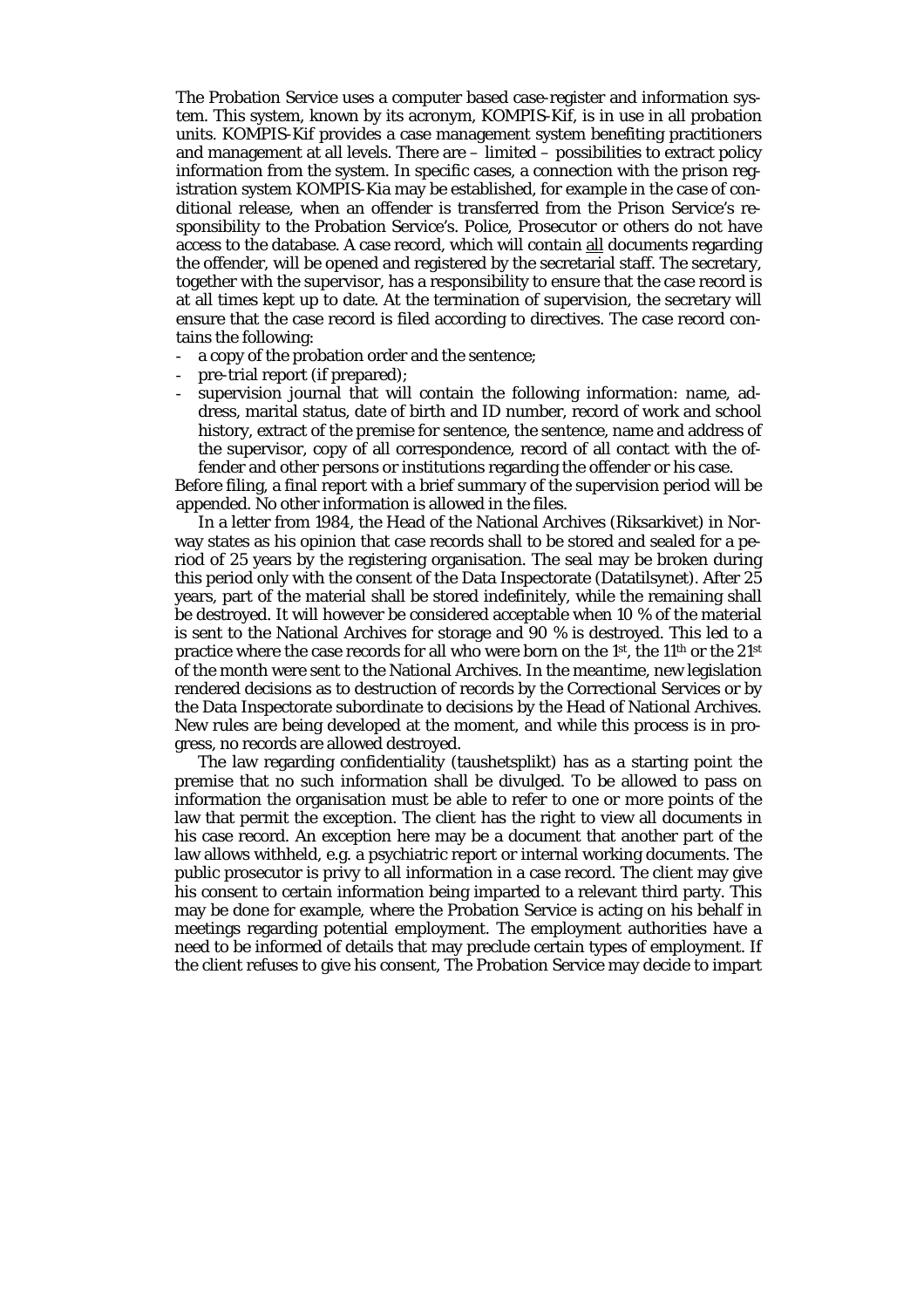this information anyway. This will be done in cases where the offender is seen to represent a real danger to the life or health of others.

 No information will be passed on to private individuals or non-official organisations without the expressed wish of the client. Registration is subjected to the Personal Data Act. In 2006, a project was started aiming to renew the registration system of the whole of the Correctional Services in all its aspects. It will take several years to develop and implement this system.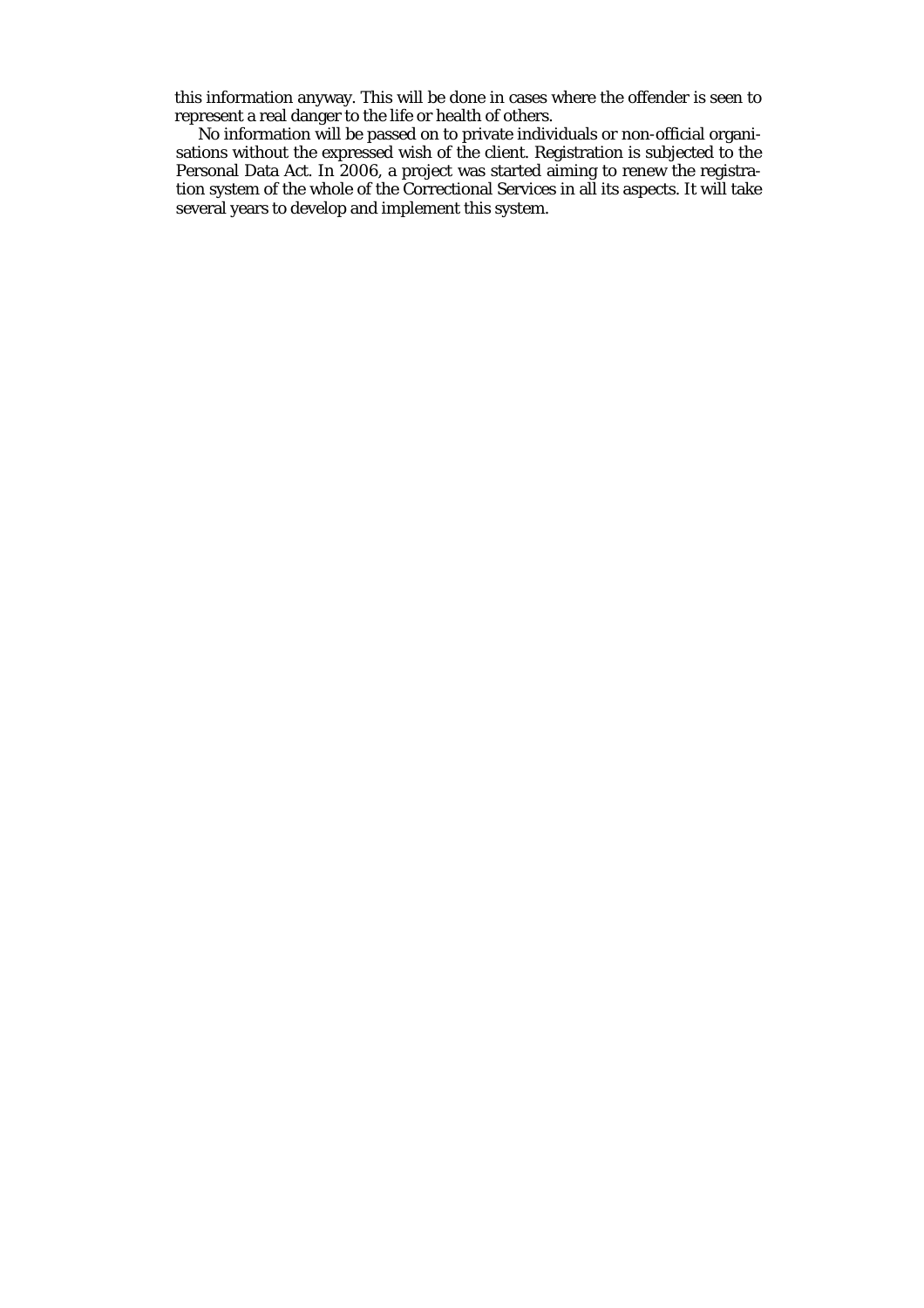#### **5.4 Societal support and clients' views**

The third evaluation report on the community sentence by Højdahl & Kristoffersen was specifically aimed at client's views. These are some of the results: The offenders were to a large extent satisfied with their sentence. Only 18 % believed the sanction they had received was too harsh. The researchers "interviewed 45 offenders, observed six interviews and received anonymous questionnaires answered by 268 offenders leaving the order. The overall impression is that the respondents are generally very pleased with the service. Ironically, this is at least partly due to a lack of expectations as to what to gain from the order when they were sentenced. Only 25 % of the respondents stated that they hoped to gain something from the order, which to some extent can be explained by the fact that almost two third had no former experience with the Correctional Services. Nevertheless, with few exceptions, the offenders appreciate the officers in the Probation Service. On a scale from 1 to 6 - 6 being top score - the average sum score is 5.3 when measuring three essential indicators of the quality of the relation between the officer and the offender: a) quality of information, b) the offenders' satisfaction with the content of the sentence plan and c) offenders' general relation to officer.

 Young offenders under the age of 18 are more critical. Their average sum score is 4.6. Discontent with the service is generally expressed in areas related to the offenders' first meeting with the officer, the recruiting of participants into programmes and programme delivery, monotony and lack of learning potential of work and strains related to the difficulty of combining the service with personal obligations. In total, over 80 % of the offenders strongly believe they will not engage in further criminal activities in the next five years."15

The use of client satisfaction research is rapidly becoming an important feature of practice in the Norwegian Correctional Services. There have, among others, been studies in this connection on the work of the "personal officer" in prison and among remand prisoners, both of which have contributed greatly to the production of manuals in these contexts. This type of research is also recommended as an important form of evaluation in the accreditation process.

## **6 PROBATION CLIENTS' RIGHTS**

Decisions pursuant to the Execution of Sentences Act may be made at local level unless it is otherwise provided. As a general rule, the regional or the central level takes decisions concerning more serious cases or longer sentences. Appeals against such decisions must as a rule is treated by the next highest level. These decisions may include transfers to other types of execution or against specific conditions imposed by the Correctional Services.

 According to Norwegian Law, offenders have the same rights as any other citizen, apart from those that the sentence has temporarily removed or restricted. In addition to this, every region in the Correctional Services has its own Supervisory Council. The Council supervises the prisons, halfway houses and probation

1

<sup>15</sup> Højdahl & Kristoffersen, ibid. p. 9.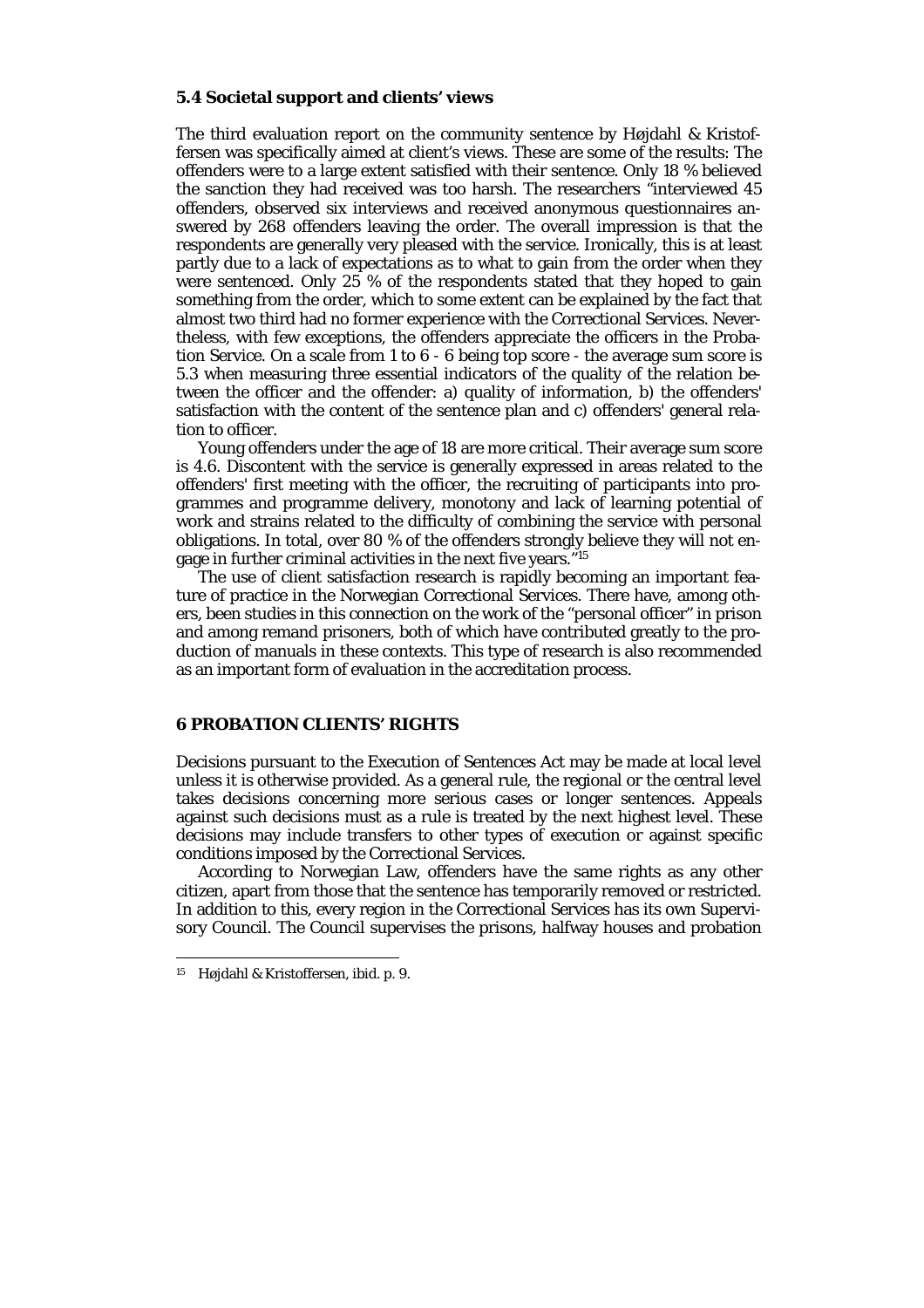units in the region and sees to it that the offenders are being treated according to the rules and regulations. As a rule, the Councils will visit each unit three times a year. The County Governors are asked by the Ministry of Justice to propose members of the Council from the various counties in the region. The Ministry then appoints the president, the vice-president, the members and their replacements of the Council. The Council will then function for two years. The Council may take up a case at the request of an offender, or it can do so of its own initiative. The aim is to solve the problems locally. If such a solution is not reached or the Council deems it necessary to take the case to a higher authority, the Correctional Services regional level will be drawn in. The members of the Supervisory Council have the right to speak with the offender if the latter wish to do so, and without any staff members present. The members of the Council also have the right to attend meetings about the offender and may demand insight into relevant documents if the offender agrees to this. At the end of each year, the Council sends an annual report on its work with the prisons and probation units to the regional level of the Correctional Services. From there, the report is forwarded to the central level with comment from the regional manager. Juss-Buss, a group of law students, provides legal aid to persons who do not have the resources or money to solve their legal problems themselves. Many of their clients are prisoners, former prisoners and probationers. All lawyers may give free legal advice according to specific rules to people with restricted resources.

#### **7 NEW DEVELOPMENTS**

The year 2007 is a very important one for the Norwegian Probation Service. Two documents are central in this connection. The first is a Law Proposition, accepted by Parliament in June 2007, where a number of measures are being proposed for removing the waiting list for prison sentences and community sentences. This is considered a matter of high priority for the current government. The second document, a White Paper on the future of the Correctional Services, does not exist yet, but the production process has begun and the rough outlines are clear.

 As to the proposition of law, there are several aspects that have an effect on the Probation Service. For one thing the capacity of the service was increased with some 30 new jobs, specifically as a measure to reduce the waiting list for community sentences. This measure has proven to be effective, since the list has become more or less half as long since this measure was fully implemented towards the end of 2006. In order to also reduce the prison waiting list, which is considered to be a much larger problem, measures have been proposed to increase the use of community sentence instead of prison. These include an extension of the possibilities to combine a prison sentence with a community sentence. In addition, the use of home detention will be increased by extending the legal possibilities for this type of execution of a prison sentence. In connection with this, an experiment will be started with the use of electronic monitoring. There will most probably be a large role for the Probation Service in that respect. A third measure is the extension of the Drunk Driving Programme to a larger category of intoxicated drivers. Those sentenced for driving under the influence of narcotics or illegal or legal medication may also receive a conditional prison sen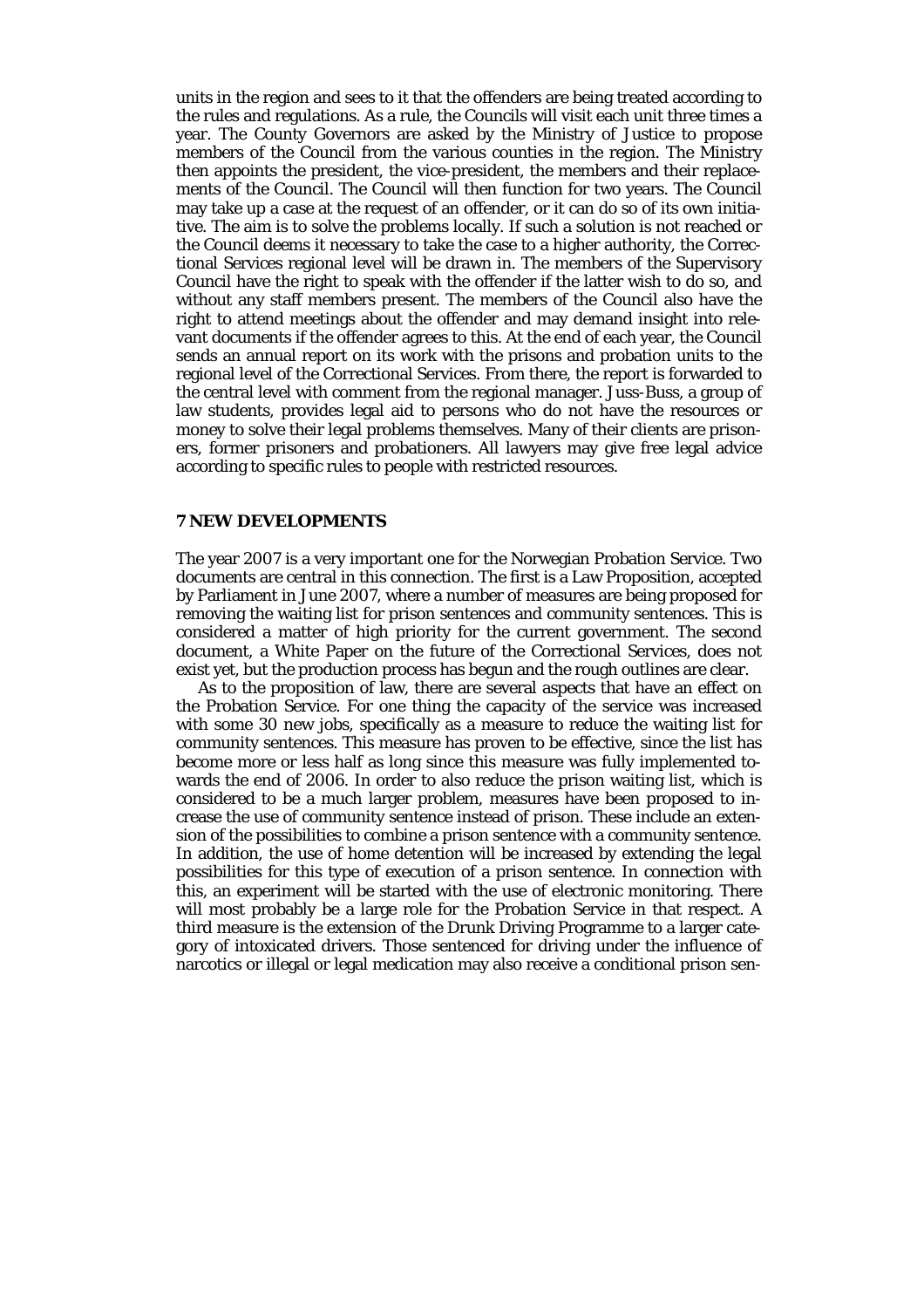tence with the condition of being able to participate in the – adjusted – Drunk Driving Programme.

 The actual contents of the White Paper is of course not known at the time of writing, but the general mandate states very clearly that a reduced use of imprisonment shall be the central element in this important political document. Much attention is given to alternatives to imprisonment and alternatives in imprisonment. There are also indications that principles of restorative justice will obtain a more prominent place. The Probation Service is very strongly involved in the whole process and the White Paper is expected to bear the marks of this involvement.

# **8 IMPORTANT PUBLICATIONS**

Most publications concerning Norwegian Correctional Services are only in Norwegian, some with English abstracts. The most extensive list of publications may be found at the following website:

http://www.kriminalomsorgen.no/index.php?id=431829

Specific information on the Norwegian community sentence may be found at the website of the CEP, under "publications": report on workshop on community sanctions, Lillehammer, 2005.

http://www.cep-probation.org/publications/reports/ReportOC2005-E.pdf

# **9 CONTACT DETAILS**

All telephone- and fax-numbers must be preceded by +47 when called from abroad.

#### **Central Level**

Det Kongelige Justis- og Politidepartement Kriminalomsorgsavdelingen / Kriminalomsorgens Sentrale forvalting P.b. 8005 Dep., 0030 Oslo Tel. 22 24 55 01, Fax 22 24 55 90 postmottak@jd.dep.no Home page: www.kriminalomsorgen.no

#### **Regional Level**

Region North Havnegate 2 P.O. box 2651 Sentrum 7415 Trondheim Tel. 73 56 16 10, Fax 73 56 16 30 region-nord@kriminalomsorgen.no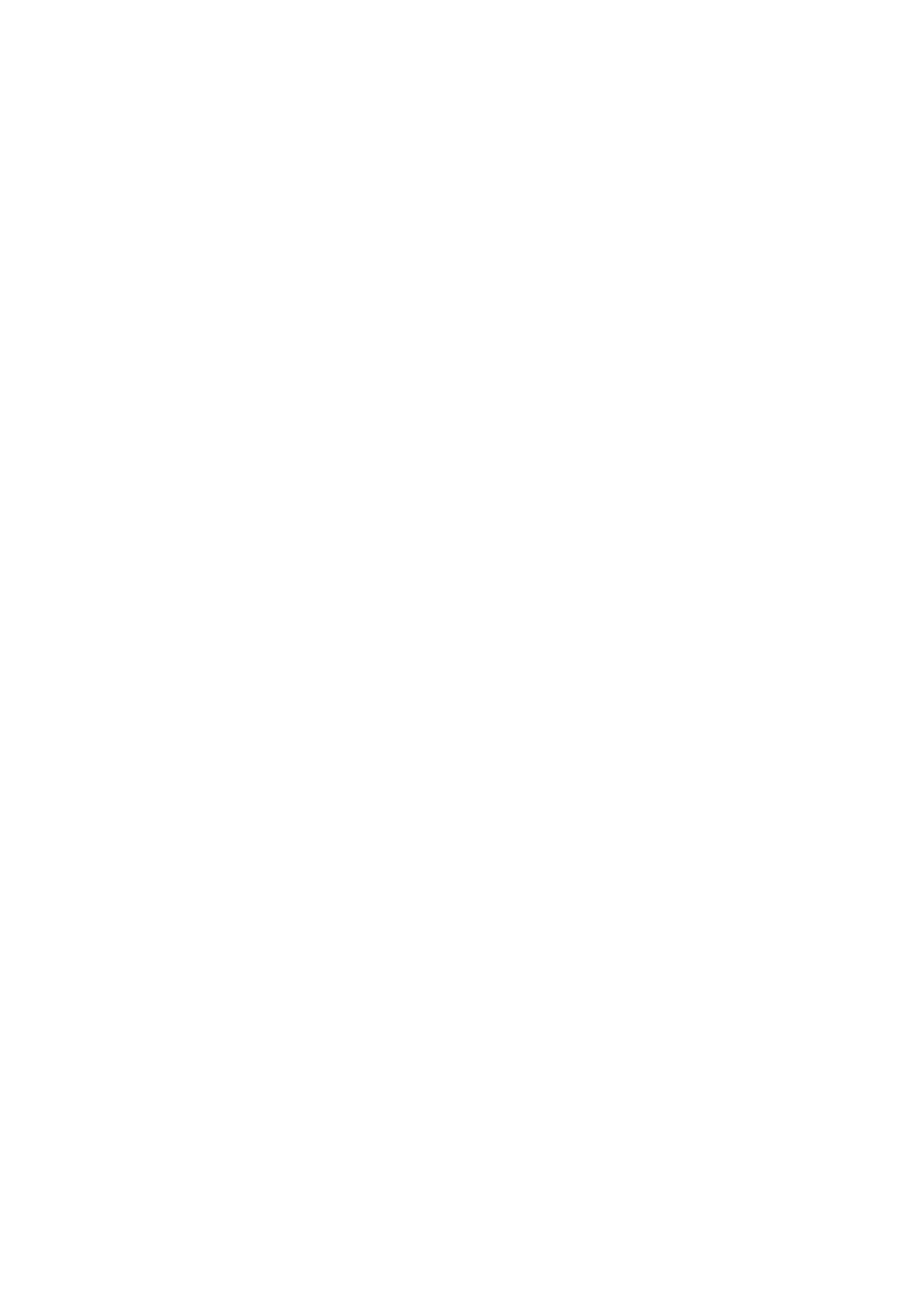Region Vest Solheimsgate 13 P.O. box 2444 Solheimsviken 5824 Bergen Tel. 55 38 72 00, Fax 55 38 72 50 region.vest@kriminalomsorgen.no

Region Southwest Gjesdalveien 34 P.O. box 674 4305 Sandnes Tel. 51 97 39 00, Fax 51 97 39 01 region.sorvest@kriminalomsorgen.no

Region South Kjelleveien 21 P.O. box 2166 3103 Tønsberg Tel. 33 01 78 00, Fax 33 01 78 01 region.sor@kriminalomsorgen.no

Region Northeast Skedsmogate 5, P.O. box 151 2001 Lillestrøm Tel. 64 84 71 50, Fax 64 84 71 99 region.nordost@kriminalomsorgen.no

Region East Urtegate 9, P.O. box 9006 Grønland 0133 Oslo Tel. 23 30 49 50, Fax 23 30 49 99 region-ost@kriminalomsorgen.no

Correctional Services Staff Academy Kriminalomsorgens utdanningssenter **KRUS** Teisenveien 5, P.O. box 6138 Etterstad, 0602 Oslo Tel. 23 06 71 00, Fax 23 06 71 02 krus@krus.no

Correctional Services IT-centre Kriminalomsorgens IT-tjeneste KITT Kirkeveien 61, 5th floor P.O. box 8151 Dep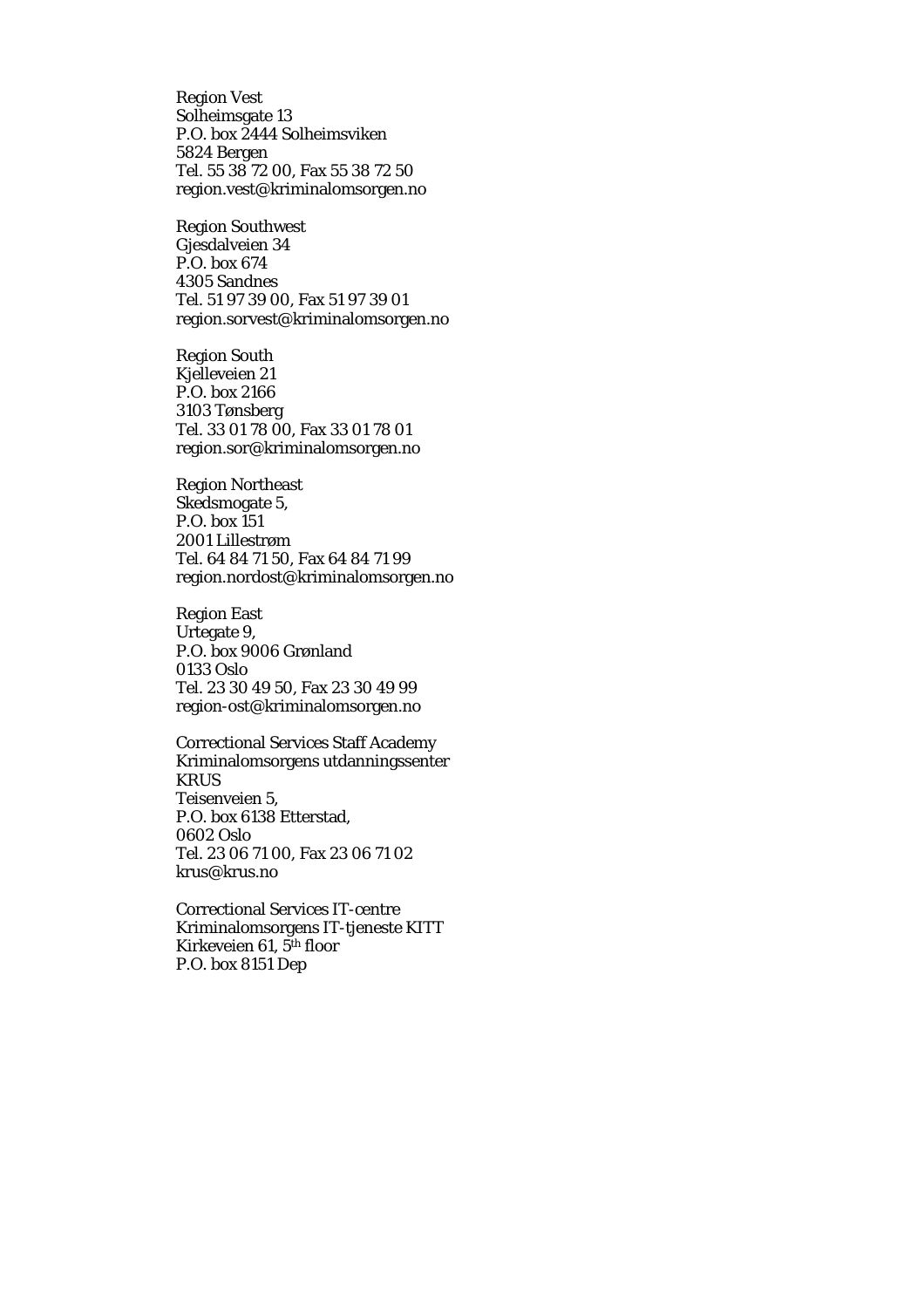0033 Oslo Tel. 33 08 43 00, Fax 22 93 33 30 postmottak@kitt.no home page: www.krus.no/

Specialised library Kriminalomsorgens utdanningssenter - address above Criminal statistic databases Central bureau of statistics - Statistisk sentralbyrå, P.O. box 8131 Dep 0033 Oslo Tel. 21 09 00 00, Fax 21 09 49 73 ssb@ssb.no www.ssb.no/

Associations of Probation Services workers Norsk Fengsels- og Friomsorgsforbund - NFF Møllergt. 10 0179 Oslo Tel. 23 06 15 65, Fax 22 42 46 48 post@fengselogfriomsorg.no www.fengselogfriomsorg.no

Kriminalomsorgens Yrkesforbund – KY Grønland 6-8 P.O. box 9241 Grønland 0134 Oslo Tel. 21 01 36 87, Fax 21 01 36 89 Post@stl.no http://ky.stl.no

Fellesorganisasjonen for sosionomer, vernepleiere og barnevernspedagoger - FO Mariboesgate 13 P.O. box 4693 Sofienberg 0506 Oslo Tel. 23 06 11 70, Fax 23 06 11 14 kontor@fobsv.nowww.fobsv.no

Association of convicted SON - Straffedes organisasjon i Norge Hjelmsgt. 3 0355 Oslo Tel. 22 59 24 89 soni@online.no home.online.no/~soni/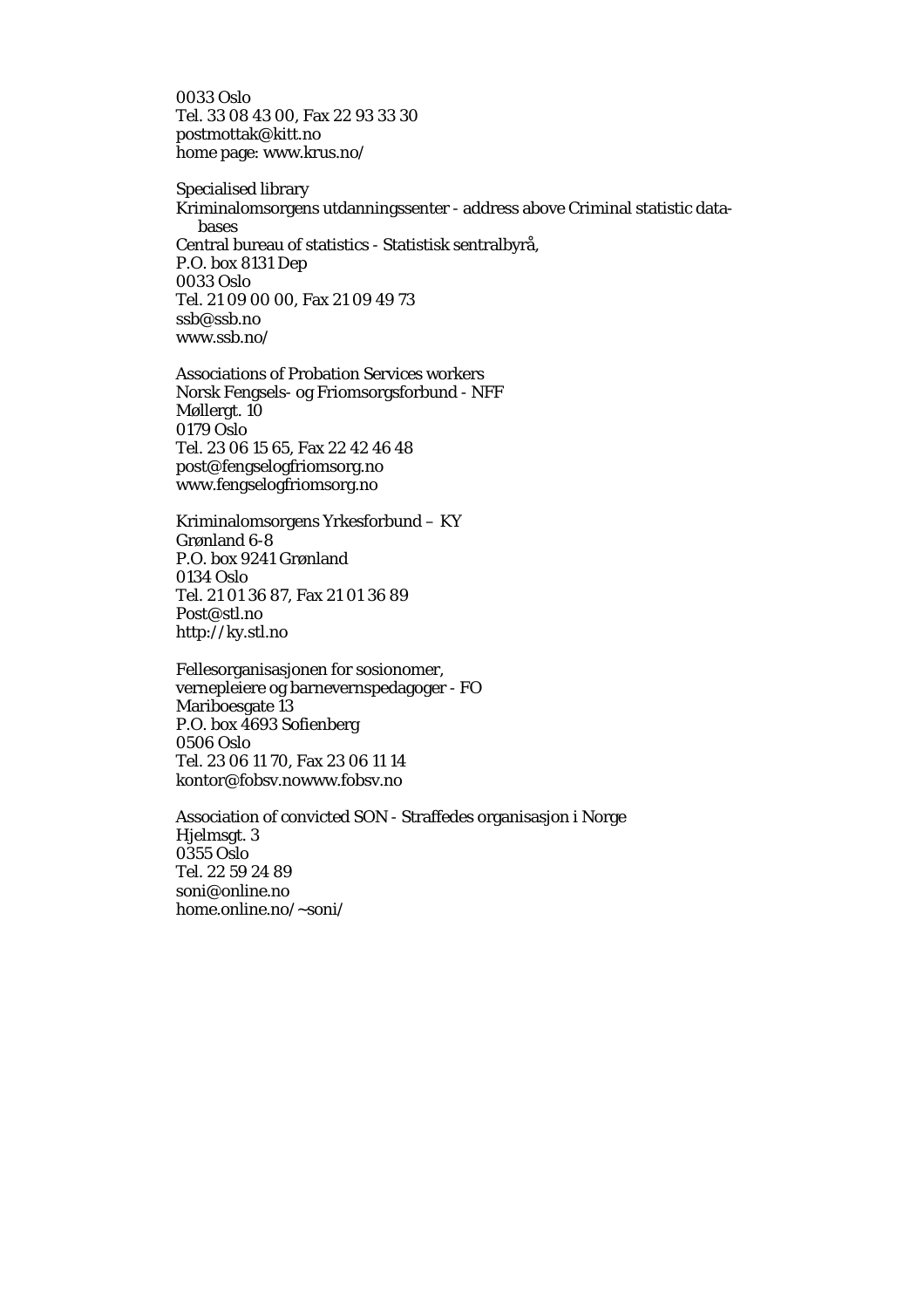Association of relatives of prisoners Foreningen for fangers pårørende - FFP Nordal Bruns gt. 5, P.O. box 6710 St. Olavs pl, 0130 Oslo Tel. 22 11 41 30, Fax 22 11 46 55 Post@ffp.no www.ffp.no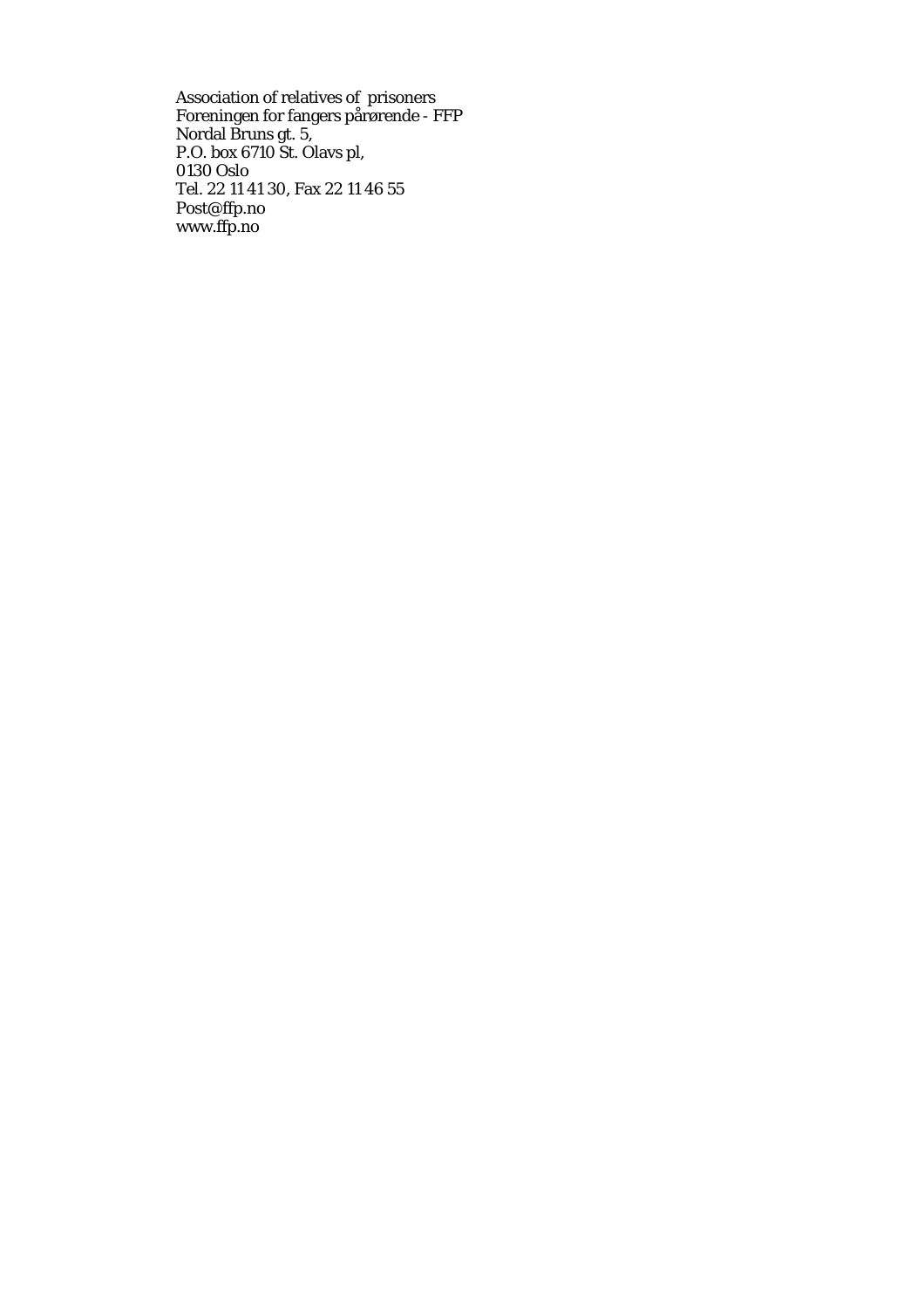# **ANNEX 1**

# **1. Criminal Statistics**

# **Input offender statistics for Probation Service**

# **Table 1.1: Main sanctions executed by the Probation Service**

|                                                          | 2004       | 2005       | Increase<br>$2004 -$<br>2005 | 2006       | Increase<br>$2005 -$<br>2006 |
|----------------------------------------------------------|------------|------------|------------------------------|------------|------------------------------|
| <b>Completed hours commu-</b><br>nity sentence           | 144<br>685 | 178<br>350 | 23 %                         | 182<br>649 | 2%                           |
| Number of started sen-<br>tences community sen-<br>tence | 2 0 9 4    | 2.544      | 21%                          | 2683       | 5 %                          |
| <b>Started Drunk Driving</b><br><b>Programmes</b>        | 421        | 501        | 19 %                         | 475        | $-5\%$                       |

#### **Table 1.2: Place of serving an imprisonment sentence, in days, 2005**

| <b>High security prison</b> | 743725  | 65,2% |
|-----------------------------|---------|-------|
| Low security prison         | 307604  | 27,0% |
| Contract ward               | 12 9 20 | 1,1%  |
| Daytime release             | 26 672  | 2,3%  |
| Regular leave               | 15 110  | 1,3%  |
| In hospital                 | 6473    | 0,6%  |
| In a treatment institution  | 27840   | 2,4%  |
| <b>Total</b>                | 1140344 | 100 % |

# **Table 1.3: Type of Imprisonment, in days, 2005**

| Remand                      | 213606  | 18,7%   |
|-----------------------------|---------|---------|
| <b>Prison sentence</b>      | 859165  | 75,3%   |
| <b>Preventive detention</b> | 27627   | 2.4%    |
| Fine default                | 39946   | $3.5\%$ |
|                             | 1140344 | 100.0%  |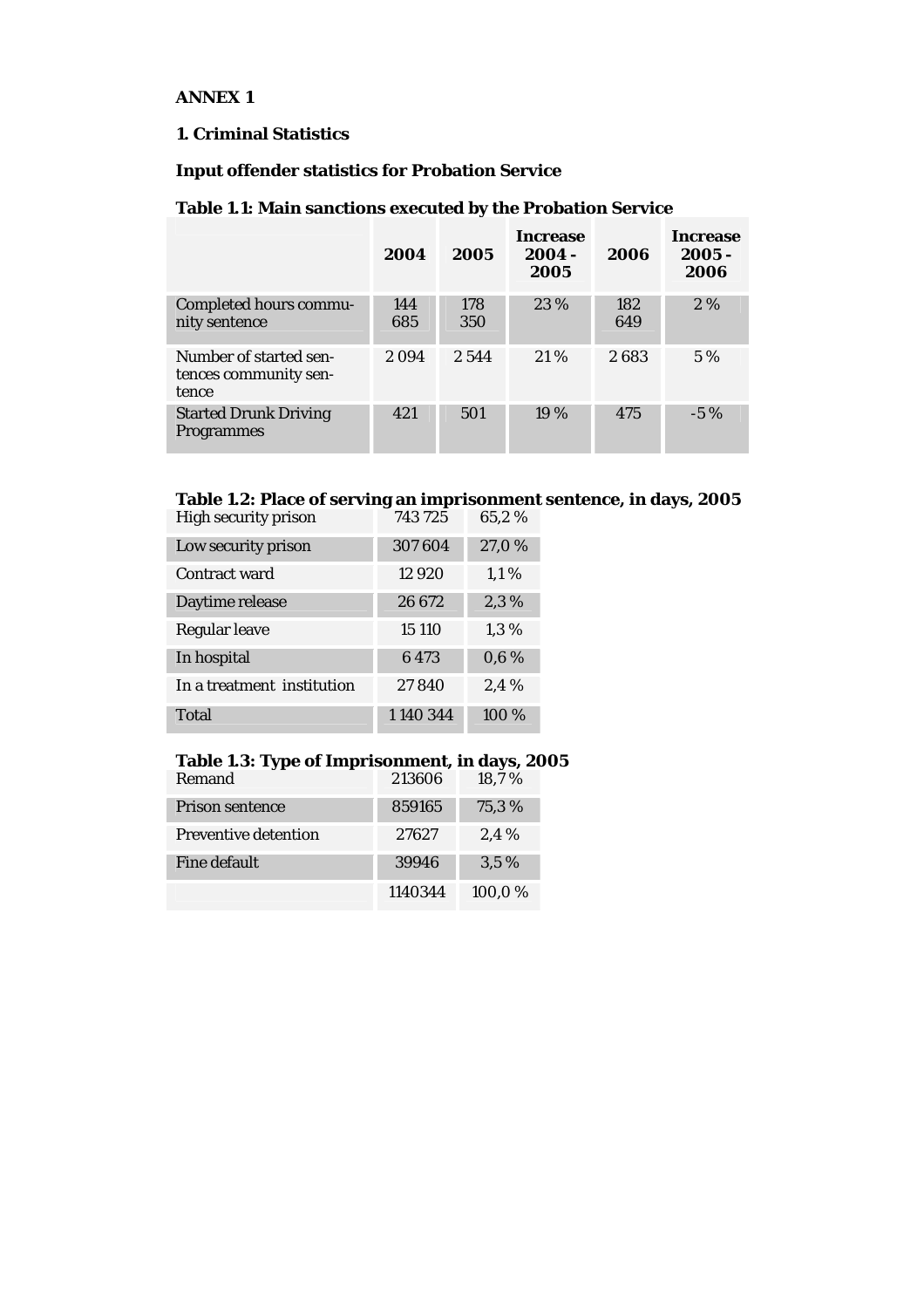# **2 Average offender population statistics**

| Table 2.1: Probation Service activities on 1 September 2006 and 1 |
|-------------------------------------------------------------------|
| march 2007, in number of active cases                             |

| <b>Activity</b>                                    | 1.9.2006 | 1.3.2007 |
|----------------------------------------------------|----------|----------|
| Pre-trial report                                   | 246      | 261      |
| <b>Community sentence</b>                          | 999      | 1136     |
| Conditional release from prison                    | 340      | 276      |
| Conditional release from preventive deten-<br>tion | 25       | 29       |
| <b>Drunk Driving Programme</b>                     | 400      | 401      |
| Home detention                                     | 7        | 15       |

# **Some statistics on community sentences 2006**

Community sentence is mostly used for fraud-related offences (18.4 %), theft (17.4 %) and dealing drugs (17.3 %). Categorised more broadly, property crimes are about 44 % of the all community sentences. Violent offences take up 17 %, and among these  $(N = 458)$  there are 85 for robbery (3 %). Sexual offences were sanctioned with a community sentence in eight cases.

| <b>Result</b>                                    | $\%$    |
|--------------------------------------------------|---------|
| <b>Completed without breach</b>                  | 58,9%   |
| Completed with new offence                       | 3,2%    |
| Completed with breach of condition               | 22,9%   |
| Completed with new offence and                   |         |
| breach of condition                              | $0.2\%$ |
| Completed in total                               | 85,2%   |
|                                                  |         |
| Terminated because of new offence                | 4,2%    |
| Terminated because of breach of condition        | 7,0%    |
| Terminated because of new offence and            |         |
| breach of condition                              | 2,3%    |
| Terminated because of various other rea-<br>sons | 1,2%    |
|                                                  |         |

# **Table 2.2: Results in community sentence 2006**